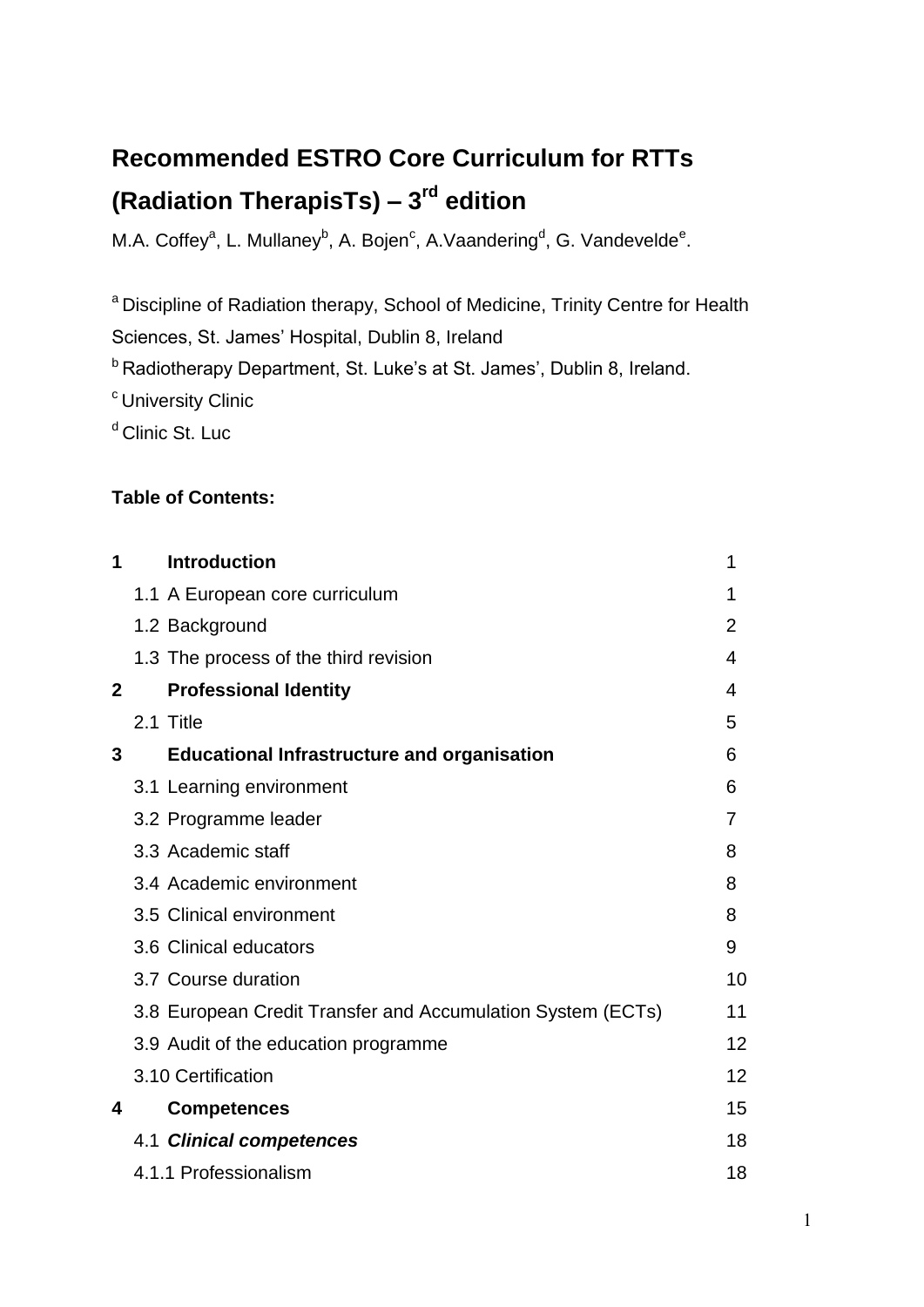|   | 4.1.2 Positioning and immobilisation                            | 19 |
|---|-----------------------------------------------------------------|----|
|   | 4.1.3 Image acquisition and virtual simulation                  | 21 |
|   | 4.1.4 Treatment planning                                        | 23 |
|   | 4.1.5 On treatment verification                                 | 25 |
|   | 4.1.6 External beam treatment delivery                          | 27 |
|   | 4.1.7 Quality Assurance                                         | 30 |
|   | 4.1.8 Brachytherapy                                             | 31 |
|   | 4.1.9 Research                                                  | 33 |
|   | 4.1.10 Education                                                | 34 |
| 5 | <b>Curriculum topics</b>                                        |    |
|   | 5.1 General Academic Competency content                         | 35 |
|   | 5.1.1 Biology                                                   | 36 |
|   | 5.1.2 Chemistry                                                 | 36 |
|   | 5.1.3 Physics (including basic mathematical concepts)           | 36 |
|   | 5.1.4 Biochemistry                                              | 36 |
|   | 5.1.5 Anatomy                                                   | 36 |
|   | 5.1.6 Physiology                                                | 36 |
|   | 5.1.7 Psychology                                                | 37 |
|   | 5.1.8 Information Technology                                    | 37 |
|   | 5.2 Radiation Specific Competency                               | 37 |
|   | 5.2.1 Radiation Physics                                         | 37 |
|   | 5.2.2 Principles of Oncology                                    | 39 |
|   | 5.2.3 Cancer Prevention and Early Detection                     | 40 |
|   | 5.2.4 Cancer Diagnosis                                          | 40 |
|   | 5.2.5 Treatment Decisions and Modalities                        | 41 |
|   | 5.2.6 External Beam Radiotherapy                                | 42 |
|   | 5.2.6.1 Patient Positioning and Immobilisation                  | 42 |
|   | 5.2.6.2 Internal Organ Motion Control                           | 42 |
|   | 5.2.7 Image Acquisition for Planning Purposes                   | 42 |
|   | 5.2.8 Treatment Planning                                        | 43 |
|   | 5.2.9 Radiotherapy Delivery and Image Acquisition for Treatment |    |
|   | Verification                                                    | 44 |
|   | 5.2.10 Patient Care and Support                                 | 46 |
|   | 5.2.11 Quality Assurance and Risk Management                    | 47 |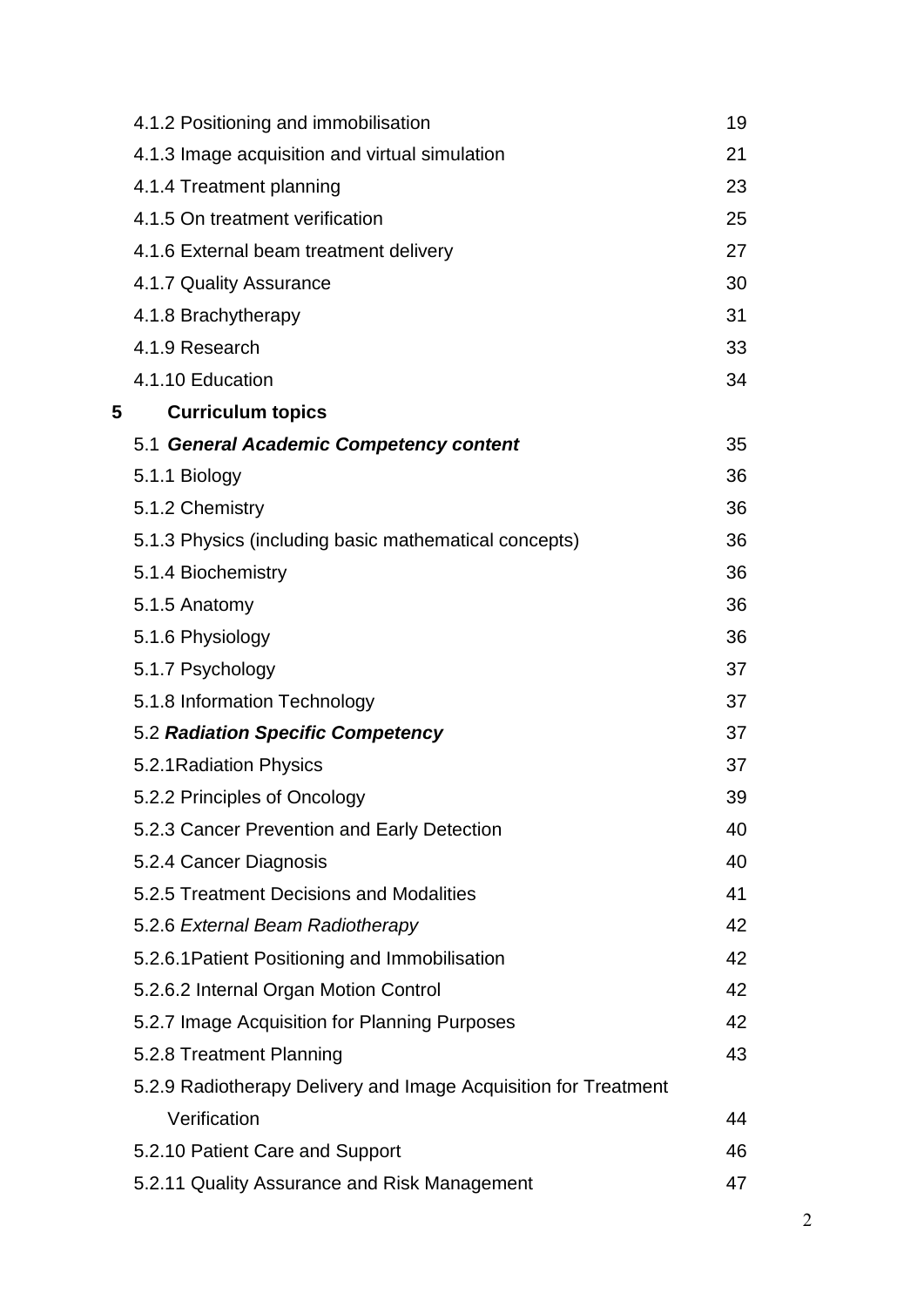|   | 5.1.12 Management                                     | 48 |
|---|-------------------------------------------------------|----|
|   | 5.1.13 Research Methodology and Statistics            | 49 |
| 6 | <b>Teaching Methods</b>                               | 49 |
|   | 6.1 Lecture                                           | 50 |
|   | 6.2 Laboratory based                                  | 51 |
|   | 6.3 Clinical topics                                   | 51 |
|   | 6.4 Tutorials                                         | 51 |
|   | 6.5 Journal Club                                      | 52 |
|   | 6.6 Case studies                                      | 52 |
|   | 6.7 Problem based learning                            | 52 |
|   | 6.8 E-Learning                                        | 53 |
| 7 | <b>Assessment</b>                                     | 53 |
|   | 7.1 Methods of assessment                             | 55 |
|   | 7.1.1 Traditional examination                         | 55 |
|   | 7.1.2 Open book examination                           | 56 |
|   | 7.1.3 Types of questions used                         | 56 |
|   | 7.1.4 Multiple Choice Examinations                    | 56 |
|   | 7.1.5 Portfolio                                       | 57 |
|   | 7.1.6 Reflective Diaries                              | 57 |
|   | 7.1.7 Viva Voce or Oral examinations                  | 57 |
|   | 7.1.8 Objective Structure Clinical Examination (OSCE) | 57 |
|   | 7.1.9 Presentations                                   | 58 |
|   | 7.1.10 Posters                                        | 58 |
|   | <b>References</b>                                     | 59 |
|   | <b>Bibliography</b>                                   | 59 |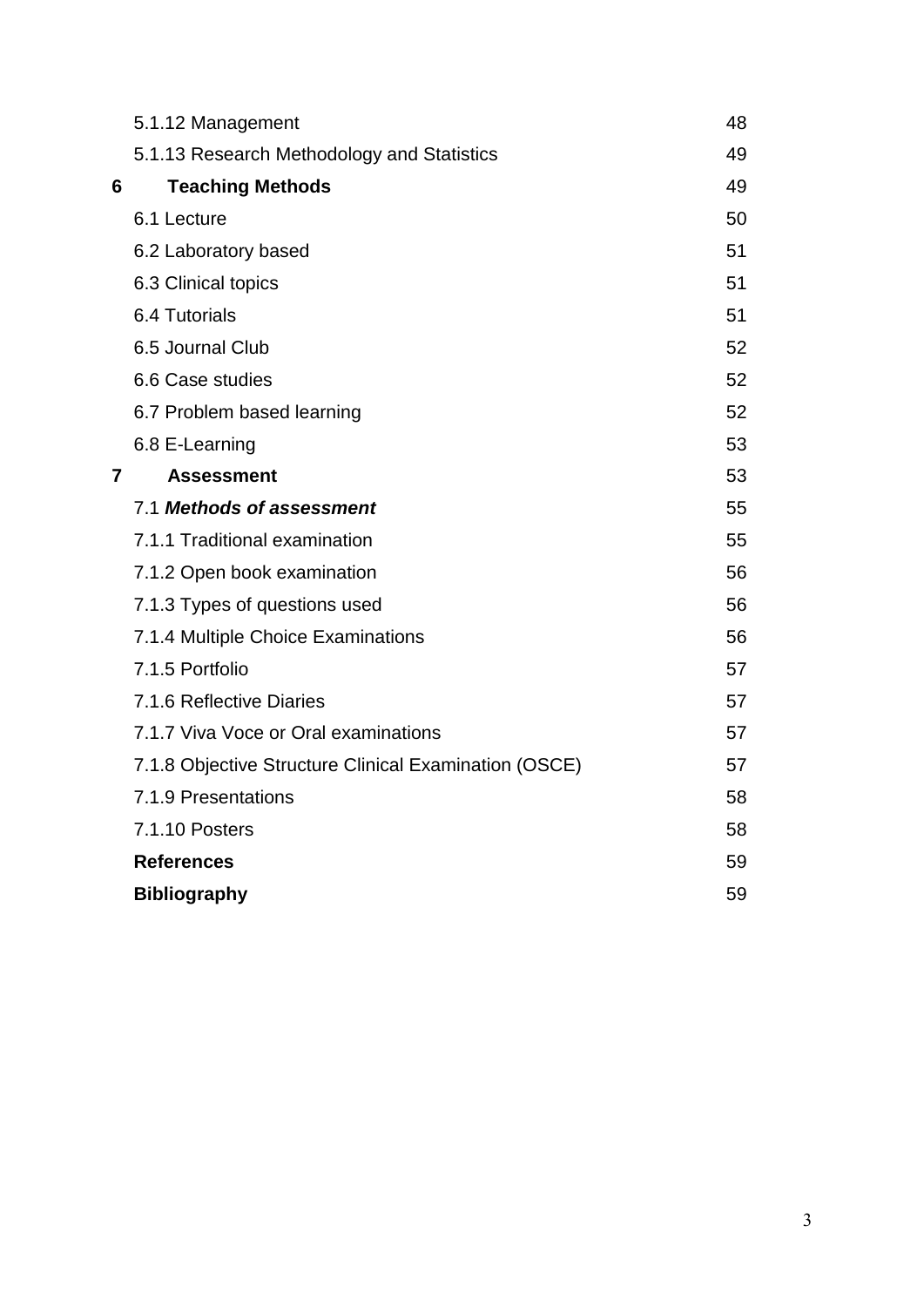# **1.0 INTRODUCTION**

## **1.1 A European core curriculum**

A European core curriculum is necessary to set standards which are recognisable across all member states. A core curriculum should be used to facilitate the development of local or national programmes where these do not already exist, and to improve, revise or expand existing curricula based on identified essential topics and core competences. This core curriculum is for use by instructors in radiotherapy who can select the topics most relevant for the RTTs at any given time and at a level appropriate for their programme. RTTs are the group of professionals with direct responsibility for the administration of radiotherapy to cancer patients, their roles and responsibilities currently vary considerably both between and within countries.

When a standard approach to radiation therapy education is achieved across the member states the European Union aspiration of freedom of movement for all persons will be more readily achievable. Employability and mobility are also identified as priorities in higher education for the coming decade [1]. Currently the wide variation in education content and standard, scope of practice and level of responsibility expected limit freedom of movement and employability of RTTs across Europe.

The approach taken as part of this third revision was to gain information on the existing education programmes and to identify the current scope of practice and level of responsibility taken by RTTs through a Europe wide survey [Appendix 1]. The results of the survey showed that although there was some disparity in the clinical practice of RTTs across the 28 countries, the core activities were reasonably consistent. However there was a wide variation in the education background and the level of responsibility taken by individual RTTs and their involvement in different areas within the radiotherapy department. The results of the survey have been used to define the core competences for this curriculum.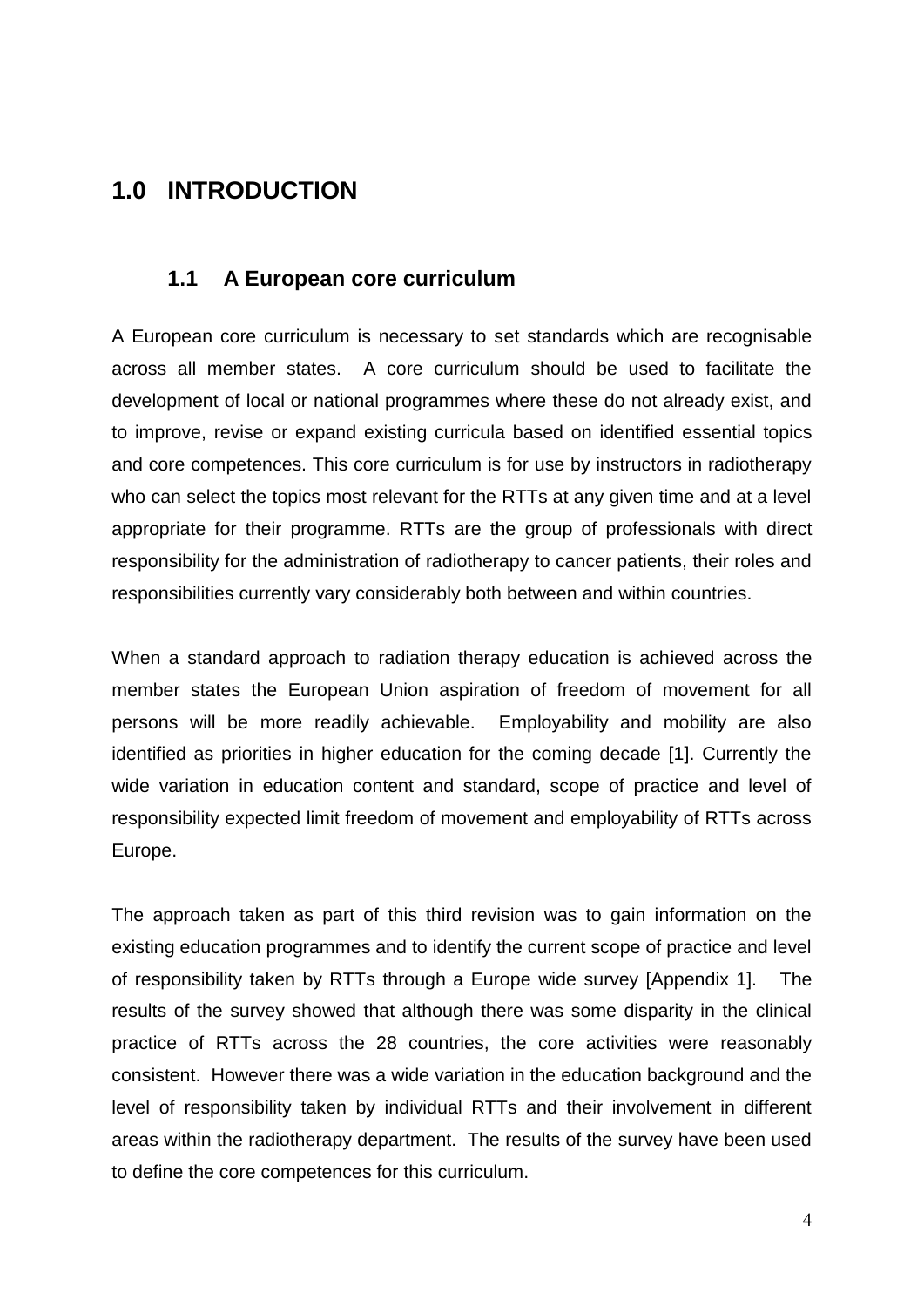The findings of the survey indicated very limited academic content or clinical education directly relevant to the practice of radiation therapy. Linking the findings of the survey with the associated knowledge level and skills required should improve the quality of the radiotherapy education programmes improving the quality of treatment provided to cancer patients receiving radiotherapy and facilitate progress towards the aspiration of free movement.

#### **1.2 Background**

The European Society for Therapeutic Radiology and Oncology (ESTRO) is a multidisciplinary society of individual radiation oncologists, radiotherapy physicists, radiobiologist and RTTs. ESTRO has developed a remit for improving standards and practice, for providing radiotherapy specific education and for fostering research and development in radiotherapy both in Europe and internationally. It has taken the lead in developing and delivering guidance frameworks in education and quality assurance in radiotherapy and has produced consensus documents which have been endorsed by a wide range of national societies. ESTRO is the first European association to provide a unique forum for RTTs in a radiotherapy environment.

ESTRO supported the development of the first core curriculum for RTTs in 1995 and the second revision in 2004 [2]. The first curriculum focussed on academic content and curriculum philosophy and the second revision contained detailed information on establishing education programmes, clinical and technological developments in radiotherapy and the evolving role of the RTT. Both curricula were used by educationalist as part of their course development or restructuring.

Health education has evolved in the interim period and is now commonly based on core competences defined through learning outcomes. This third revision is based on this model and the structure is consistent with the ESTRO revised guidelines for education and training for the radiation oncologists and medical physicists. Competency based training in other jurisdictions has been consulted and incorporated where appropriate.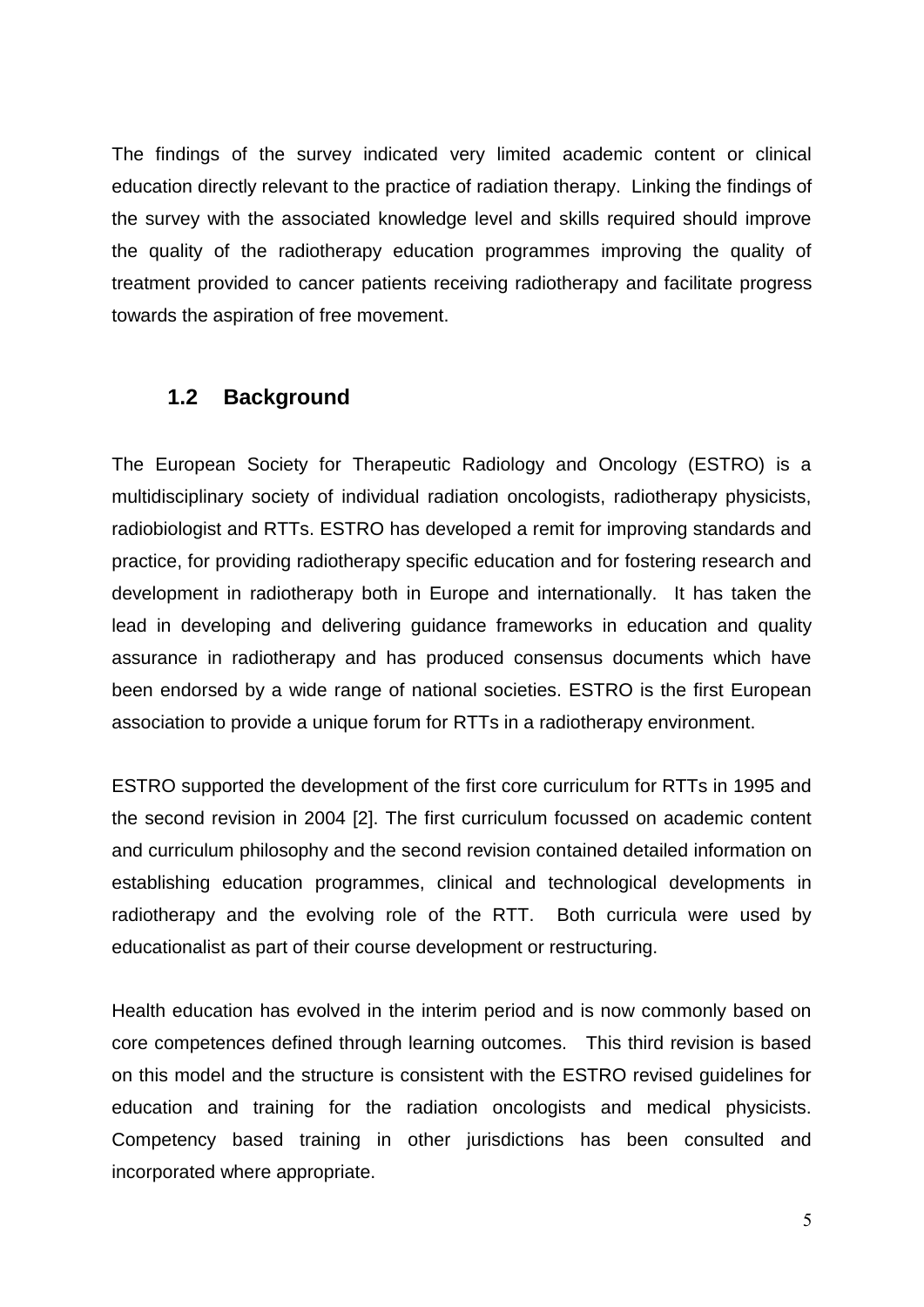The revised curriculum will reflect changing practice and professional status for RTTs and will be based on the competences required to practice as an RTT. This is consistent with the findings of the survey and with other educational philosophies such as those described by the European Qualification Framework for Life Long Learning where competence is defined as:

'The proven ability to use knowledge, skills and personal, social and/or methodological abilities in work or study situations and in professional and personal development' [3]

and in the Canadian CANMEDS system for medical education [4] and the radiation therapy competency profile prepared by the Radiation Therapy Competency Profile Task Group of the Canadian Association of Medical Radiation Technologists (CAMRT) [5] (Revised Feb 2008) who state in their introduction:

"The profile defines competences reflecting the integration of knowledge, skills and attitudes and judgement necessary to practice in an environment that required the therapist to use effective organisational skills and critical thinking. This requires the ability to assess adapt, modify, analyse and evaluate in a variety of settings and environments in the practice of radiation therapy".

Graduates of a course designed from this core curriculum will achieve the competences as outlined above. They will be able to work as autonomous professionals within the context of a multidisciplinary approach to treatment preparation and delivery and patient care. Given the level of responsibility undertaken by RTTs in the performance of their role it is important that their education standard is such that it allows for a level of professional autonomy within the context of a multidisciplinary approach to patient management. Autonomy, in this context, refers to taking personal responsibility for her/his role in the accurate preparation and administration of a course of radiation therapy and the subsequent monitoring of the patient while they are attending the treatment unit.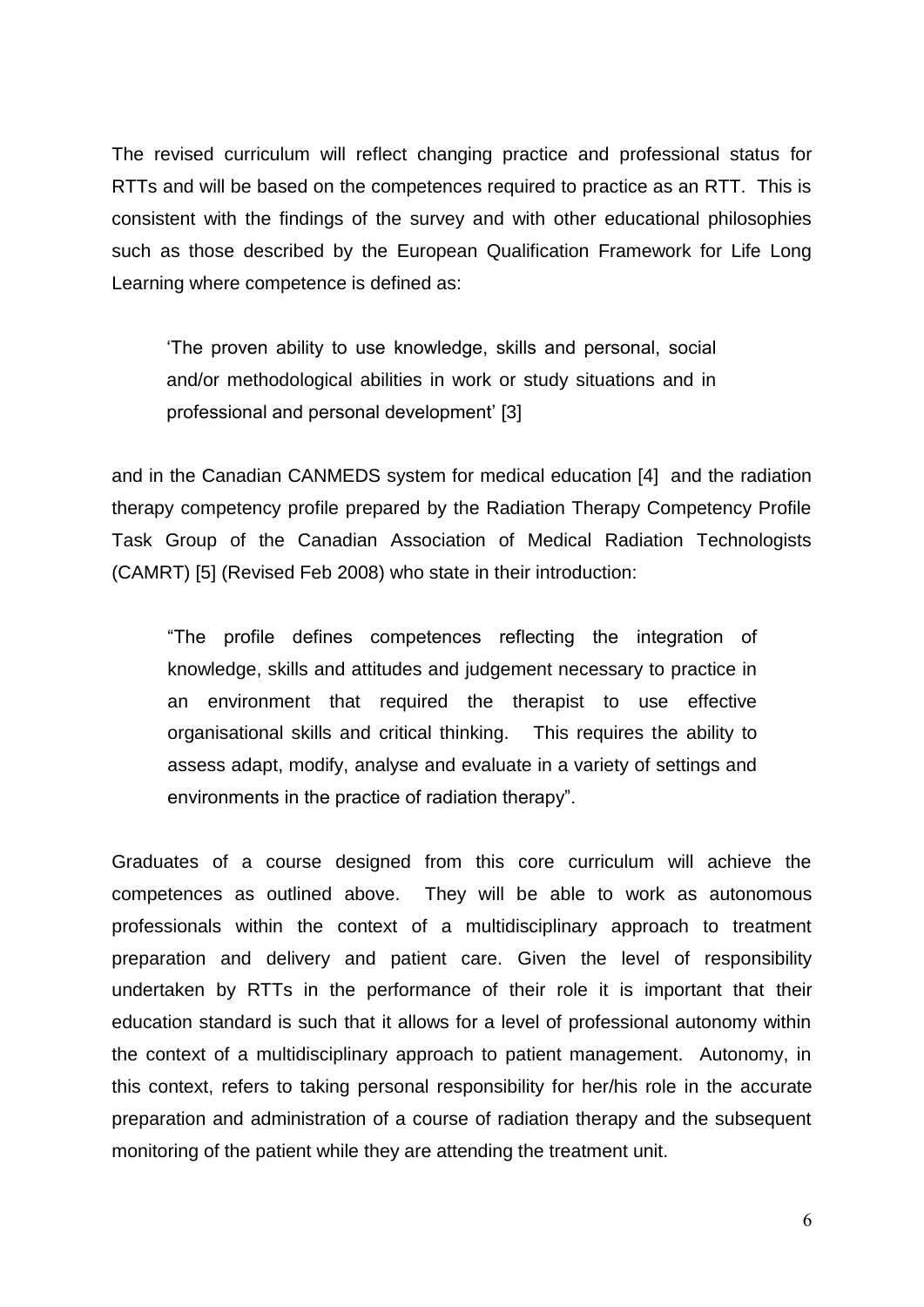They will be in a better position to influence high quality practice in their own departments and also in their own countries.

Given the complexity of modern radiotherapy, education programmes for RTTs should be specific to that profession. The education programme should provide the RTT with the scientific basis of the profession and enable them, as graduates, to be able to synthesise, evaluate and apply their knowledge in a clinical setting. On graduation the RTT should have reached the level of competency to practice as an autonomous professional and effective member of the radiotherapy team.

## **1.3 The process of the third revision**

The process of the third revision was based on circulation of a questionnaire which formed the basis of the survey on RTT practice. This questionnaire was developed by a working group comprising RTTs working in both the clinical and academic setting and the topics included:

- academic and clinical education
- infrastructure, resources and delivery of the education programme
- the professional status of RTs nationally
- the scope of practice and responsibility taken by RTTs at the time of their graduation and subsequently during their career.

Scope of practice included all aspects of treatment preparation and delivery, support and care, quality assurance, research and management. The questionnaire was sent to the national societies of 42 countries with a final response from 28 countries giving a comprehensive overview of education programmes and scope of practice of RTTs across Europe.

Reflecting the findings of the survey on scope of practice and levels of responsibility and consistent with the educational philosophies defined earlier and the ESTRO approach to the radiation oncologist and medical physics curricula; the third revision of the core curriculum for RTTs will focus on competences linked with learning outcomes and the essential knowledge and skills underpinning practice.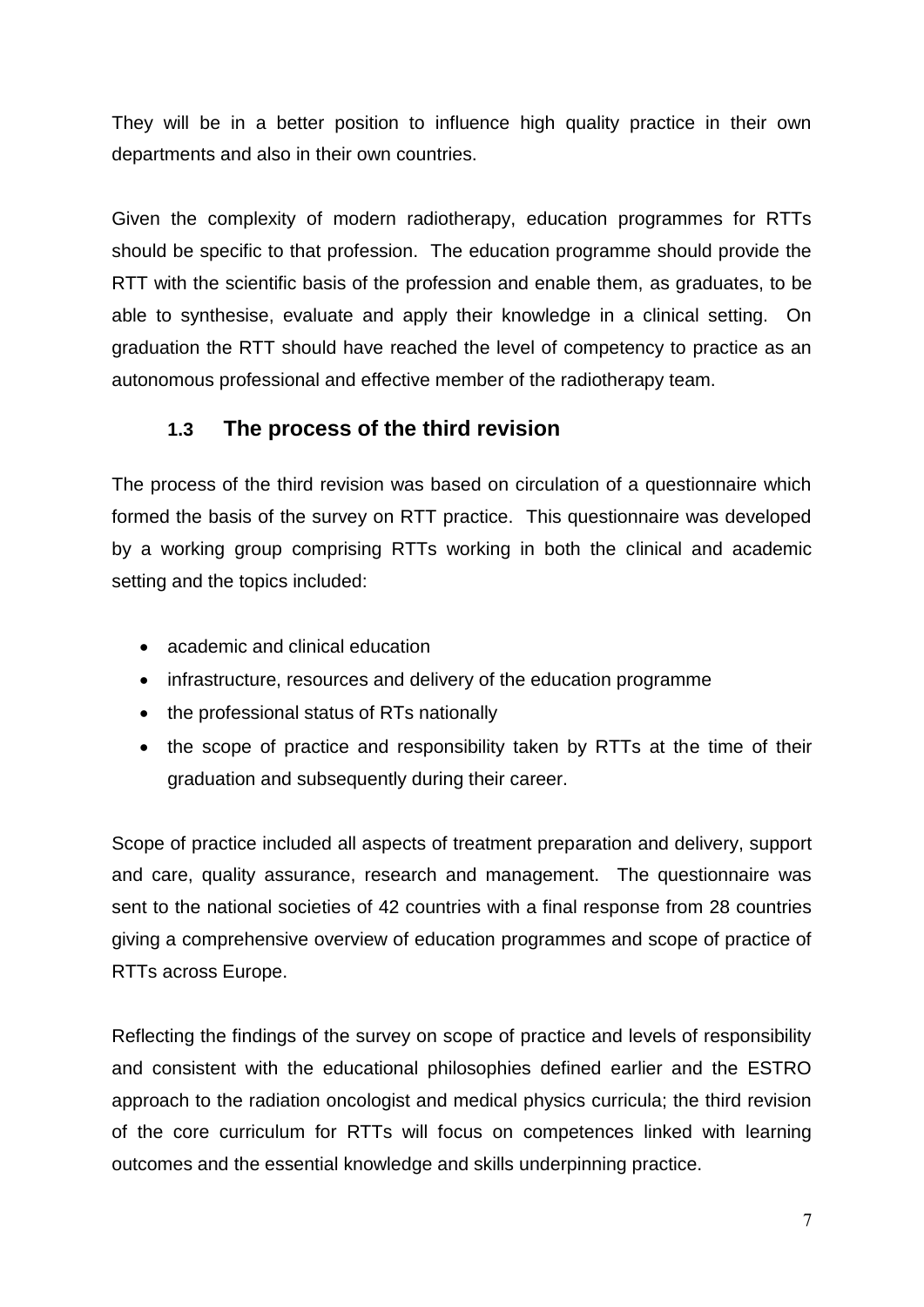# **2.0 Professional identity**

Radiotherapy uses ionising radiation either alone or in combination with other treatment modalities for the treatment of patients primarily with malignant disease. RTTs are the group of professionals with direct responsibility for the administration of radiotherapy to cancer patients. This encompasses the safe and accurate delivery of the radiation dose prescribed and the clinical care and support of the patient on a daily basis throughout the treatment preparation, treatment and immediate post treatment phases. The RTT is often the link person for the patient within the multidisciplinary team comprising essentially the radiation oncologist, radiotherapy medical physicist and the RTT. RTTs liaise with all the other associated professionals in ensuring the needs of the patient are met.

The ICRP, in report 48 of 2000, acknowledges this role where it states 'Radiation therapy technologists have the responsibility for the set-up and delivery of the treatment, are involved in the simulation of the treatment, and have, therefore, an essential function in noticing any abnormal reaction of the patient or the machine and to report them'[6].

## **2.1 Title**

The lack of a single title creates difficulties in terms of identity and also the free movement of personnel that is integral to the development of the European Community and a clearly identified aspiration. All recognised professions have an internationally accepted title that defines, within national limits, their role. This has not been the case for the professionals directly involved in the delivery of radiation therapy to patients. Currently many different titles are used throughout Europe to describe the members of our profession. The survey carried out identified 22 different titles (Appendix 2).

As part of the previous revision consensus was achieved on the title of Radiation Therapist (RT) [2]. This title is consistent with that used in many countries worldwide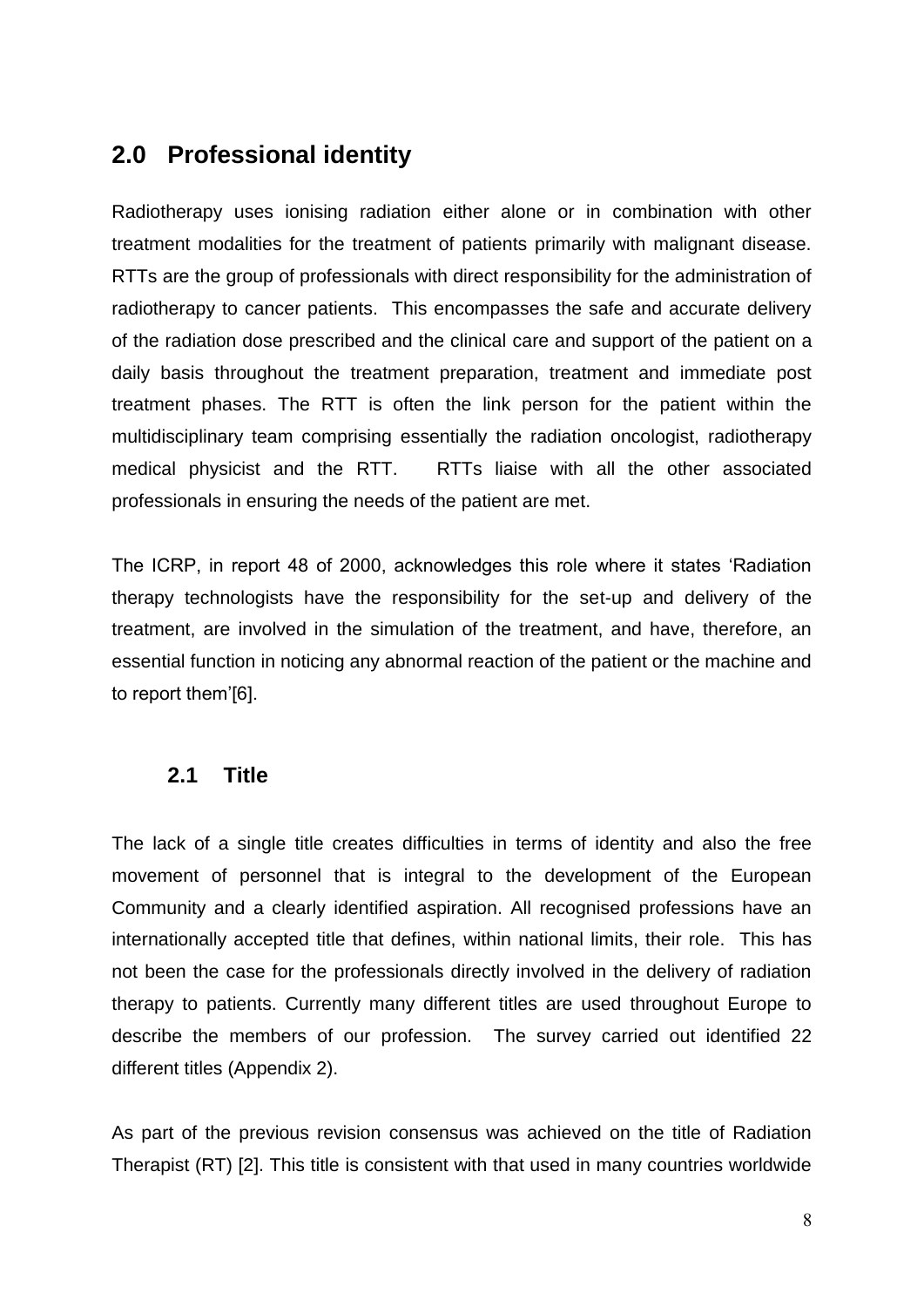to describe the professional group. It has been agreed by ESTRO that RTT can encompass the title Radiation TherapisT with the following conditions:

• The title RTT will be maintained by ESTRO but will now encompass "Radiation TherapisT" and this fits also with the previous denomination of "radiation technologist"

o ESTRO states that Radiation Therapist as a RTT title should be used only when it does not conflict with the title used for clinicians in said country

The acceptance of this title, under the umbrella of RTT, is also being considered by the International Atomic Energy Agency (IAEA). In the period since the second revision several countries have adopted the title radiation therapist or are in the process of negotiating this change.

## **3.0 Educational infrastructure and organisation**

The programme should be sited in a University or Higher Education Institute and preferably within a health related faculty. There are two components to an initial / undergraduate education programme for RTTs, the academic and clinical components where the learning outcomes of each should be complementary.

Postgraduate programmes and continuing professional education and development courses are also necessary to ensure maintenance of knowledge and skills in an ever changing environment and generally also require linkage of an academic and clinical component. Seven of the respondents indicated that a postgraduate programme was already in place in their country, three countries were in the process of implementing a programme and in two countries there was no formal postgraduate programme but a process of continuing professional development (CPD) or continuing medical education (CME) was required for continuing registration. Fifteen countries responded that CPD or CME was available to RTs in their country. This complementarity requires close collaboration with the education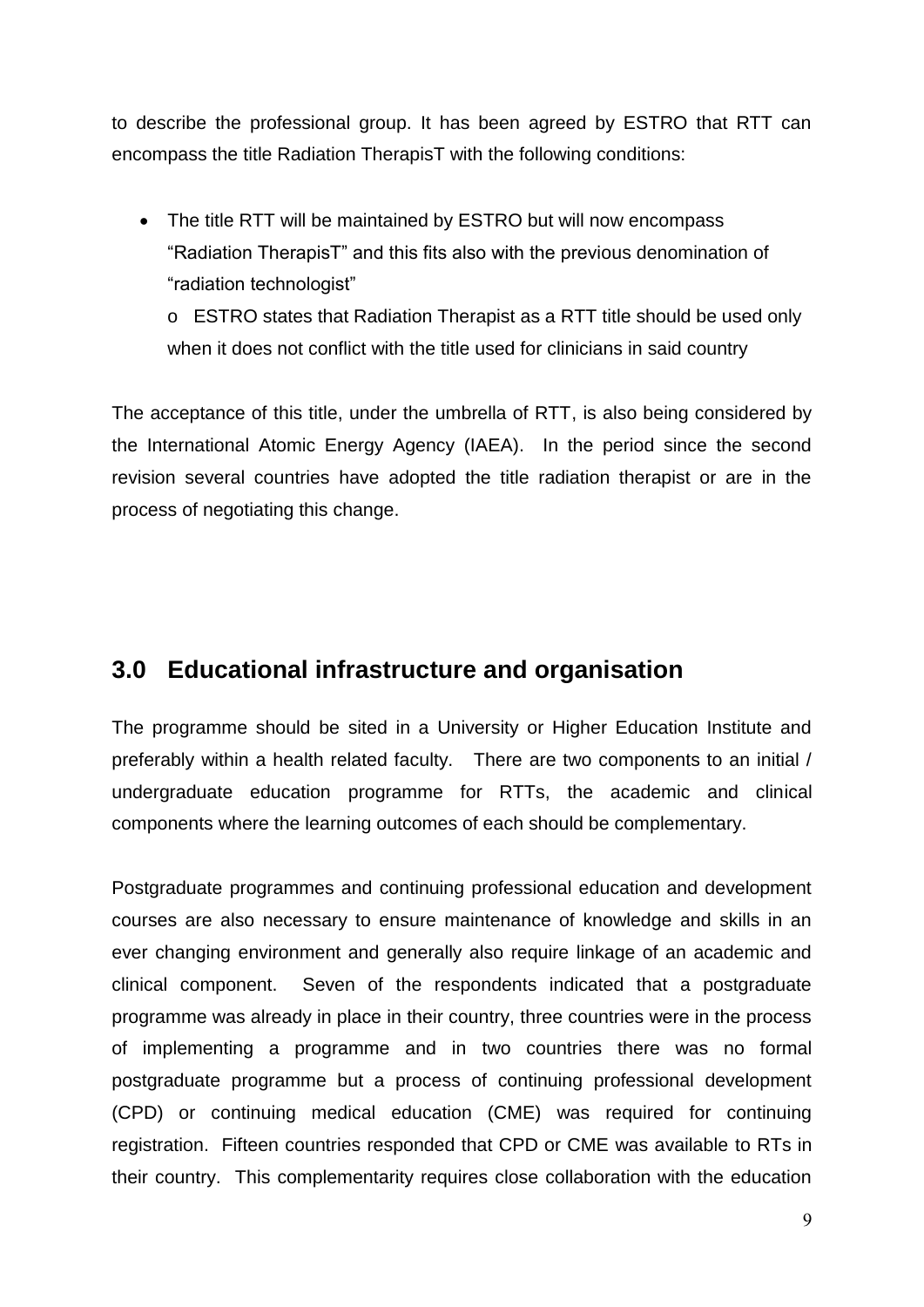institute and the clinical departments to ensure that RTs graduating from such a programme are competent to practice in a range of clinical settings. Ideally teaching agreements should be in place between the educational institutes and clinical departments to ensure ongoing commitment to RTT education. The survey showed that teaching agreements were in place in twenty six responding countries. Essential aspects of the educational infrastructure and organisation are considered in the following sections.

## **3.1 The learning environment**

The learning environment must be adequate to enable the delivery of the programme. This includes the academic and clinical environment, physical resources and staff. Where a single institution cannot provide the necessary infrastructure a programme could be shared between two or more institutions. Where the radiotherapy education is part of a non radiotherapy programme eg. nursing or diagnostic radiography, adequate resources must be allocated to the radiotherapy component in order to achieve the standard required.

Very close liaison and/or partnerships must be established between the academic and clinical environment with regular meetings to monitor student progress and exchange of knowledge and information on the changes taking place in each environment.

## **3.2 Programme leader**

In each institution a programme / course leader must be appointed. This programme leader must have the appropriate level of authority and autonomy to take decisions that directly affect the programme. The programme director is responsible for the general administration, resources, structure and content of the programme. The programme director ensures that the programme fulfils the criteria for competency as outlined in this core curriculum and also the national requirements. S/he will be responsible for ensuring that the criteria for the programme are implemented, the outcomes achieved, national or professional requirements are met and ongoing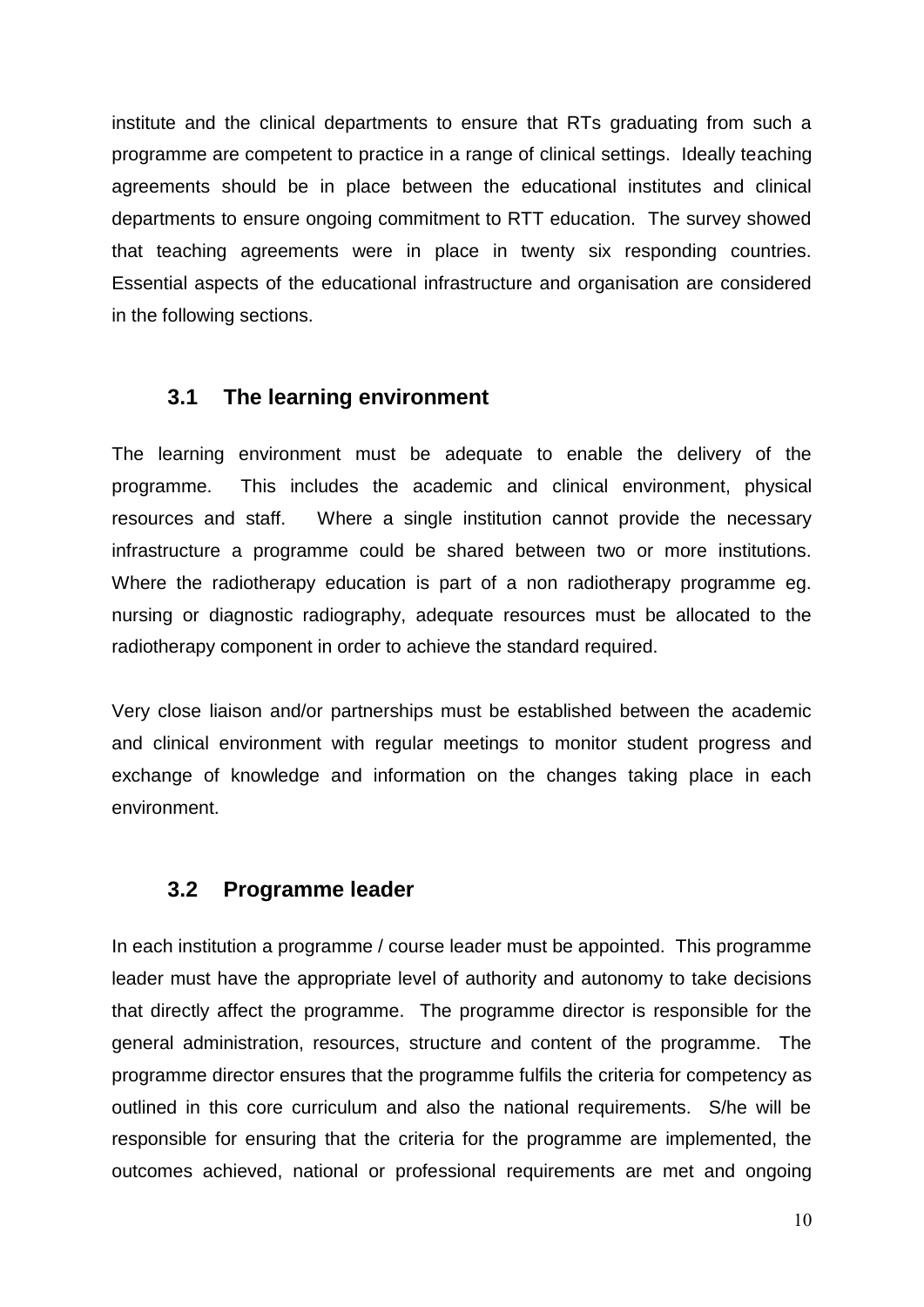development to meet clinical changes are integrated and that regular audit of quality takes place. Where the University or Higher Education Institute academic requirements cannot be immediately met by a radiation therapy professional, accommodation must be made to enable an experienced senior level RTT to be appointed to oversee the programme with provision made for him/her to work towards a higher level academic qualification.

From our survey it is clear that there are only a small number of programmes where an RTT has been appointed as the radiotherapy programme leader. Frequently the radiation oncologists are responsible for the programme and in many instances the programme leader is from a non radiotherapy background. In some institutes advice is sought from the senior clinical staff regarding the curriculum content but this frequently relates only to clinical aspects.

#### **3.3 Academic staff**

The academic staff should meet the national or institutional requirement for RTT/staff ratio, and should reflect the significant clinical or practical component of the programme. Dedicated staff must be able to deliver the academic components of the curriculum and are responsible for maintaining their own knowledge and understanding of developments in oncology generally and radiation therapy specifically and on educational philosophy and developments. This should include attendance at national and international conferences and workshops where lecturers from other related disciplines should be invited to participate when necessary. The institution must make facilities and resources available to academic staff to reach the required academic standard of the institution.

Regular staff meetings should be held to review the aims and learning outcomes of the programme, its effectiveness, educational validity and future developments.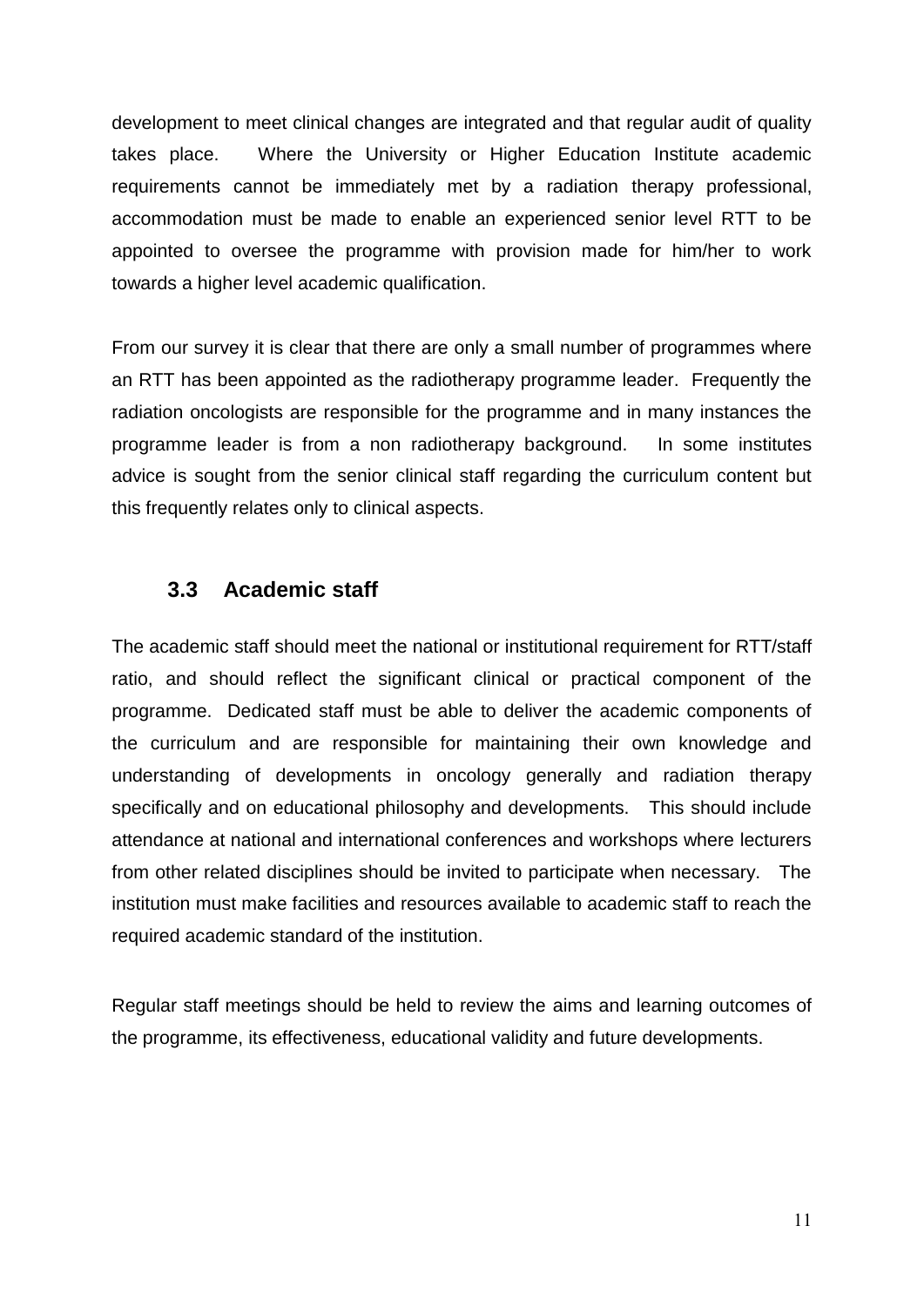## **3.4 Academic environment**

Teaching areas that are fit for purpose and meet the health and safety standards are essential. A sufficient variety of relevant textbooks, reference books and current journals pertinent to oncology and radiation therapy must be available to the RTTs. Adequate access to computer facilities in terms of hardware and software must be provided. This should include internet access and computerised databases for educational and research purposes. Access to IT facilities to support both skills training and an understanding of the complexities of radiotherapy i.e. a dedicated treatment planning system, immobilisation devices, image matching software are desirable to facilitate RTT learning outside of the clinical environment.

#### **3.5 Clinical environment**

Students must be exposed to the widest possible clinical experience. This may necessitate using several clinical departments. As a core requirement students must spend a significant amount of time on dual modality multi energy linear accelerators with imaging facilities and CT scanners/simulators for treatment planning purposes. It is also recommended that students have exposure to orthovoltage/superficial units, brachytherapy and advanced technologies. Treatment planning to underpin understanding is integral to radiation therapy education. If treatment planning facilities are not available in the academic environment the student should be able to spend time in treatment planning in the clinical setting. Where other diagnostic modalities are used as part of the treatment planning process students should also have the opportunity to spend time in these areas. Students should also be placed in the support areas within the department and should attend the multidisciplinary meetings where these are in place.

Formal teaching agreements should be in place between the academic institute and all clinical departments where students are placed. Our survey showed that most respondents have teaching agreements, either formal or informal, between the academic institutes and the clinical departments.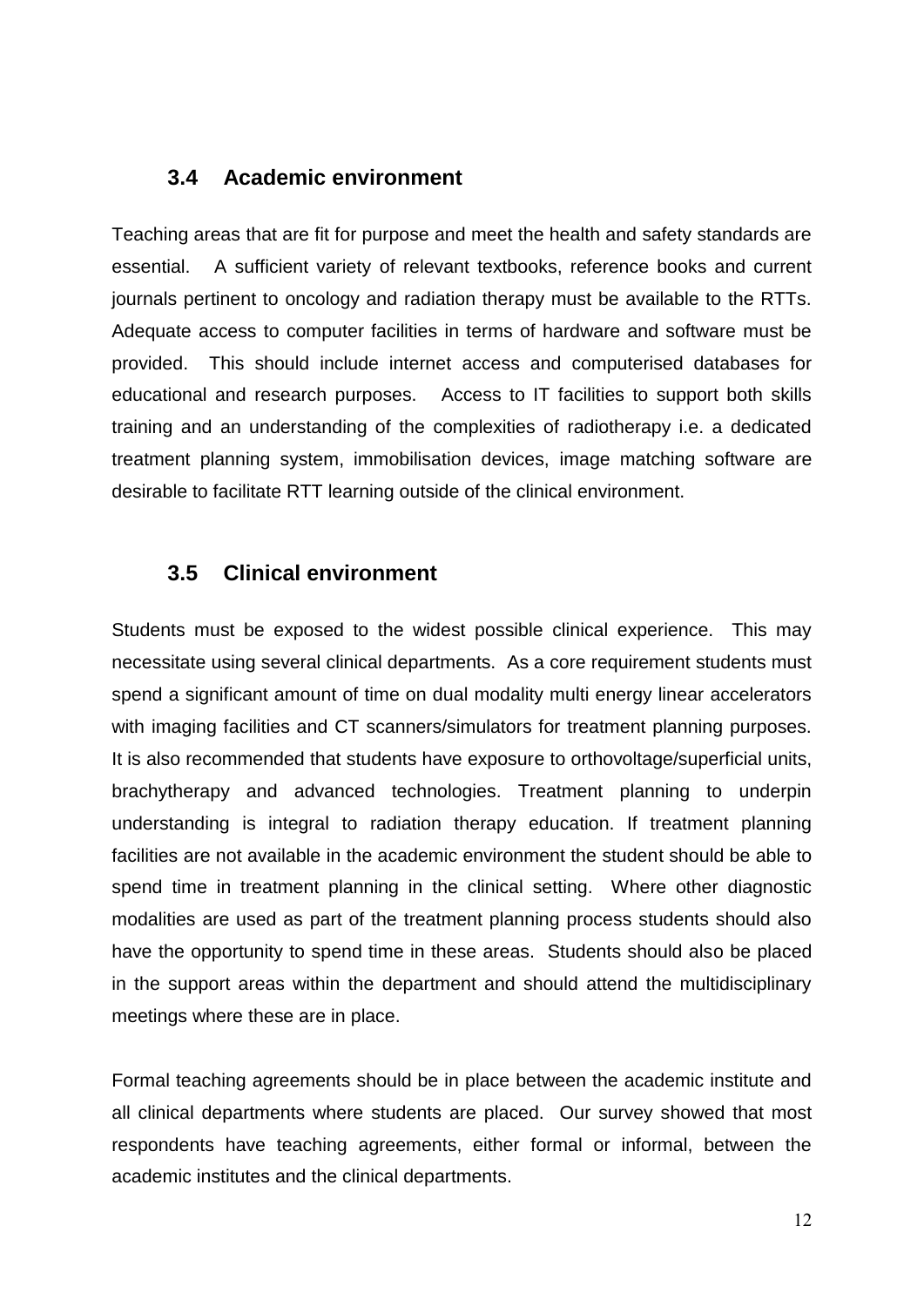## **3.6 Clinical educators**

A member of the academic faculty must be designated as the clinical coordinator with responsibility for the oversight of the clinical education programme. S/he will liaise with all affiliated clinical departments to ensure equity of experience for all students. Clinical tutors should be present in each department. They will ensure that students make the transfer from theory to practice in a structured setting and take an active role in curriculum development and review, arranging placements and assessing students in collaboration with the clinical coordinator and other members of the academic staff. Where a clinical tutor is not achievable identified clinical staff in each department should take responsibility for ensuring active learning takes place and be responsible for co-ordinating the student placement by assigning students to named clinical RTTs.

Time and support must be given to the clinical educators and they should be actively involved in the design of the clinical education programme. They should be affiliated to the academic institute and receive training in clinical teaching and assessment. However to help to ensure that the standard of clinical education is optimum it is important that all RTTs within the clinical department are directly involved in the delivery of the clinical education programme.

Our survey showed that the majority of programmes have designated clinical staff for student education with 12 centres having an affiliation with the education institute. However a system of clinical assessment is in place in only 6 institutions.

### **3.7 Course duration**

It is recommended that any programme developed from this core curriculum should be of a minimum of three years duration. The IAEA have also endorsed the concept of a dedicated two year programme for RTTs [7] and in their current curriculum revision are considering advising progression towards a dedicated three year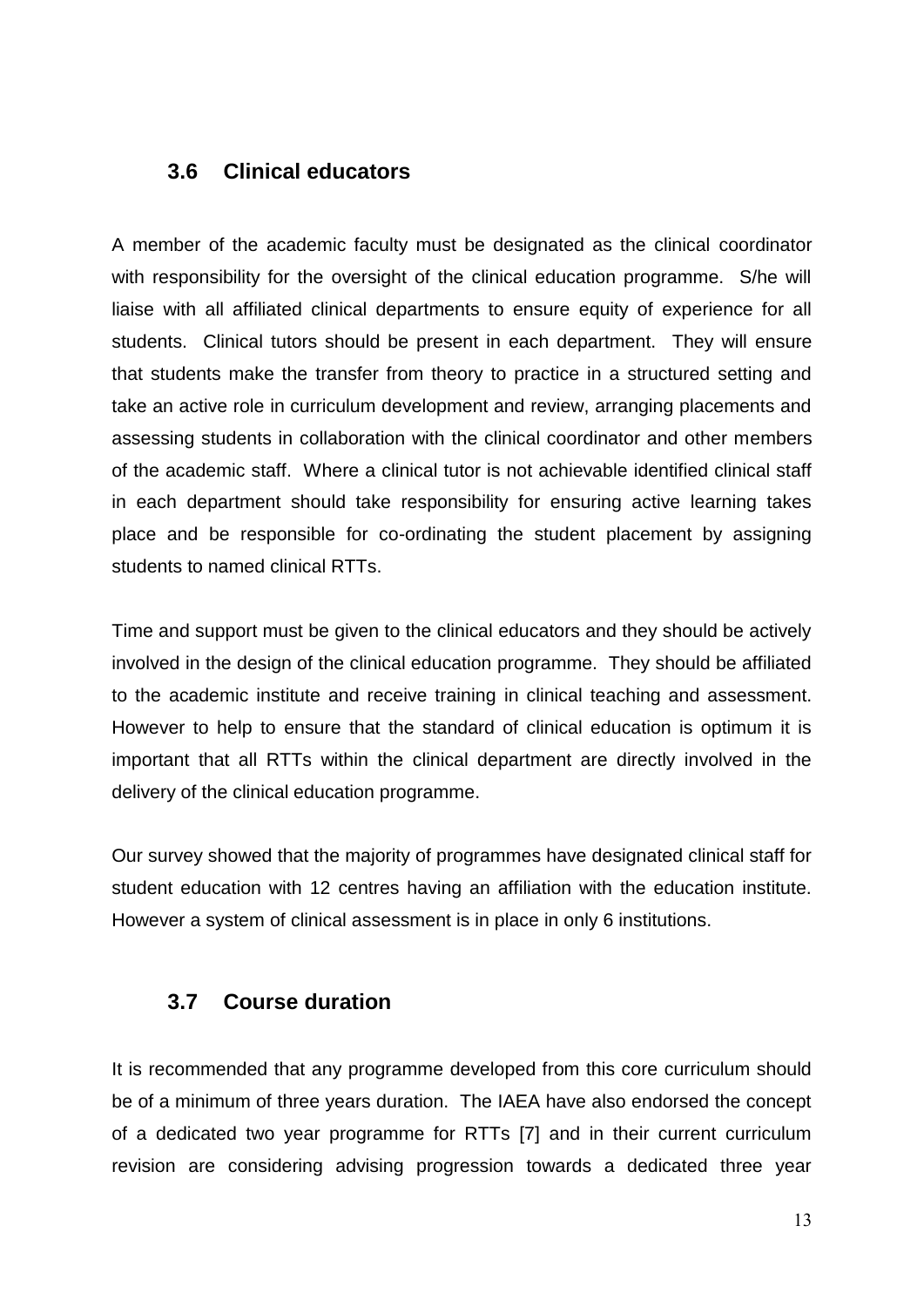education programme where possible. In all programmes, including joint programmes, a minimum of 20% and ideally 25-30% of the overall course duration should be devoted to radiotherapy clinical education. This should be on a continuum of change from theory to practice over the programme to allow for the student to develop their critical thinking skills and the application of theoretical knowledge in the clinical setting. The emphasis on the first year should be on the academic content and establishment of a strong scientific basis and in the latter years on the application of theory to clinical/reflective practice and the development of research skills. In this way the student should progress from a position of dependency to one of increasing autonomy in the clinical environment.

Our survey showed that 20 of the 28 programmes are of 3-4 years duration with 4 programmes of 2 year duration. Only 4 programmes were dedicated to radiotherapy. The non-radiotherapy specific courses are predominantly diagnostic radiography with two countries having a significant radiotherapy component but the majority having minimal or no radiotherapy content. In four of the respondent countries the basic education programme is nursing with three having a requirement for postgraduate education in radiotherapy.

# **3.8 European Credit Transfer and Accumulation System (ECTS)**

To facilitate a more standardised and transparent approach to programme evaluation and qualification recognition it has been agreed that the ECTS should be used wherever possible.

The ECTS is considered as one of the cornerstones of the European Higher Education Area and the Bologna Process [8]. ECTS have a fundamental place in the design of national and European Qualifications Framework. They can be applied to all programmes at all levels and should enable ease of comparison.

ECTS are student centred and reflect the level of work that is required by a typical student to achieve the learning outcomes and competences defined by the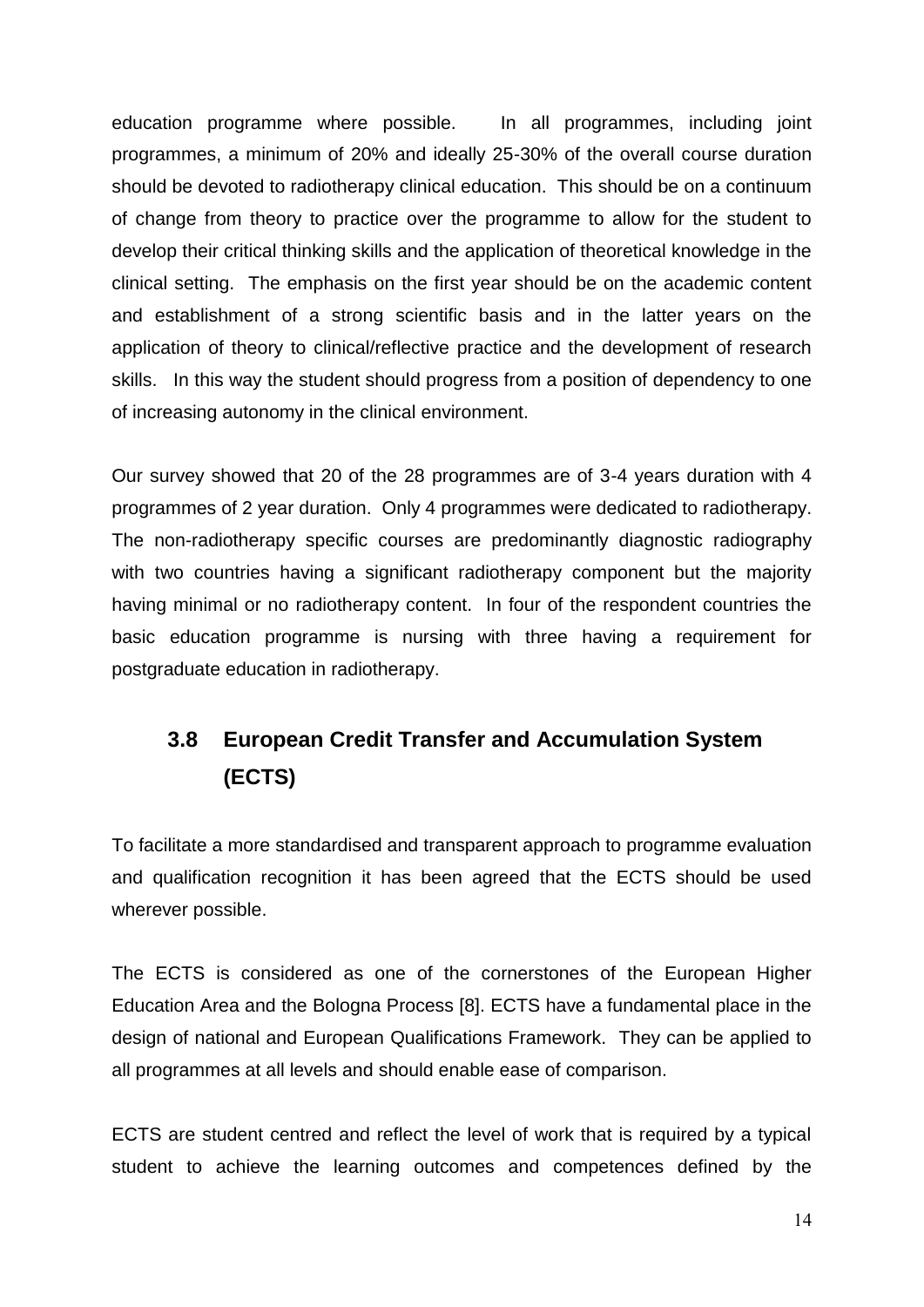programme. They are based on the principle that 60 credits is a measure of the workload that a full time student would realistically be expected to carry out during one academic year. In most instances this ranges between 1500 – 1800 hours or 20-30 hours per credit. ECTS include all student related effort and incorporate both face to face contact and a reflection of the level of independent preparation or study required for each specific component of the programme. The basis of the estimation of workload and the ECTS allocation is the learning outcome and competence associated with the course. The definition of learning outcomes is therefore core as a reflection of what the learner will know, understand and be able to do at the end of a learning experience.

#### **3.9 Audit of the education programme**

The education programme should be subject to continuous internal and regular external academic and clinical audit to ensure that the academic and clinical education standard is maintained at the appropriate level and the course is consistent with the requirements for clinical practice. There should be periodic review of all associated clinical centres and audit of outcomes to ensure standards are maintained or improved.

#### **3.10 Certification**

Certification level remains varied across Europe. Certification level should be degree if the graduate is expected to practice as outlined previously. This is consistent with the situation in countries where the education programme for RTTs is well established and with the ICRP 86 report which recommends that: 'radiation therapy technologists, dosimetrists, and nurses, should have a degree, granted by a university or medical school, in academic studies and clinical training for a period of three or four years' [6]. The IAEA are reviewing their curriculum and as part of this process considering the requirement of degree level education for RTTs.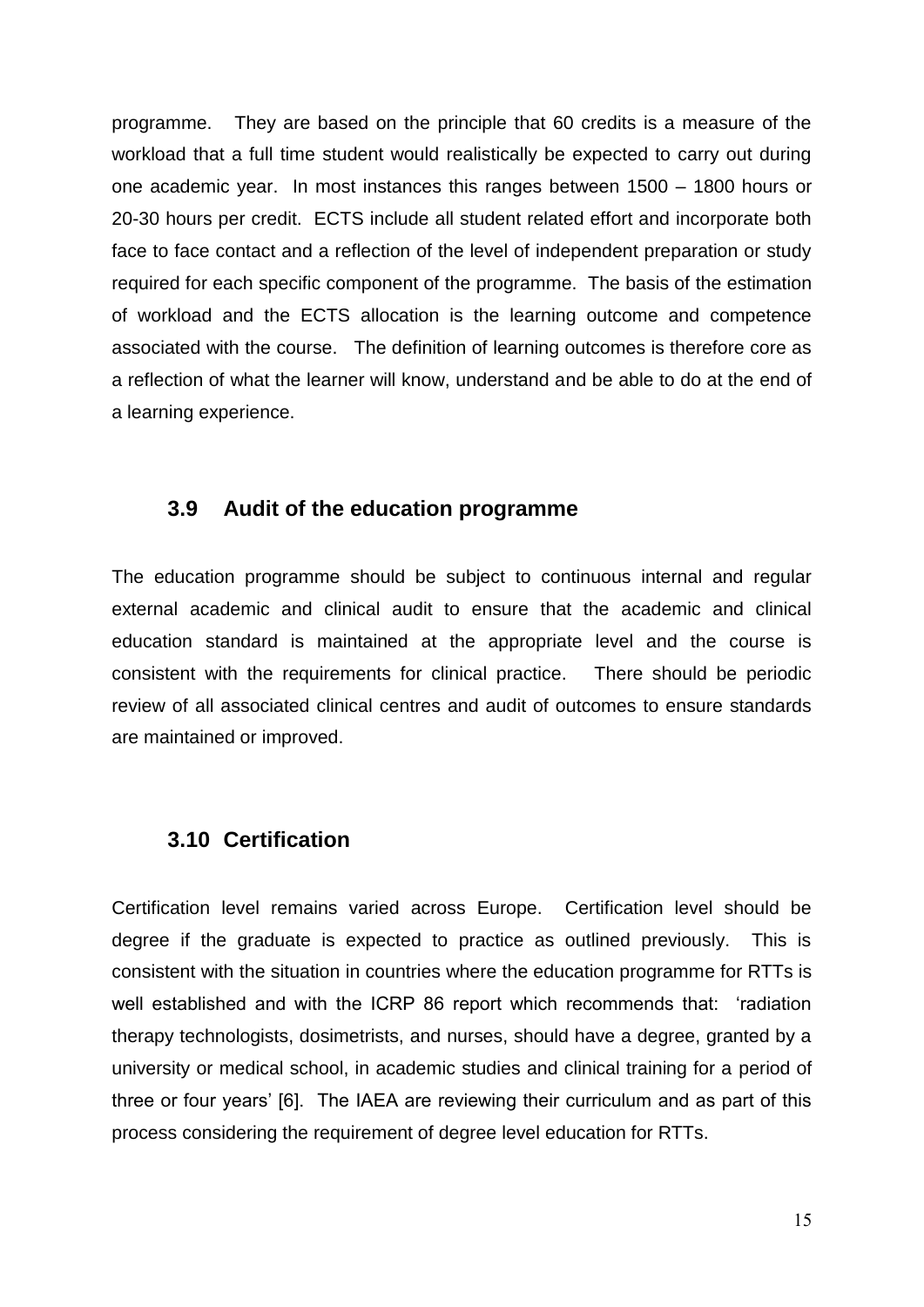Certification of qualifications should, as far as possible, be within the framework of the Bologna process. As part of the Bologna process a Framework of Qualification for the European Higher Education Area has been developed. This is effectively an overarching framework of qualifications aiming to provide international transparency, recognition and mobility [9]. This framework stipulates the outline and boundary of national frameworks that can reflect national educational differences. It augments national frameworks by providing a series of reference points whereby mutual compatibility can be demonstrated. It does not prescribe content. A system has been adopted based on three cycles at higher level education where learning achievement can be described and related in a coherent way. A national framework provides a context for the review, articulation and development of existing qualifications and provides a context for the design of new qualifications consistent with the aims of this core curriculum. National frameworks are also in place internationally for instance in Australia, New Zealand and South Africa where an outcomes based approach has been increasingly adopted. [10, 11, 12]

Furthermore a framework can act to bring about change and can be used to indicate where new programmes are required to meet societal needs including the introduction of new qualifications [9].

#### Qualifications are defined as

"any degree, diploma or other certificate issued by a competent authority attesting that particular learning outcomes have been achieved, normally following the successful completion of a recognised higher education programme of study" [9].

The Dublin Descriptors have been developed and adopted by the Bologna process to describe the levels in higher education. They offer "generic statements of typical expectations of achievement and abilities associated with qualifications that represent the end of each Bologna cycle" and are built on knowledge and understanding, applying knowledge and understanding, making judgments, communication skills and learning skills [9].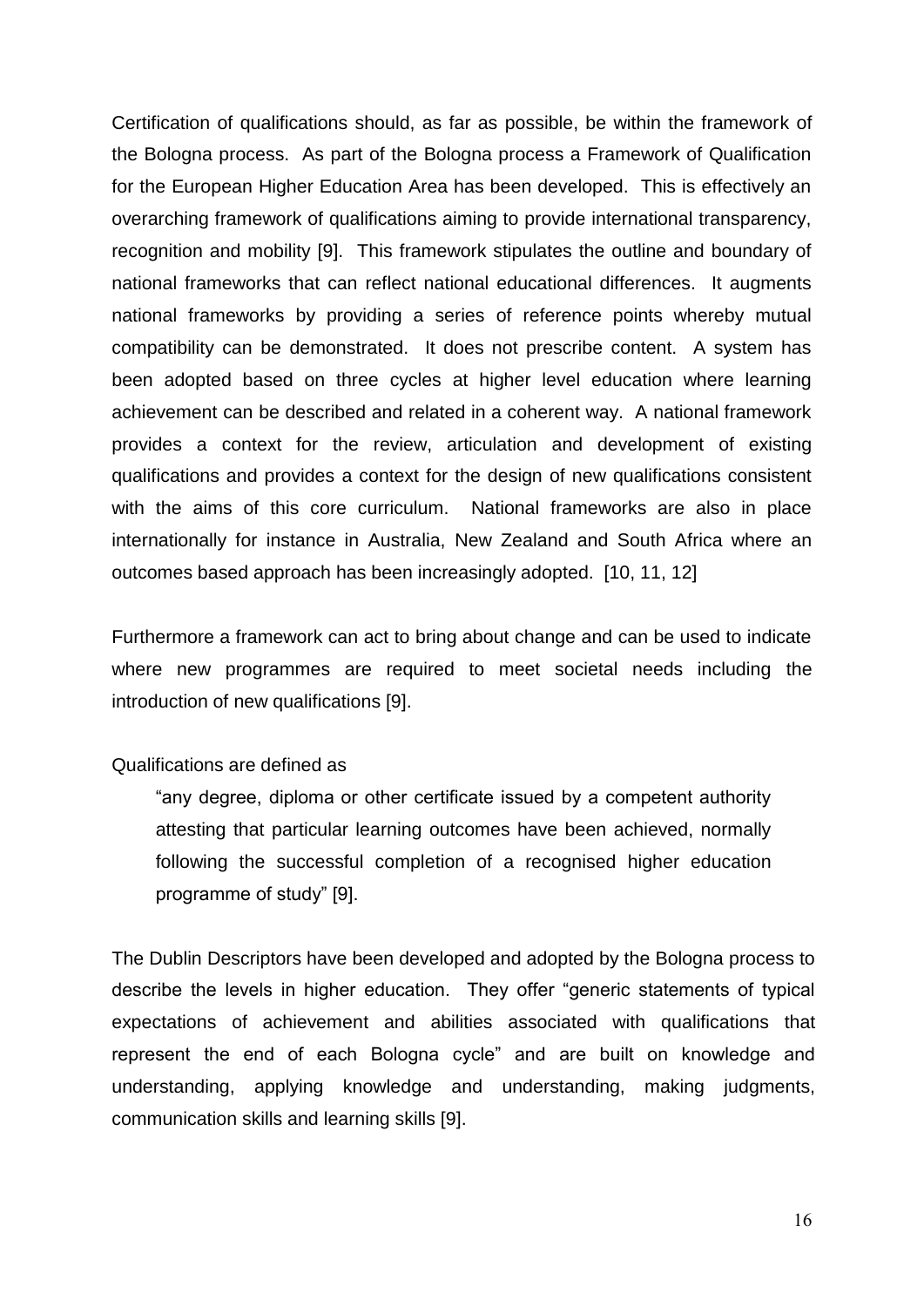These descriptors are appropriate in the context of this core curriculum and can be used to describe outcomes at the end of a first cycle of study that can be further developed and built upon. This gives the flexibility for institutions expanding an existing programme to add components in a structured and certifiable way. The two level descriptors that are relevant to this core curriculum are at the level one cycle. This cycle is subdivided to allow a short cycle to be included and the two cycles are defined in terms of their qualification as follows:

Qualifications (short cycle in cycle 1, 120 credits)

"builds on general secondary education typically at a level supported by advanced textbooks: such knowledge provides an underpinning for a field of work or vocation, personal development and further studies to complete the 1<sup>st</sup> cycle

- Can apply knowledge and understanding in occupational contexts
- Have the ability to identify and use data to formulate responses to well defined concrete and abstract problems
- Can communicate about their understanding, skills and activities with peers, supervisors and clients
- Have the learning skills to undertake further studies with some autonomy"

Qualifications signifying completion of the first cycle (180-240 credits)

"builds on general secondary education typically at a level supported by advanced textbooks: includes some aspect that will be informed by knowledge of the forefront of their field of study

- Can apply their knowledge and understanding in a manner that indicates a professional approach to their work or vocation and have competences typically demonstrated through devising and sustaining arguments and solving problems within their field of study
- Have the ability to gather and interpret relevant data (usually within their field of study) to inform judgements that include reflection on relevant, social, scientific or ethical issues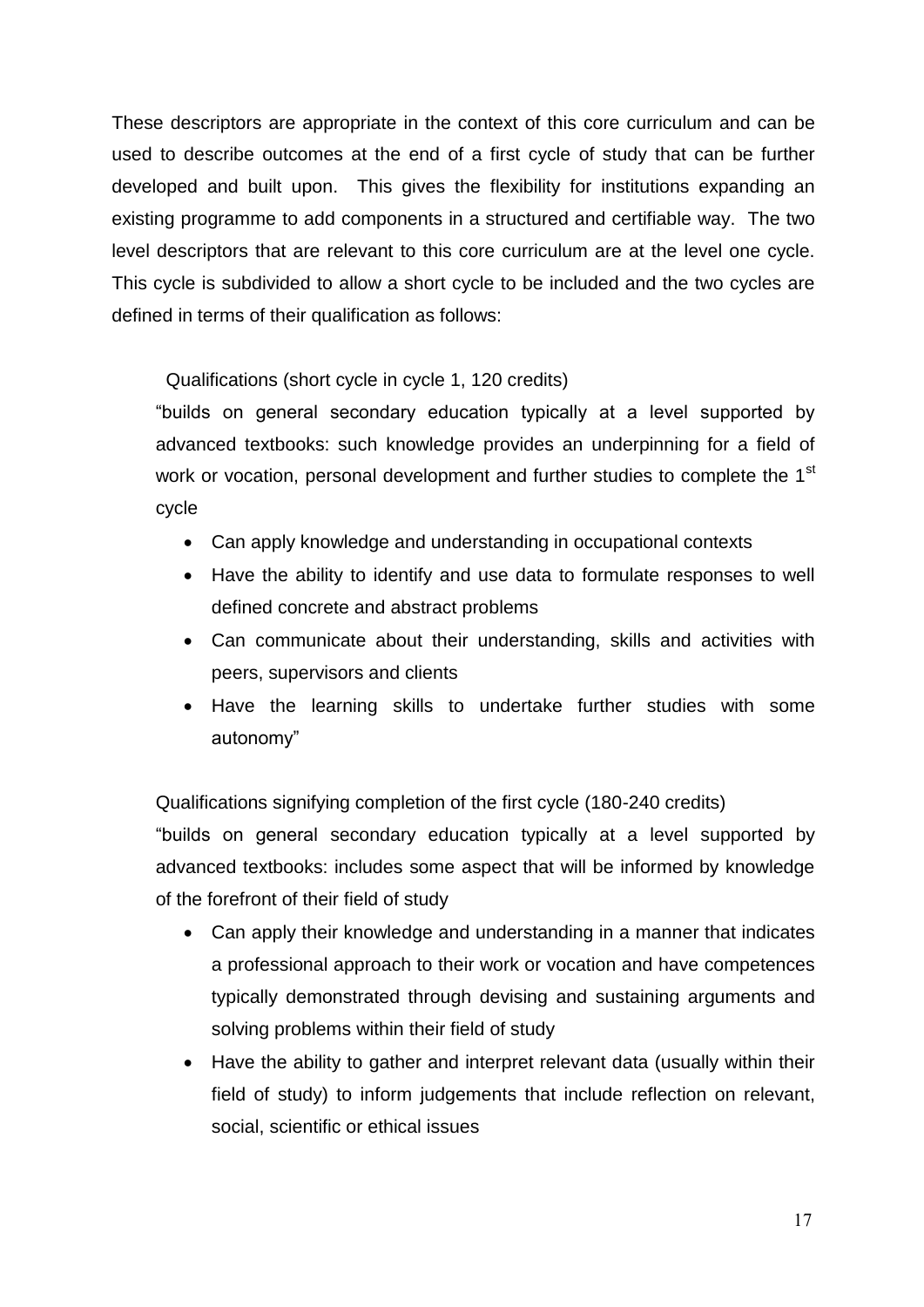- Can communicate information, ideas, problems and solutions to both specialist and non-specialist audiences
- Have developed those learning skills that are necessary for them to continue to undertake further study with a high degree of autonomy"[9]

Using these descriptors allows institutions to both prepare programmes designed to meet the occupational requirements and also to meet the professional and discipline needs of a research basis for practice and future development within a recognised international structure.

Our survey showed that the qualification in 12 countries is at degree level, 12 at diploma level, 1 at certificate level and three are postgraduate following a short cycle or first cycle programme in either diagnostic imaging or nursing. From the framework for qualification used in this core curriculum we have taken the diploma level to be the short cycle of the first level. The progression through the levels is generally certificate to diploma to degree. Four of the primary qualifications are in radiation therapy and of the 24 courses, 2 are combined courses have a significant radiotherapy component, 4 primary qualifications are in nursing and 18 are combined with a non-radiotherapy area with a minority radiotherapy component.

## **4.0 Competences**

A competence shows a capability on the part of an RTT and demonstrates an ability to integrate knowledge, skills and attitudes to meet specific and often complex needs in a range of situations. The core curriculum defines the competences a new qualified RTT should have attained. These competences will enable the new graduate to work independently following a short period of orientation to familiarise them with the practices within the department.

From the survey only 30% of graduates are expected to work independently on appointment. It is assumed that this is a reflection of the minimal radiotherapy content of the primary education programmes. The mentorship period ranged from 2 weeks to 3 years and was mainly supervision by the senior RTTs on the treatment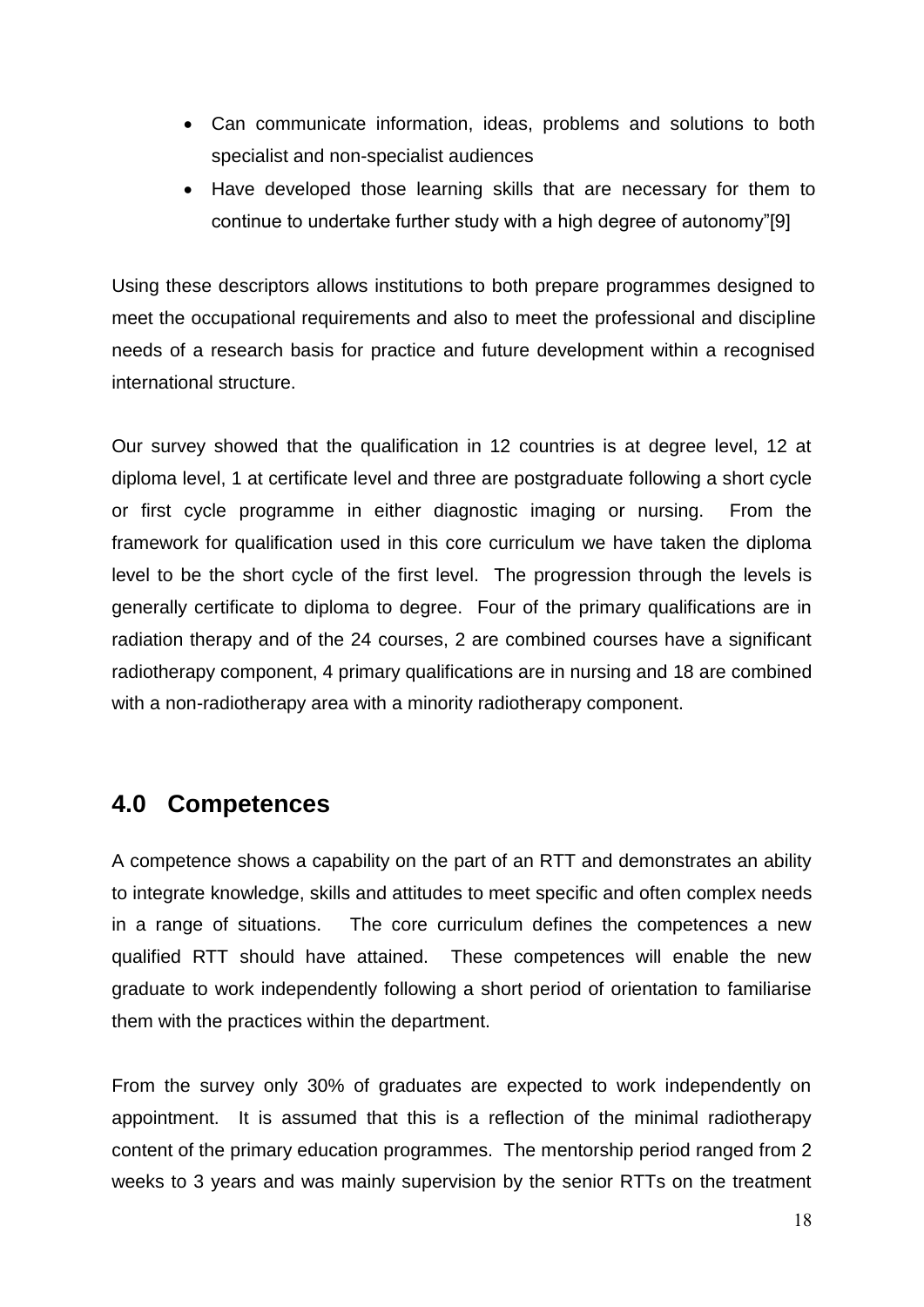units. With the exception of treatment planning and brachytherapy, 60% of RTTs are expected to be able to work in all areas of the department with 30% also expected to be competent to work in simulation / treatment preparation.

RTTs make a unique contribution to the excellence of the radiotherapy process and are dedicated to the health and welfare of their patients. Their work requires the mastery of a complex body of knowledge and skills and the application of these in the holistic care of their patients. Their professional role is guided by defined codes of ethics and standards, a commitment to excellence in the delivery of treatment to their patients and to work with integrity and compassion at all times. RTTs must be able to communicate and collaborate with a wide range of people and as frontline health professionals they also have a responsibility to participate in improving the overall health of society. They must effectively organise and manage their daily practice even as a new graduate.

Certain competences have elements that are generic to a wide range of healthcare disciplines where others are RTT specific. In defining the competences for the survey and the core curriculum the patient pathway through the radiotherapy process has been followed. The definitions of competence and learning outcomes from the Tuning Project in differentiating between them in this core curriculum will be used [13]: "a competence is a quality, ability, capacity or skill that is developed by and belongs to the student. A Learning Outcome is a measurable result of a learning experience which allows us to ascertain to which extent/level/standard a competence has been formed or enhanced."

The competences defined in the following section can be measured through a series of learning outcomes and linked by the faculty to teaching and assessment methods that are appropriate and achievable in their institution.

The competences have been described using Bloom's taxonomy or classification. In 1956 Benjamin Bloom [14] devised his taxonomy to classify forms and levels of learning. It was based on the premise that you cannot apply or evaluate something until you understand it, learning at the higher level is dependent on having acquired the prerequisite knowledge and skills at lower levels. In 2001 it was revised by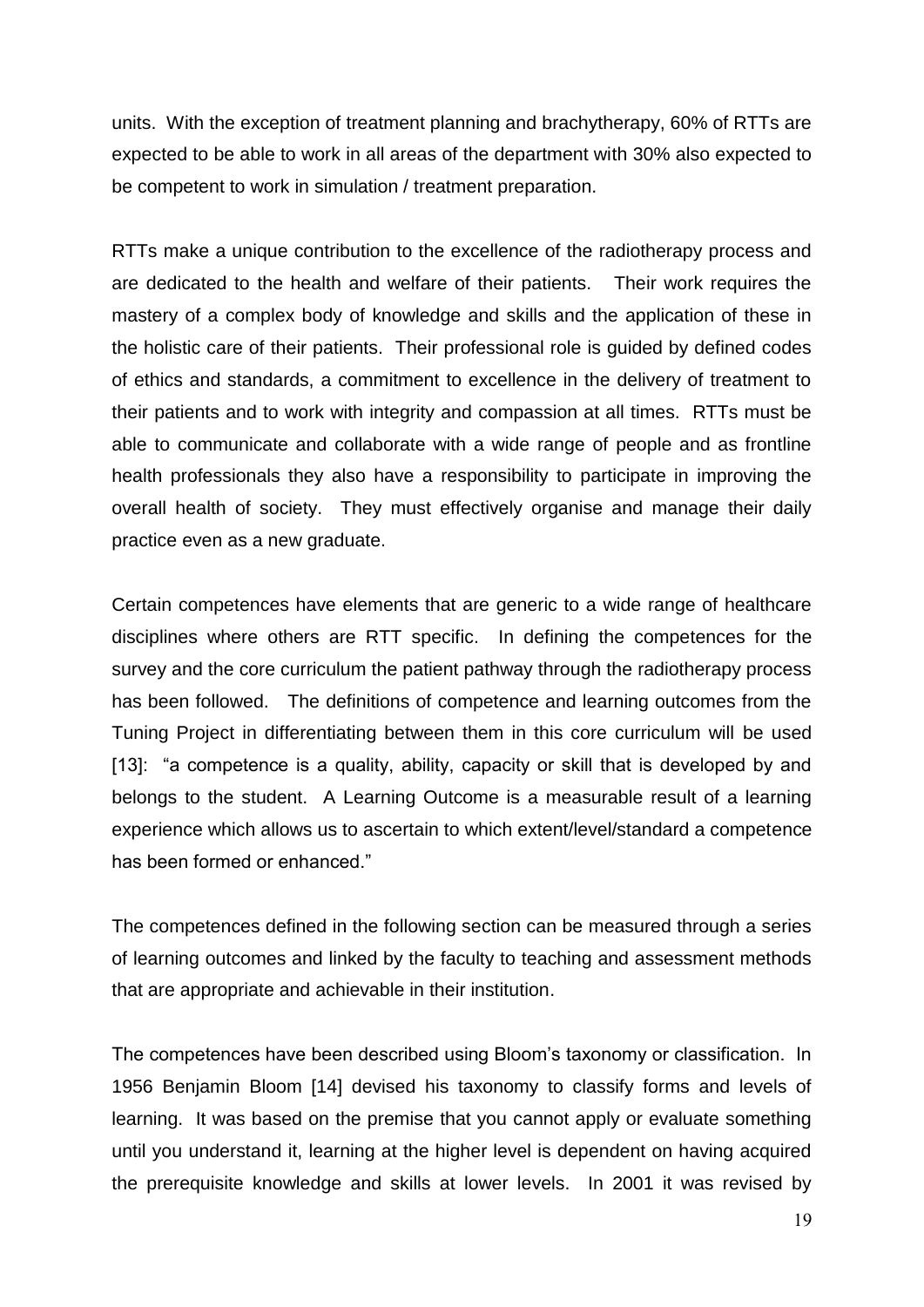Anderson and Krathwohl to reflect more current approaches to teaching and learning but the basic premise remains the same. [15]



#### 5. Synthesis

The ability to put together discrete ideas, concepts and information in order to address broad problems

#### 4. Analysis

The ability to break down information into its components and to see the interrelationships between ideas and concepts in various areas

#### 3. Application

The ability to apply knowledge, ideas and concepts in variable situations and to suggest solutions to problems

#### 2. Comprehension

The ability to understand and interpret information, the ability to see relationships between sets of data or facts

#### 1. Knowledge

The ability to identify, recall or remember discrete facts or groups of facts without necessarily having any deep understanding of their relationships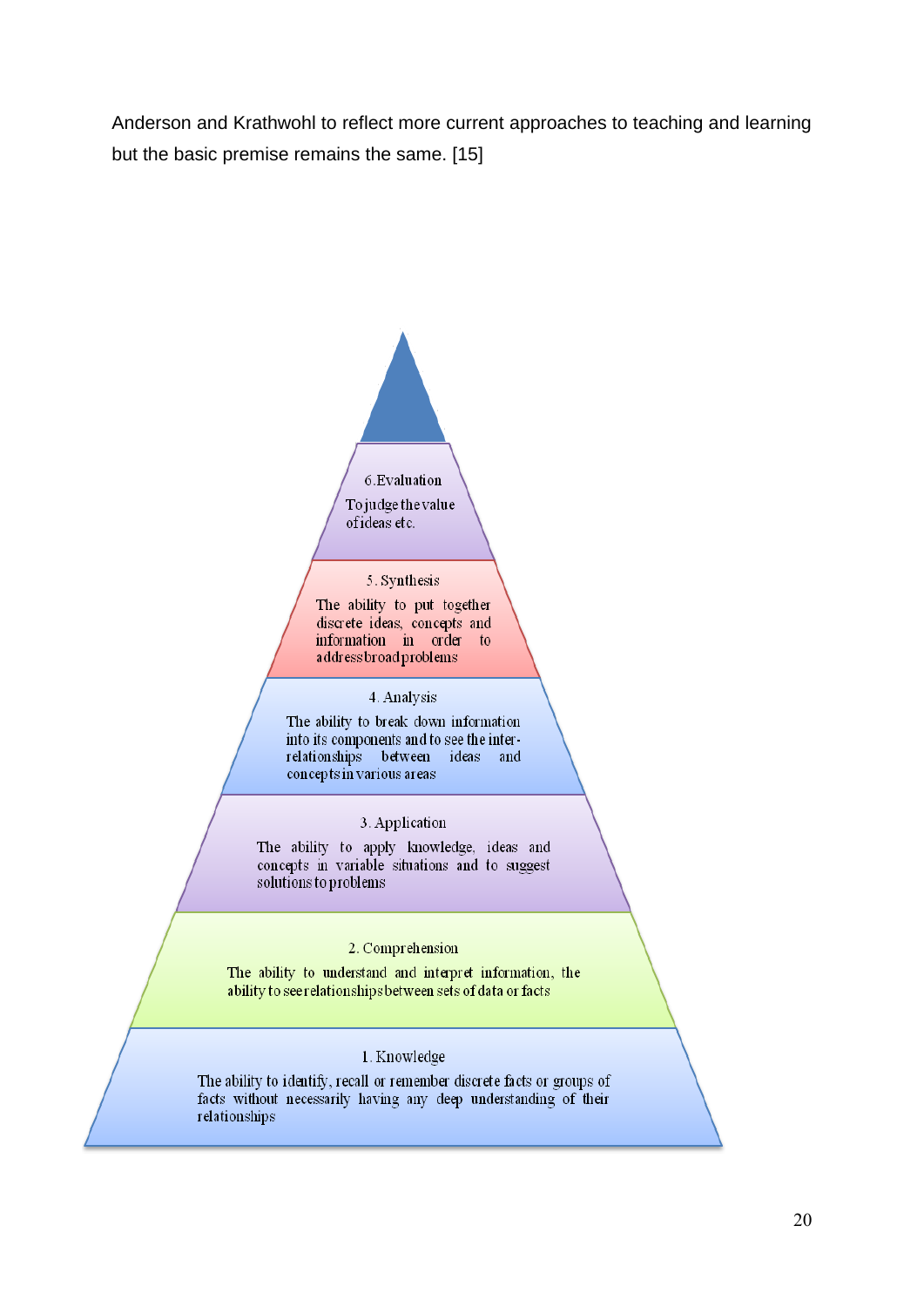### **Figure 1: Bloom's Taxonomy**

In the curriculum we have distinguished the competences directly reflecting daily clinical practice including the general competences applicable to all aspects of the profession and the competences that should be acquired through the academic programme. Information, support and care are integral components of every aspect of the radiotherapy process. We have incorporated communication and patient care and support in the treatment delivery section to avoid repetition and as this is the core activity of the RTT but it is inherent in all patient related activities.

# **4.1 CLINICAL COMPETENCES**

## **4.1.1 Professionalism**

## **Short description**

The student must display a high standard of professionalism and integrity at all times. This includes professional appearance and manner, self-awareness and competency limitations, a high standard of ethical and moral behaviour, reliability and responsibility, respect for patients and autonomy.

| Learning     | Knowledge/Comprehension                 | Applications/Synthesis /            |
|--------------|-----------------------------------------|-------------------------------------|
| Outcomes     |                                         | Evaluation                          |
| Able to      | Explain the legal and ethical           | Practice in accordance<br>$\bullet$ |
| demonstrate  | guidelines related to the               | with legislation                    |
| professional | profession                              | regulations and ethical             |
| behaviour    | Be aware of your own<br>$\bullet$       | guidelines                          |
|              | competency levels                       | Promote collaborative<br>$\bullet$  |
|              | Identify the elements that<br>$\bullet$ | practice                            |
|              | reflect professional appearance         |                                     |
|              | and manner                              |                                     |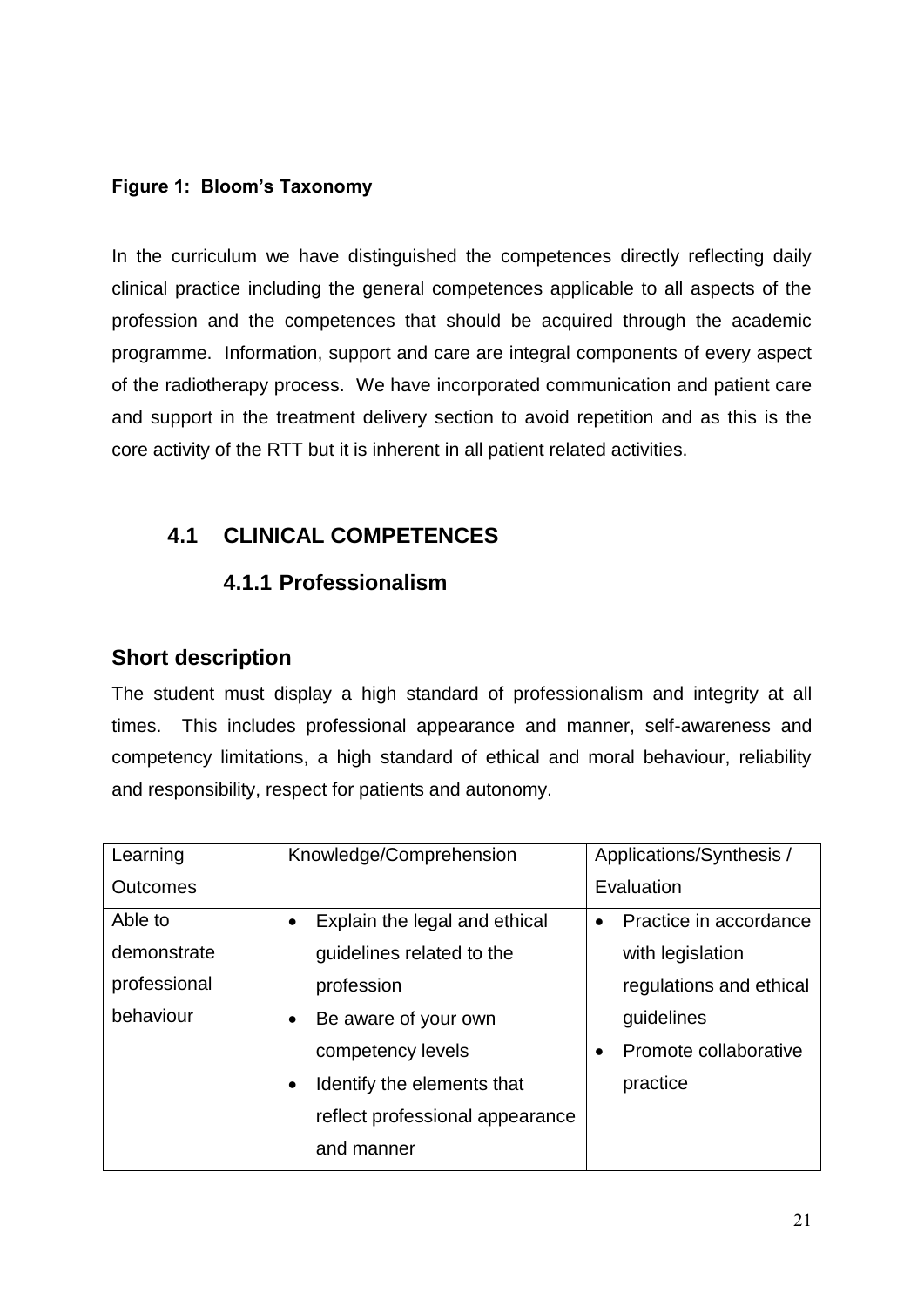| Able to              | Explain the components of                  | Analyse how the                      |
|----------------------|--------------------------------------------|--------------------------------------|
| demonstrate a        | good communication                         | differences in                       |
| sensitive and        | Describe the main personality<br>$\bullet$ | personality influence                |
| caring attitude to   | types                                      | approach                             |
| patients             | Be aware of the patient'                   | Self awareness of<br>٠               |
|                      | gender, age, cultural                      | their own personality                |
|                      | background, educational level              | traits                               |
|                      | and social situation.                      |                                      |
| Able to carry out    | Be familiar with current                   | Critically evaluate and<br>$\bullet$ |
| best practice at all | literature and evidence based              | apply knowledge                      |
| times                | best practice                              | gained in solving                    |
|                      |                                            | problems                             |
| Able to participate  | Appreciate the importance of               | Evaluate and justify<br>$\bullet$    |
| in continuing        | maintaining your knowledge                 | your practice regularly              |
| professional         | and skills                                 |                                      |
| development          |                                            |                                      |

# **4.1.2 Positioning and immobilisation**

# **Short description**

Patient positioning and immobilisation is one of the most important aspects of accurate and reproducible treatment delivery and is a considered a core skill of the RTT. The student must understand the importance of correct positioning and how it can be achieved. This incorporates understanding the appropriate immobilisation methods and materials for each site, the referencing system, the physical and psychological condition of the patient and the limitations of both imaging modalities and treatment delivery.

From the survey all experienced RTTs are involved in the preparation of immobilisation devices. In 40% of responses the RTT carries this out alone with 8%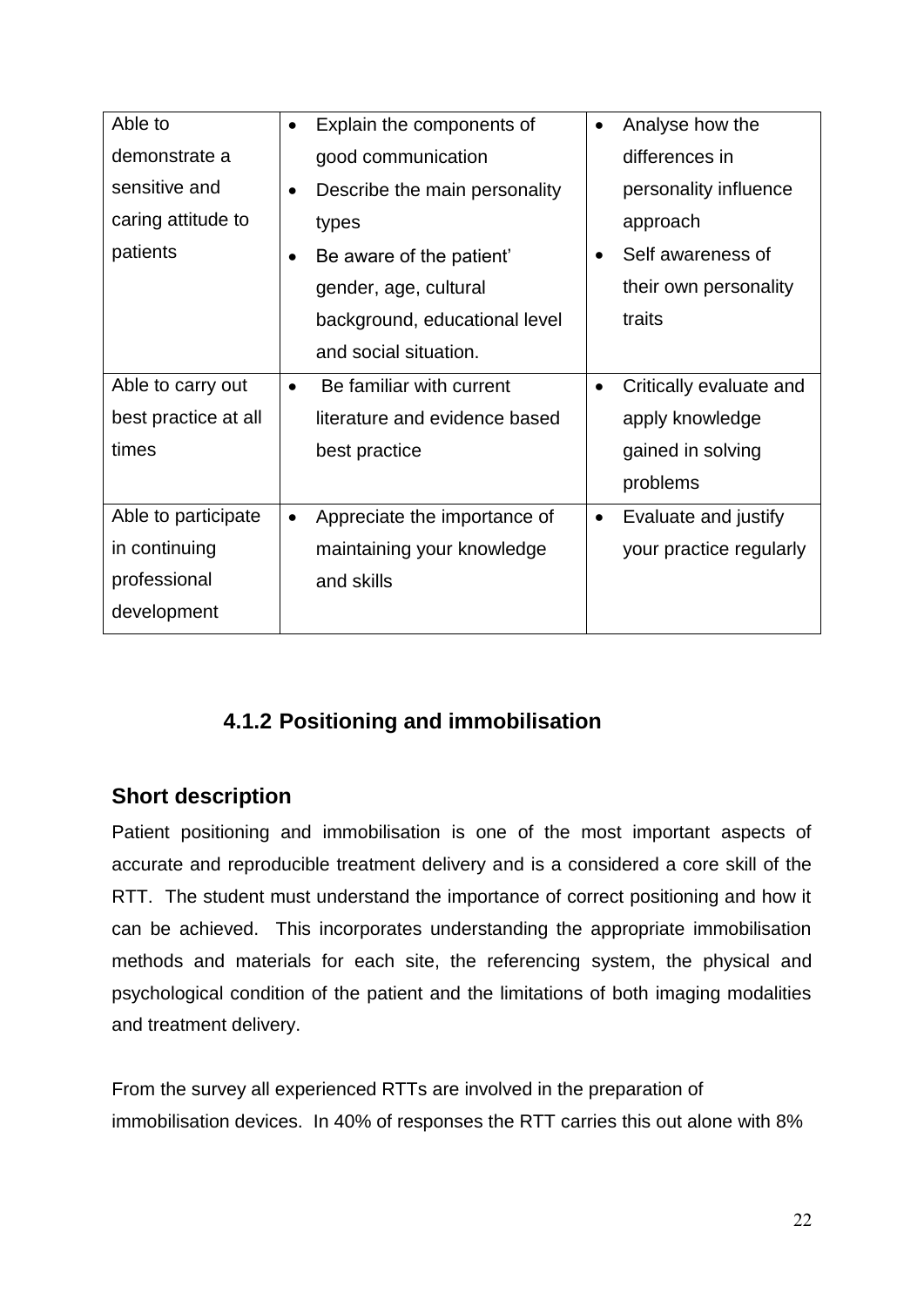requiring additional training. Experienced RTTs are also involved in the preparation of electron cutouts and bolus, the majority independently.

| <b>Learning Outcomes</b> | Knowledge/Comprehension              | Applications / Synthesis /            |  |
|--------------------------|--------------------------------------|---------------------------------------|--|
|                          |                                      | Evaluation                            |  |
| Able to correctly        | Define the common co-<br>$\bullet$   | Evaluate the patient<br>$\bullet$     |  |
| position the patient     | morbid conditions that               | condition and the                     |  |
|                          | patients may suffer from             | limitations that may result           |  |
|                          | Be familiar with the                 | from any co-morbid                    |  |
|                          | techniques and                       | conditions                            |  |
|                          | equipment used                       | Analyse the information               |  |
|                          | Know the protocols<br>$\bullet$      | and integrate to define the           |  |
|                          | used in the department               | optimum patient position              |  |
|                          |                                      | Inform the patient about<br>$\bullet$ |  |
|                          |                                      | the procedure                         |  |
| Able to prepare and /    | Know the immobilisation<br>$\bullet$ | Construct the most<br>$\bullet$       |  |
| or produce               | devices available                    | appropriate device for the            |  |
| immobilisation devices   | Know how to use each<br>$\bullet$    | individual patient within the         |  |
|                          | device                               | context of the protocol               |  |
|                          | Recognise the<br>$\bullet$           | Apply the necessary                   |  |
|                          | associated health and                | precautions in production             |  |
|                          | safety issues                        |                                       |  |
| Able to complete         | Recognise the<br>$\bullet$           | Prepare the<br>$\bullet$              |  |
| accurate                 | importance of accurate               | documentation                         |  |
| documentation            | documentation                        | Inform all the involved<br>$\bullet$  |  |
|                          | Know what should be<br>$\bullet$     | areas/personnel                       |  |
|                          | included                             | Ensure all legal<br>$\bullet$         |  |
|                          | Know to whom the<br>$\bullet$        | requirements have been                |  |
|                          | documentation should                 | met                                   |  |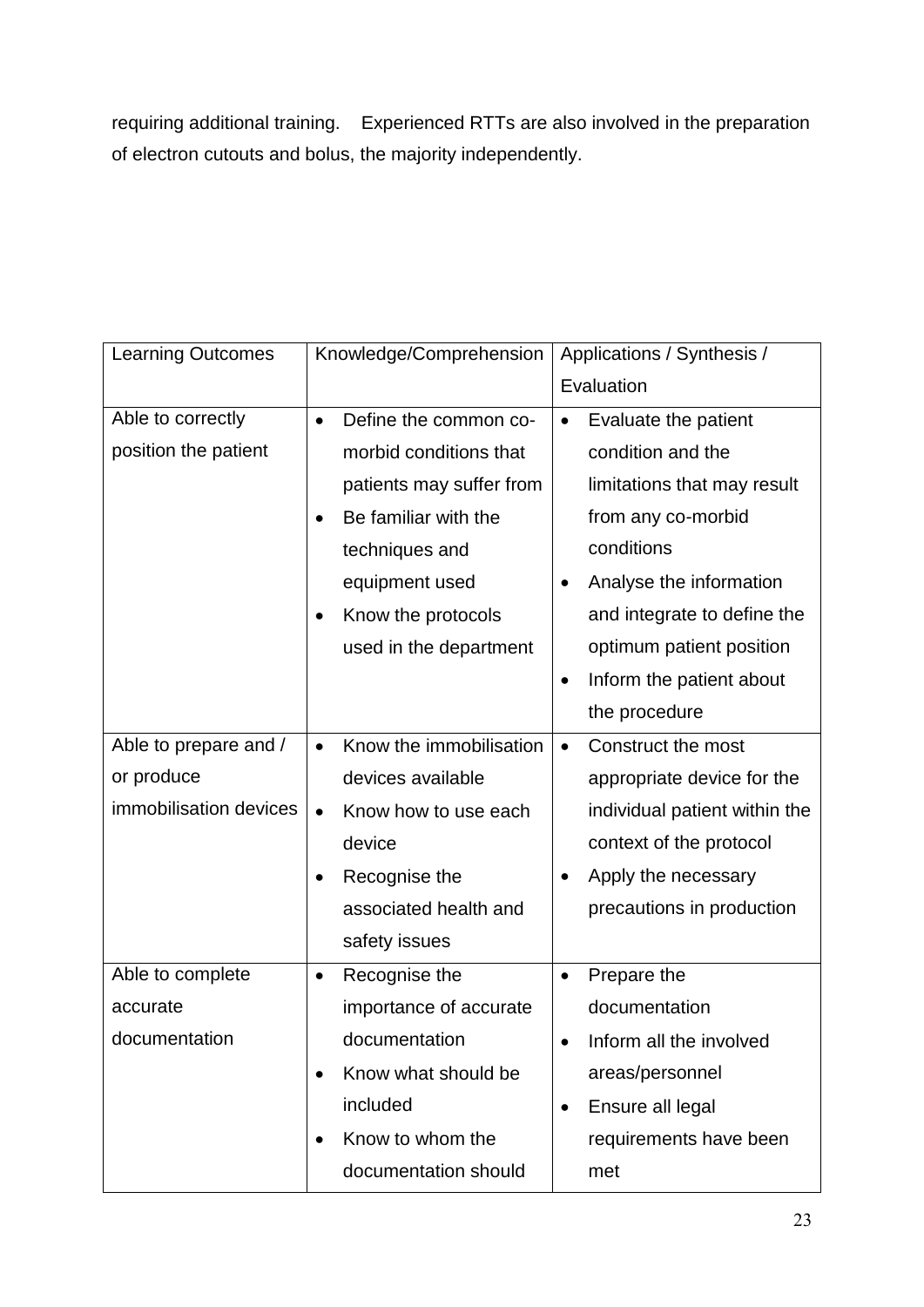|                      | $\bullet$ | be sent<br>Be aware of the legal<br>issues relating to<br>documentation |           |                            |
|----------------------|-----------|-------------------------------------------------------------------------|-----------|----------------------------|
| Able to carry out QA | $\bullet$ | Recognise the                                                           | $\bullet$ | Implement correct storage  |
| of immobilisation    |           | importance of regular                                                   |           | and handling procedures    |
| devices              |           | quality checks on                                                       |           | for immobilisation devices |
|                      |           | immobilisation devices                                                  |           | Carry out regular quality  |
|                      |           |                                                                         |           | assurance checks on all    |
|                      |           |                                                                         |           | immobilisation devices     |
|                      |           |                                                                         |           | Evaluate new devices prior |
|                      |           |                                                                         |           | to implementation          |

# **4.1.3 Image acquisition and virtual simulation**

# **Short Description**

The RTT should be able to carry out the required procedures necessary for optimal image acquisition for treatment planning for all cancer sites while taking into account the patient's needs and limitations.

| <b>Learning Outcomes</b>                                                        | Knowledge/Comprehension                                                                                                                      | Applications / Synthesis /                                                                                                                                                                                     |  |
|---------------------------------------------------------------------------------|----------------------------------------------------------------------------------------------------------------------------------------------|----------------------------------------------------------------------------------------------------------------------------------------------------------------------------------------------------------------|--|
|                                                                                 |                                                                                                                                              | Evaluation                                                                                                                                                                                                     |  |
| Able to appreciate<br>the different<br>applications of the<br>imaging equipment | Describe the various<br>$\bullet$<br>image processing tools<br>that can be employed<br>and appreciate their<br>impact on image<br>appearance | Compare the different<br>$\bullet$<br>imaging modalities and the<br>rationale for their selection<br>Assess the most<br>appropriate image format<br>and implement this in the<br>context of virtual simulation |  |
|                                                                                 |                                                                                                                                              |                                                                                                                                                                                                                |  |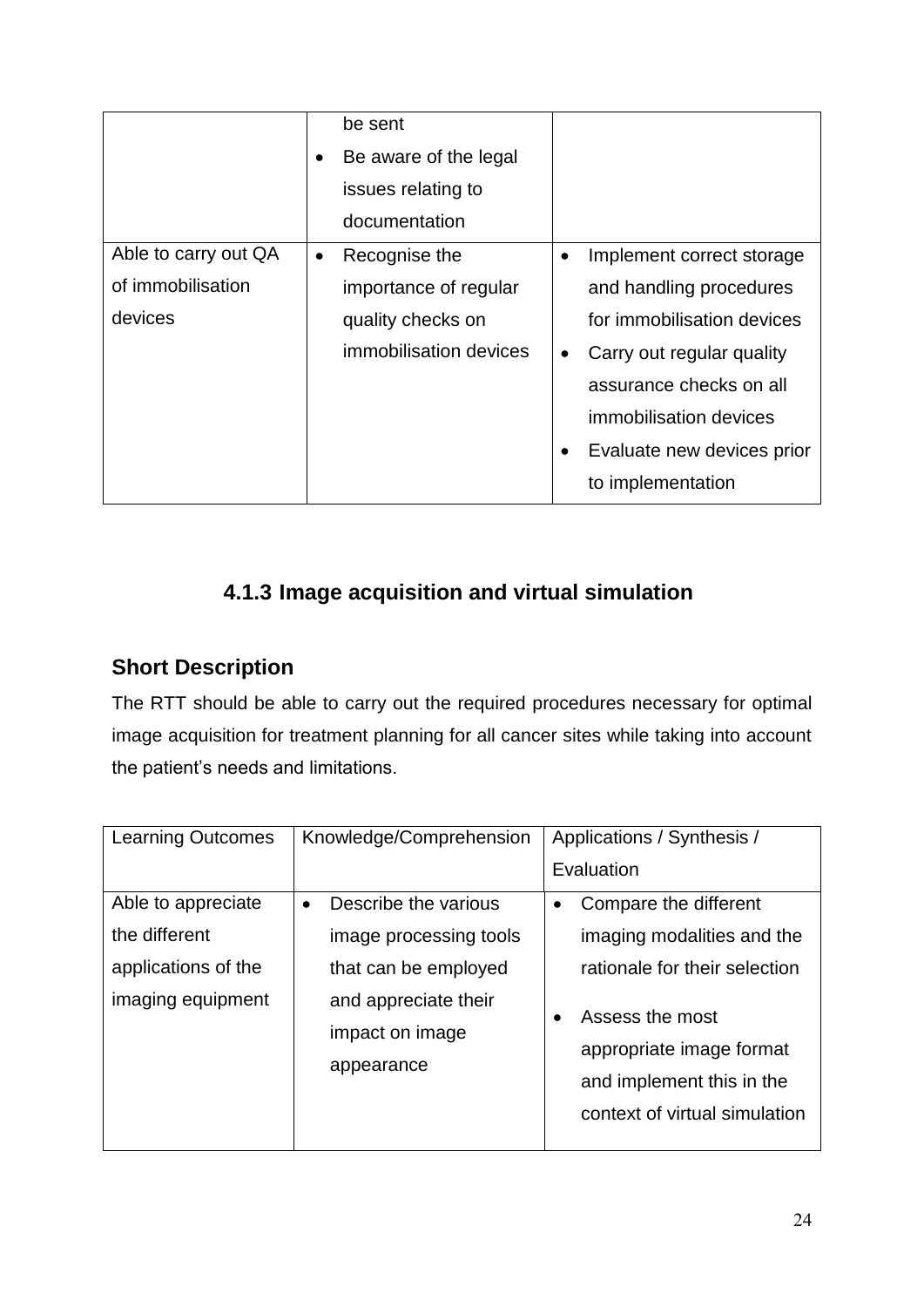| Able to acquire          | Describe the various<br>٠            | Recognise the most                                                                                                                                                                                                                                                                   |
|--------------------------|--------------------------------------|--------------------------------------------------------------------------------------------------------------------------------------------------------------------------------------------------------------------------------------------------------------------------------------|
| images on all            | types of imaging                     | appropriate method of                                                                                                                                                                                                                                                                |
| equipment routinely      | modalities that can be               | imaging for treatment                                                                                                                                                                                                                                                                |
| used                     | used for treatment                   | planning                                                                                                                                                                                                                                                                             |
|                          | planning purposes                    | educate and inform the<br>patient concerning the<br>different imaging<br>modalities/procedures used<br>Apply the various<br>techniques to optimise<br>image quality including the<br>use of contrast agents<br>where appropriate<br>Inform and educate the<br>patient on the process |
|                          |                                      | Explain the principles of<br>positioning and<br>immobilisation to imaging<br>department staff where<br>necessary                                                                                                                                                                     |
| Able to apply            | Describe the parameters<br>$\bullet$ | Apply the ALARA (as low                                                                                                                                                                                                                                                              |
| appropriate              | affecting image quality              | as reasonably achievable)                                                                                                                                                                                                                                                            |
| scanning conditions      | for different imaging                | principle during image                                                                                                                                                                                                                                                               |
| / parameters             | modalities                           | acquisition and record the                                                                                                                                                                                                                                                           |
|                          |                                      | exposure dose                                                                                                                                                                                                                                                                        |
| Able to demonstrate      | Identify relevant<br>$\bullet$       | Evaluate the images<br>٠                                                                                                                                                                                                                                                             |
| the ability to interpret | anatomy in relation to               | acquired to ensure accurate                                                                                                                                                                                                                                                          |
| and understand           | the treatment sites                  | identification of the organs                                                                                                                                                                                                                                                         |
| acquired images          | covered                              | at risk                                                                                                                                                                                                                                                                              |
|                          |                                      |                                                                                                                                                                                                                                                                                      |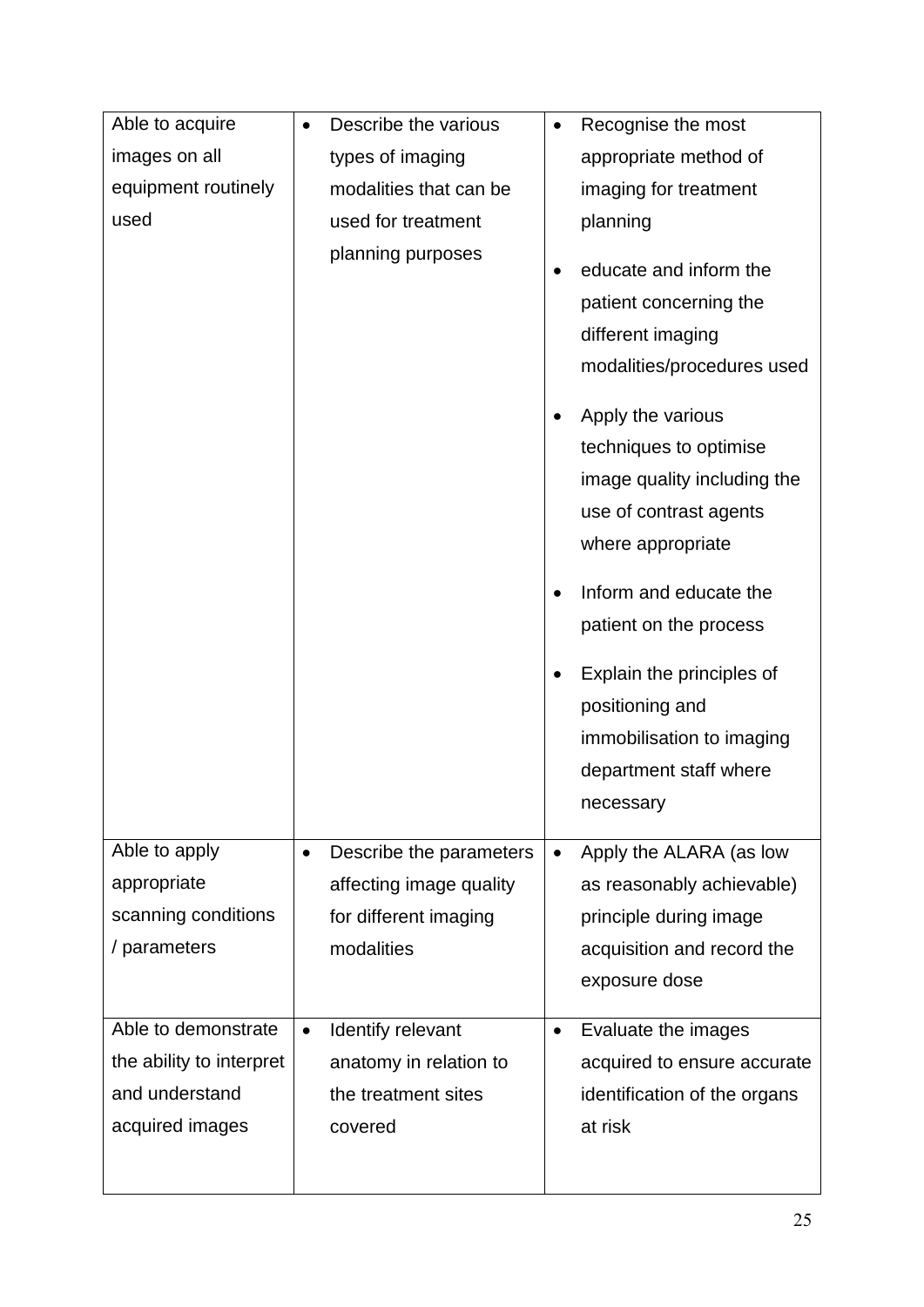| Able to assist in the<br>virtual simulation<br>procedure | Describe the purpose<br>Discuss the precision,<br>$\bullet$<br>$\bullet$<br>and process of<br>accuracy and attention to<br>simulation<br>detail required in the<br>simulation process<br>Identify the limitations of<br>each treatment unit<br>Prepare and critically<br>Identify the influence of<br>$\bullet$<br>evaluate beam<br>beam parameters<br>arrangements                                        |
|----------------------------------------------------------|------------------------------------------------------------------------------------------------------------------------------------------------------------------------------------------------------------------------------------------------------------------------------------------------------------------------------------------------------------------------------------------------------------|
| Able to set the<br>reference / isocentre<br>points       | Define and explain the<br>Select the appropriate<br>$\bullet$<br>different methods<br>referencing method for the<br>commonly used for<br>individual patient to ensure<br>referencing<br>reproducibility throughout<br>Describe the coordinate<br>the treatment process<br>systems used                                                                                                                     |
| Able to complete<br>accurate<br>documentation            | Recognise the<br>Prepare the documentation<br>importance of accurate<br>Inform all the involved<br>$\bullet$<br>documentation<br>areas/professionals<br>Identify what should be<br>Ensure all legal<br>$\bullet$<br>$\bullet$<br>included<br>requirements have been<br>Indicate who should be<br>met<br>$\bullet$<br>informed<br>Be aware of the legal<br>$\bullet$<br>issues relating to<br>documentation |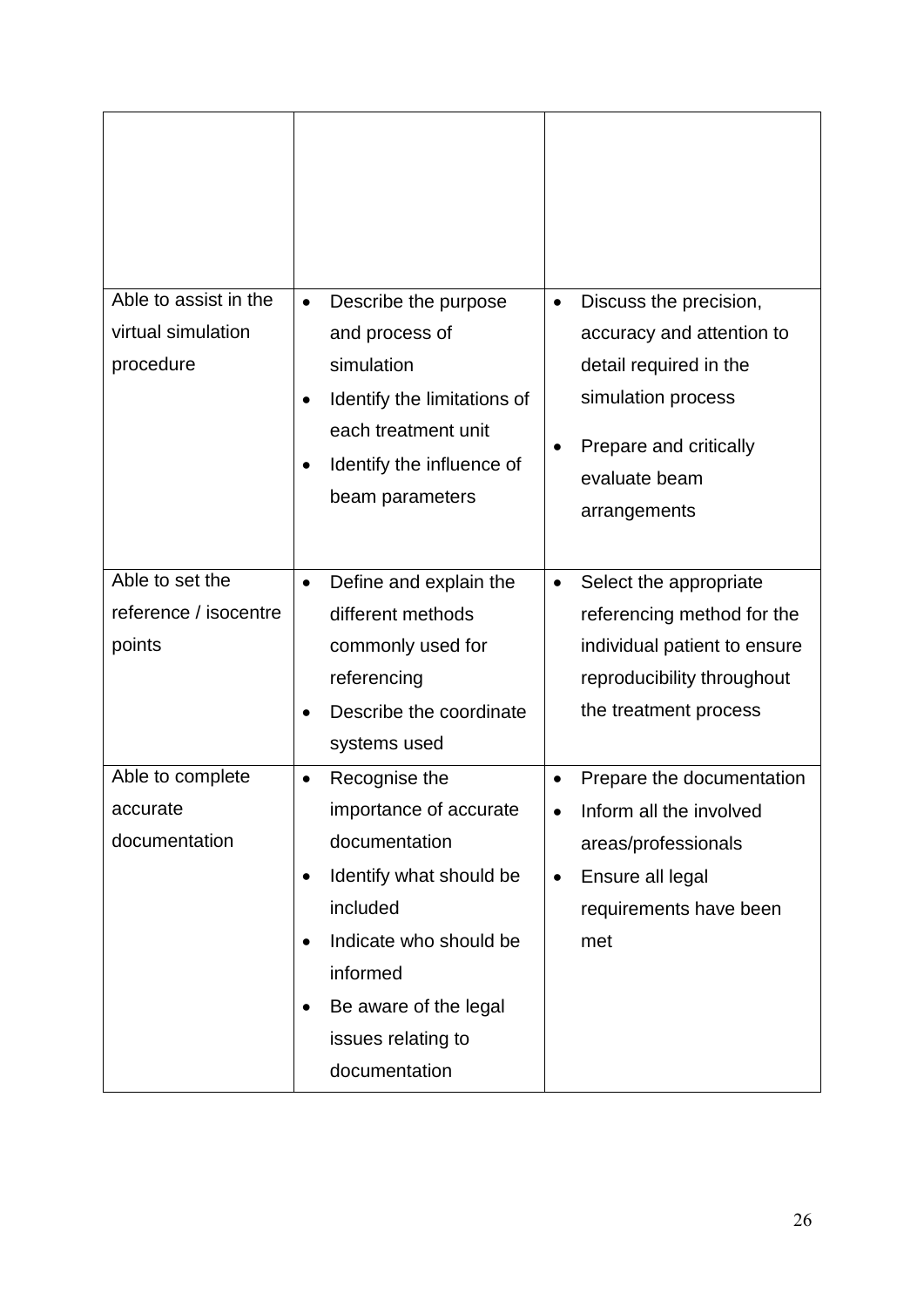# **4.1.4 Treatment planning**

# **Short Description**

All RTTs should be able to interpret and evaluate a treatment plan and compare it to the treatment prescription. In addition RTTs directly involved in the treatment planning process should be able to participate in the preliminary discussion on the issues relating to the optimum treatment plan for an individual patient and be able produce a treatment plan that fulfils the criteria.

In sixteen countries the RTT is involved in image fusion and in ten of these countries this is carried out alone. In 18 countries the RTT is involved in contouring the patient outline usually independently and in six countries outlining the tumour volume together with the clinician. Contouring the organs at risk is carried out by RTTs in twelve countries with a variation between departments as to the level of clinician involvement.

| <b>Learning Outcomes</b>                                                                                 | Knowledge /                                                                                                                                                                                                                                                                                                                    | Applications / Synthesis /                                                                                                                                                                                                                                                                                                         |
|----------------------------------------------------------------------------------------------------------|--------------------------------------------------------------------------------------------------------------------------------------------------------------------------------------------------------------------------------------------------------------------------------------------------------------------------------|------------------------------------------------------------------------------------------------------------------------------------------------------------------------------------------------------------------------------------------------------------------------------------------------------------------------------------|
|                                                                                                          | Comprehension                                                                                                                                                                                                                                                                                                                  | Evaluation                                                                                                                                                                                                                                                                                                                         |
| Able to interpret and<br>evaluate a treatment<br>plan and compare it to<br>the treatment<br>prescription | Define the target and<br>$\bullet$<br>organs at risk using<br>the ICRU terminology<br>Describe how DVHs<br>$\bullet$<br>are created and used<br>to evaluate plans.<br>Relate the influence of<br>$\bullet$<br>changing planning<br>parameters on DVHs.<br>List the dose<br>$\bullet$<br>restrictions for the<br>organs at risk | Assess the practical<br>$\bullet$<br>problems associated with<br>machine and accessory<br>equipment limitations and<br>respond accordingly.<br>Critically evaluate the<br>dose distribution and the<br><b>DVHs</b><br>Transfer the patient data<br>٠<br>and images to the TPS<br>and to the record and<br>verify system and verify |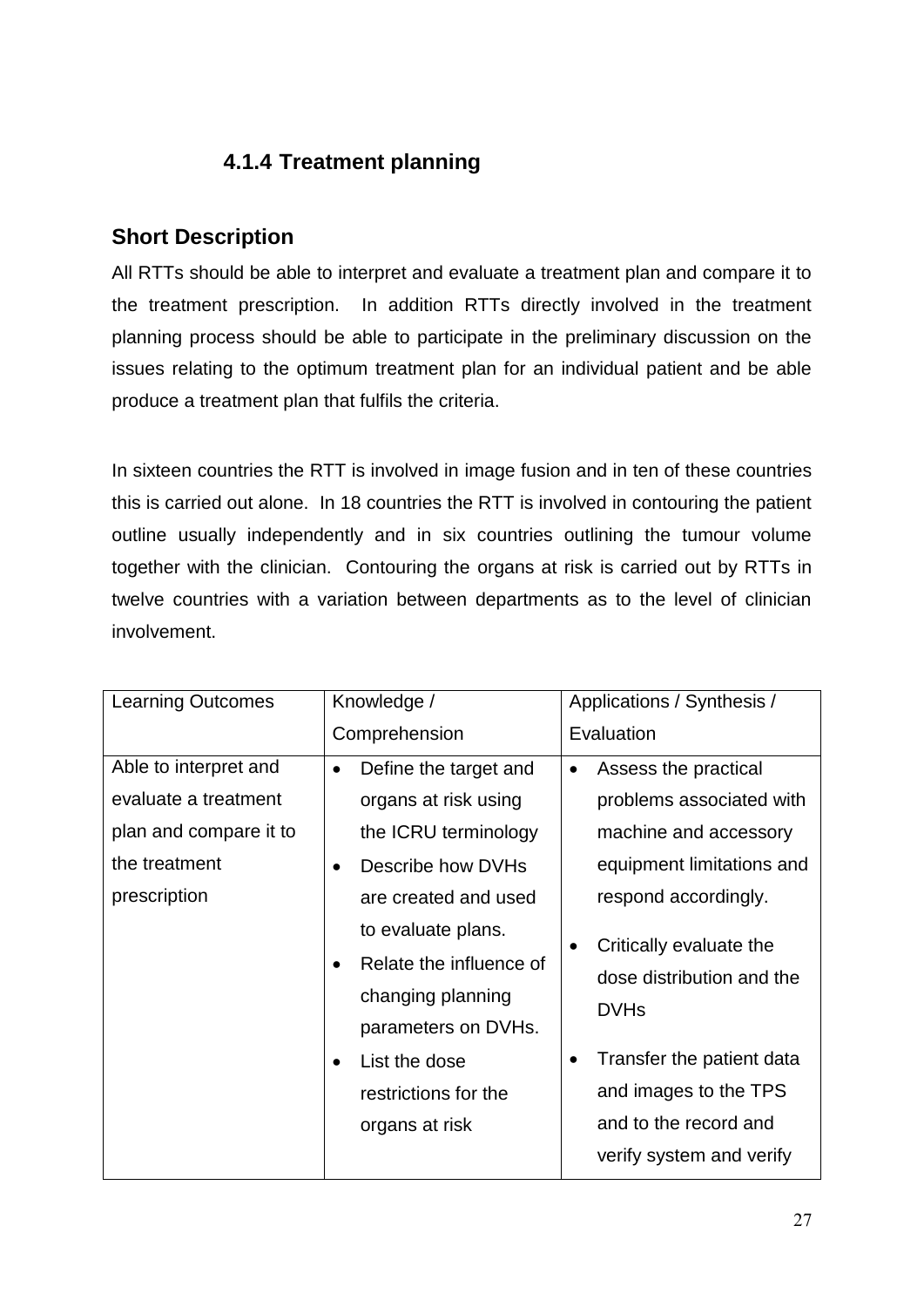|                                              |                                              | the plan                              |
|----------------------------------------------|----------------------------------------------|---------------------------------------|
| Able to produce an                           | Explain the principles<br>$\bullet$          | Evaluate the role of<br>$\bullet$     |
| appropriate treatment<br>plan that meets the | of a treatment planning<br>system            | image fusion                          |
| requirements of the                          | Explain image fusion<br>$\bullet$            | Appraise fused images                 |
| treatment prescription                       | Define the radiation<br>$\bullet$            | Contour skin surface and              |
|                                              | sensitivity of tumours<br>and normal tissues | organs at risk.                       |
|                                              |                                              | Evaluate the requirement<br>$\bullet$ |
|                                              |                                              | for beam modification                 |
|                                              |                                              | Optimise and evaluate                 |
|                                              |                                              | the plan options                      |
|                                              |                                              | Carry out manual                      |
|                                              |                                              | calculations                          |
|                                              |                                              | Double check computer                 |
|                                              |                                              | and manual calculations               |

# **4.1.5 On treatment verification**

## **Short Description**

Before delivery of the first treatment the RTT must be able to check for consistency between the data in the record and verify system and the treatment prescription, the immobilisation and the setup and the beams with the treatment plan. The RTT must be able to carry out the patient position verification and record the reference data. S/he must be able to carry out verification checks and implement adjustments in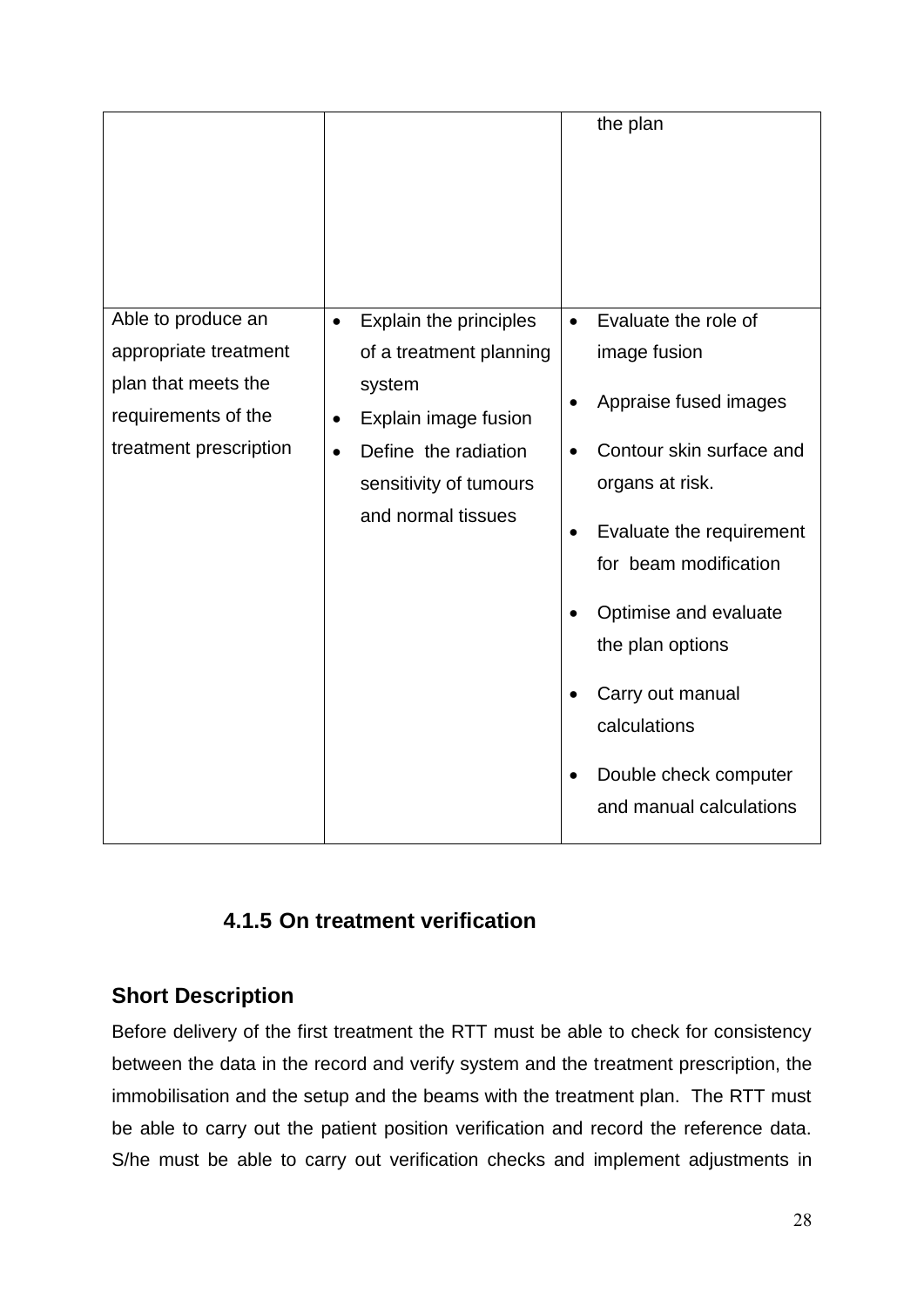accordance with departmental protocol. The RTT should be able to perform and evaluate images that are acquired during treatment to establish the accuracy of patient setup and to make adjustments in accordance with departmental protocol.

There was a wide variation in the responsibility taken by RTTs in respect of image verification. Even online verification frequently required input from the clinician but in seven countries RTTs could carry out this independently within protocol parameters.

| <b>Learning Outcomes</b> | Knowledge/Comprehension                | Applications / Synthesis /             |
|--------------------------|----------------------------------------|----------------------------------------|
|                          |                                        | Evaluation                             |
| Able to carry out the    | Define and explain the<br>$\bullet$    | Check and verify all<br>$\bullet$      |
| necessary data transfer  | data that must be                      | treatment parameters                   |
| checks                   | transferred                            | Confirm approval and<br>$\bullet$      |
|                          |                                        | signatures                             |
|                          |                                        |                                        |
| Able to prepare the      | Be familiar with the<br>$\bullet$      | Inform and educate the<br>$\bullet$    |
| patient for their first  | treatment plan                         | patient as to the                      |
| treatment                | Identify all necessary<br>$\bullet$    | treatment procedures                   |
|                          | preparatory procedures                 | Inform the patient of the<br>$\bullet$ |
|                          |                                        | possible side effects                  |
|                          |                                        | Assess the physical and<br>$\bullet$   |
|                          |                                        | psychological status of                |
|                          |                                        | the patient                            |
|                          |                                        | Check all preparatory<br>$\bullet$     |
|                          |                                        | procedures have been                   |
|                          |                                        | completed                              |
| Able to position the     | Explain the principles of<br>$\bullet$ | Check all parameters<br>$\bullet$      |
| patient as for treatment | positioning                            | are set correctly                      |
|                          | Define the parameters<br>$\bullet$     | Check all immobilisation<br>$\bullet$  |
|                          | routinely used                         | and beam modification                  |
|                          |                                        | devices are correct and                |
|                          |                                        | correctly positioned                   |
|                          |                                        | Check reference or                     |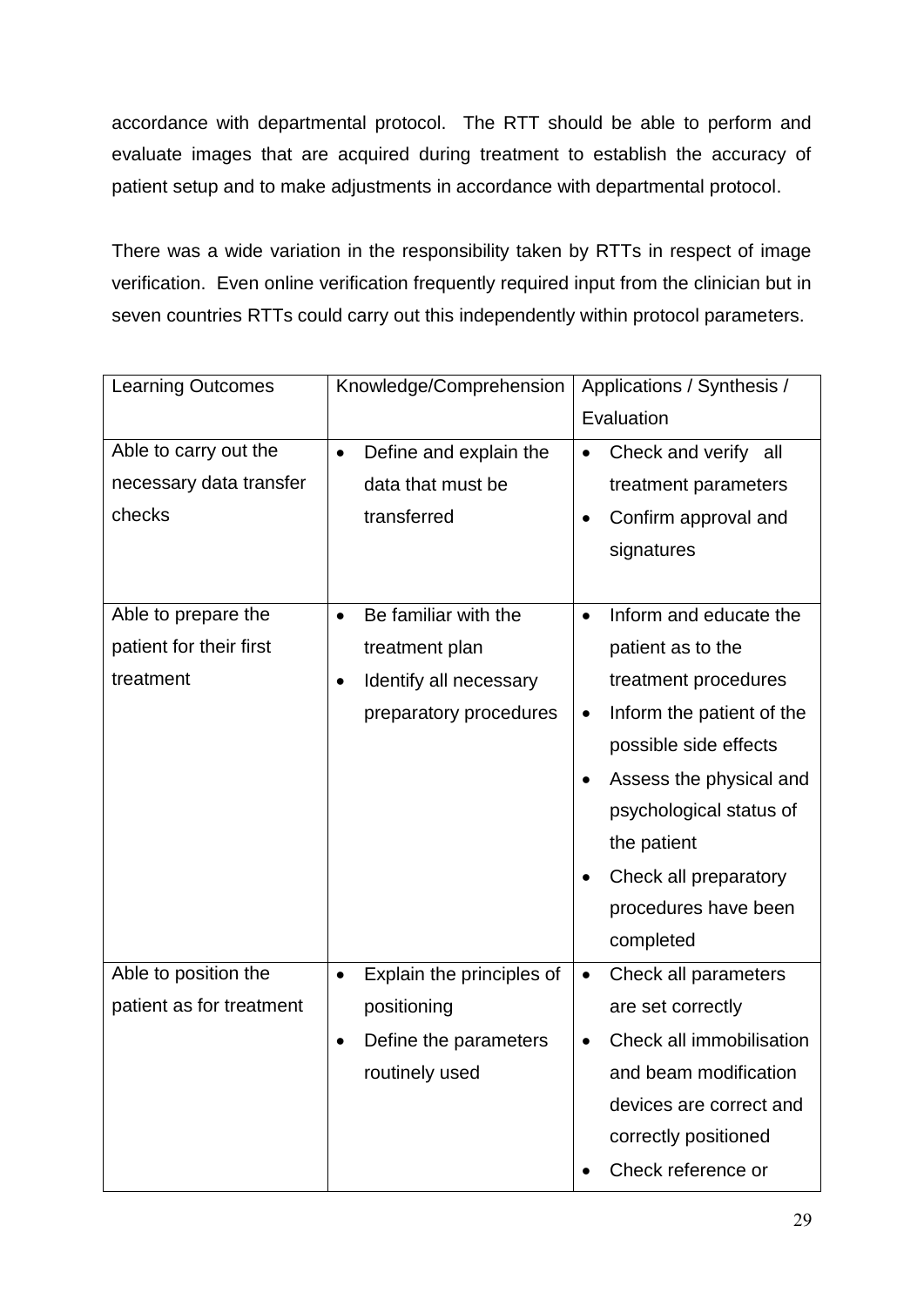| Able to acquire the initial<br>verification images                                       | Explain the different<br>$\bullet$<br>modalities/ methods<br>used to generate<br>verification images                                                                                   | isocentre settings are<br>correct<br>Select the correct<br>$\bullet$<br>settings to acquire an<br>appropriate image                                                                                                                                         |
|------------------------------------------------------------------------------------------|----------------------------------------------------------------------------------------------------------------------------------------------------------------------------------------|-------------------------------------------------------------------------------------------------------------------------------------------------------------------------------------------------------------------------------------------------------------|
| Able to carry out<br>corrective actions                                                  | Recognise the critical<br>$\bullet$<br>structures on the<br>verification images<br>Identify the imaging<br>protocol<br>Explain the position<br>verification protocols<br>commonly used | Critically evaluate the<br>$\bullet$<br>verification images<br>Make corrections in<br>$\bullet$<br>accordance with the<br>protocol                                                                                                                          |
| Able to check the dose<br>delivered<br>Able to implement health<br>and safety procedures | Identify the daily<br>$\bullet$<br>entrance and exit dose<br>and dose level of critical<br>organs<br>Explain the health and<br>safety issues for<br>patients and staff                 | Carry out in vivo<br>$\bullet$<br>dosimetry<br>Evaluate results and<br>$\bullet$<br>take corrective action as<br>per protocol<br>Report any<br>inconsistency<br>Assess the safety<br>$\bullet$<br>features to ensure they<br>are in place and<br>adhered to |

# **4.1.6 External beam treatment delivery**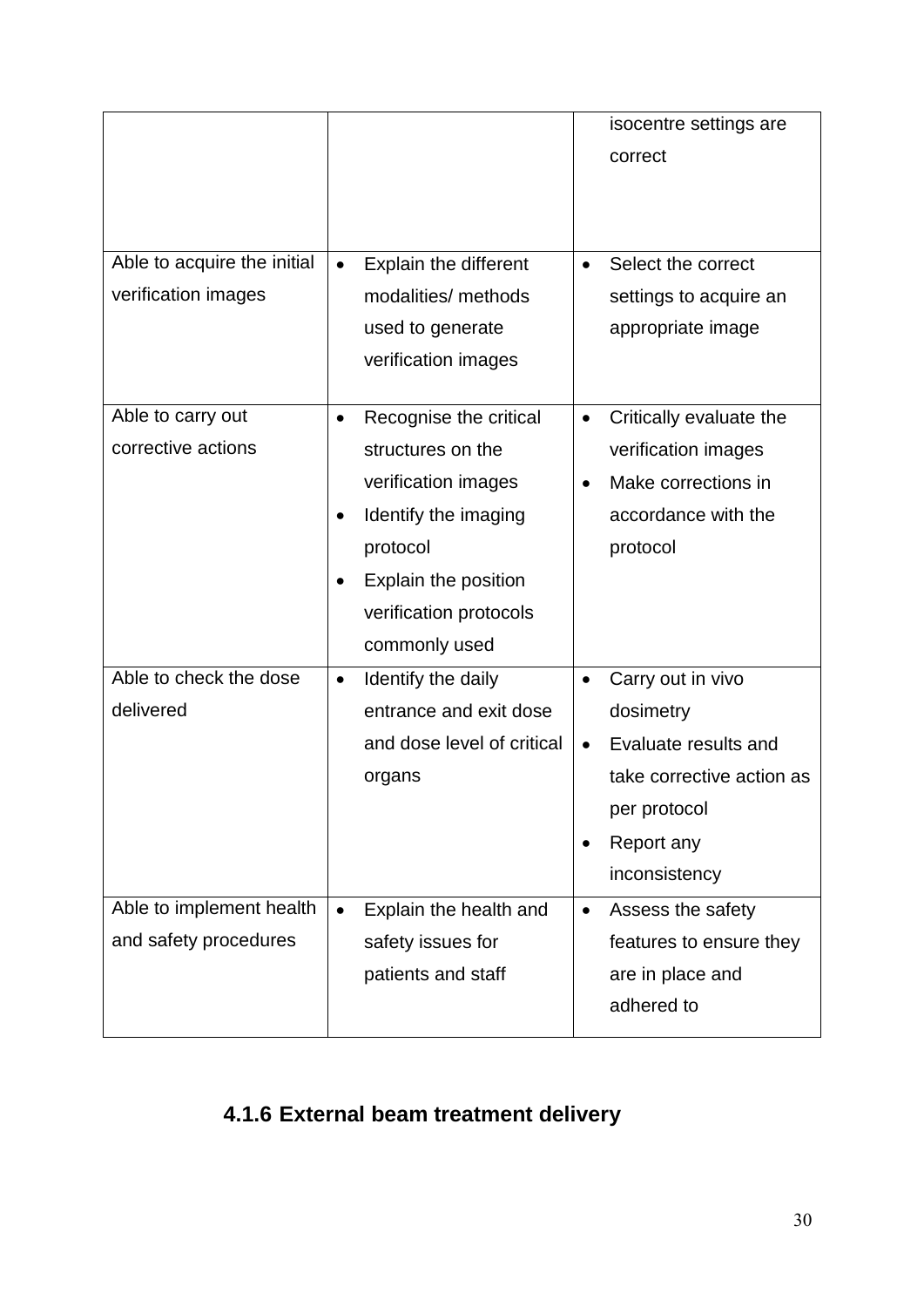## **Short Description**

The RTT is responsible for the accurate daily delivery of the prescribed treatment. This incorporates daily evaluation of the patient's physical condition to note, account for and seek advice for any significant change that may directly affect the delivery of the treatment as prescribed, checks for consistency of the positioning aids, image verification and all quality assurance procedures in accordance with department protocols.

The RTT must be able to receive, process and provide information to staff, patients and their families and members of the public as appropriate and be able to differentiate and fulfil the informational requirement of each group. As the main contact point for the patient on a daily basis they must ensure that they inform the patient of the procedures at every stage and they must continuously monitor the physical and psychosocial status of the patient prior to any procedures taking place. They must make referrals to the relevant health professionals and ensure that all pertinent information is transferred accurately and concisely and in a timely manner.

From the survey all RTTs are involved in information giving and support for patients at the time of simulation and first treatment with experience required in 50% of the responses. In 50% of the responses the RTTs are involved at the time of the first patient visit and 30% are involved in the follow process. All RTTs support the patient throughout the treatment process.

| <b>Learning Outcomes</b> | Knowledge/Comprehension                | Applications / Synthesis /      |
|--------------------------|----------------------------------------|---------------------------------|
|                          |                                        | Evaluation                      |
| Able to carry out the    | Recognise the<br>$\bullet$             | Participate in the<br>$\bullet$ |
| daily organisation of    | importance of team                     | organisation of the daily       |
| the treatment unit       | interactions                           | work schedule to maximise       |
|                          | Explain the principles of<br>$\bullet$ | efficiency                      |
|                          | effective communication                |                                 |
|                          | Review the individual                  |                                 |
|                          | patient requirements                   |                                 |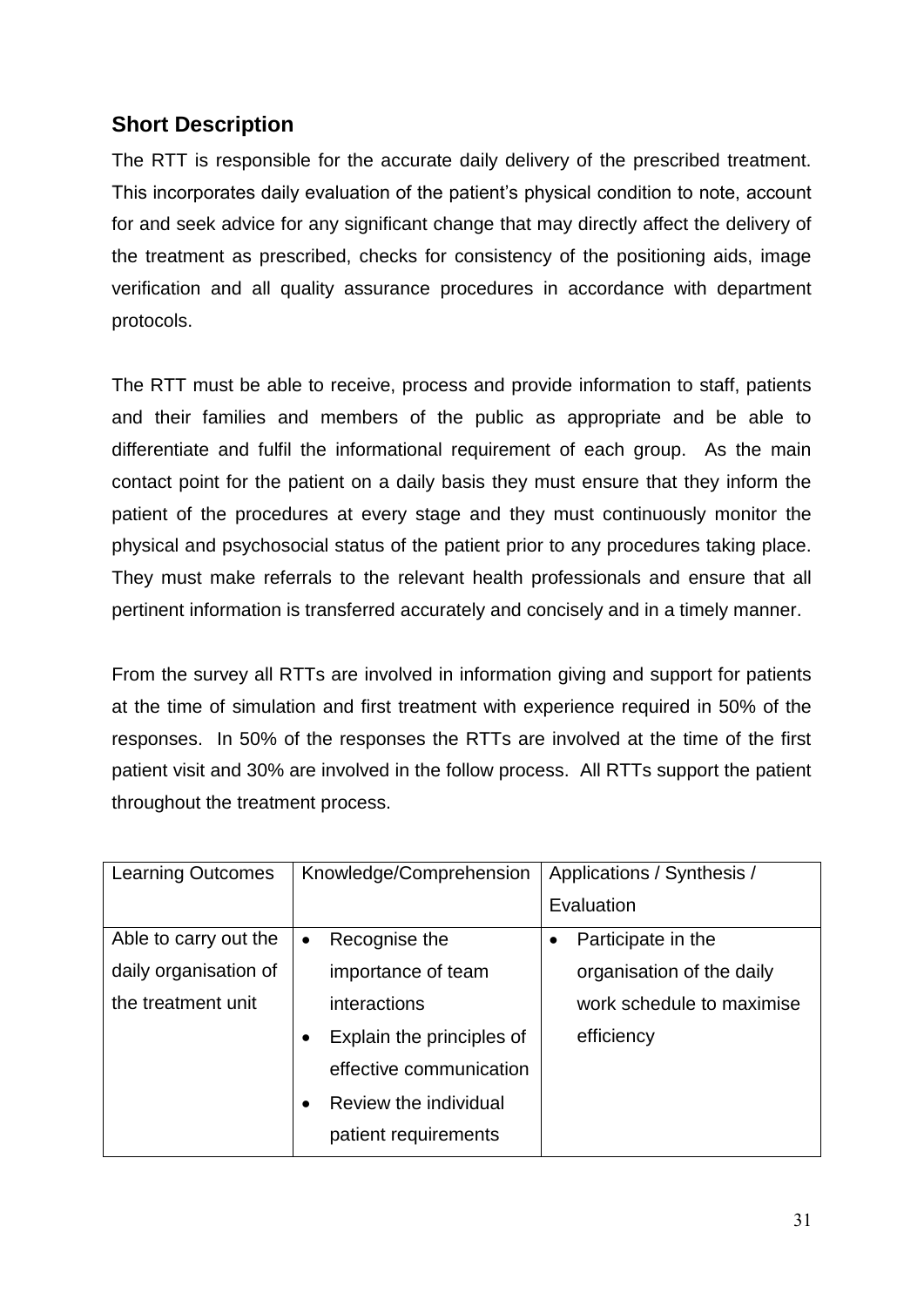| Able to accurately     | Discuss the importance           | Interpret the treatment plan<br>$\bullet$ |
|------------------------|----------------------------------|-------------------------------------------|
| position all patients  | of patient identification        | and prepare the equipment                 |
|                        | and how it should be             | accordingly                               |
|                        | carried out                      | Identify the patient in<br>$\bullet$      |
|                        | Be familiar with the             | accordance with recognised                |
|                        | treatment plans for all          | procedures and consistent                 |
|                        | patients on the                  | with the department protocol              |
|                        | treatment unit                   | Evaluate the patient general<br>٠         |
|                        | Identify the co-<br>$\bullet$    | condition prior to                        |
|                        | morbidities that will            | commencing positioning                    |
|                        | impact on patient                |                                           |
|                        | position                         |                                           |
|                        | Recognise the signs              |                                           |
|                        | and symptoms                     |                                           |
|                        | associated with                  |                                           |
|                        | treatment in different           |                                           |
|                        | sites                            |                                           |
| Able to carry out on   | Distinguish between<br>$\bullet$ | Compare and contrast bony<br>$\bullet$    |
| treatment verification | systematic and random            | anatomy and soft tissue                   |
|                        | errors                           | matching                                  |
|                        | Define dosimetric and            | Evaluate the images                       |
|                        | geometric errors                 | Make corrections in                       |
|                        |                                  | accordance with protocol                  |
|                        |                                  | Record any corrections<br>$\bullet$       |
| Able to monitor,       | • Identify the side effects      | Assess the daily physical<br>$\bullet$    |
| manage and record      | associated with the              | and psychological status of               |
| the patient's side     | individual treatment             | the patient prior to treatment            |
| effects throughout     | • Define the effects of          | Advise the patient on<br>$\bullet$        |
| the course of          | concomitant treatment            | management of side effects                |
| treatment              | • List support groups that       | in accordance with                        |
|                        | might benefit patients           | departmental protocol                     |
|                        | • Be familiar with the follow    | Refer the patient as                      |
|                        | up procedures                    | appropriate                               |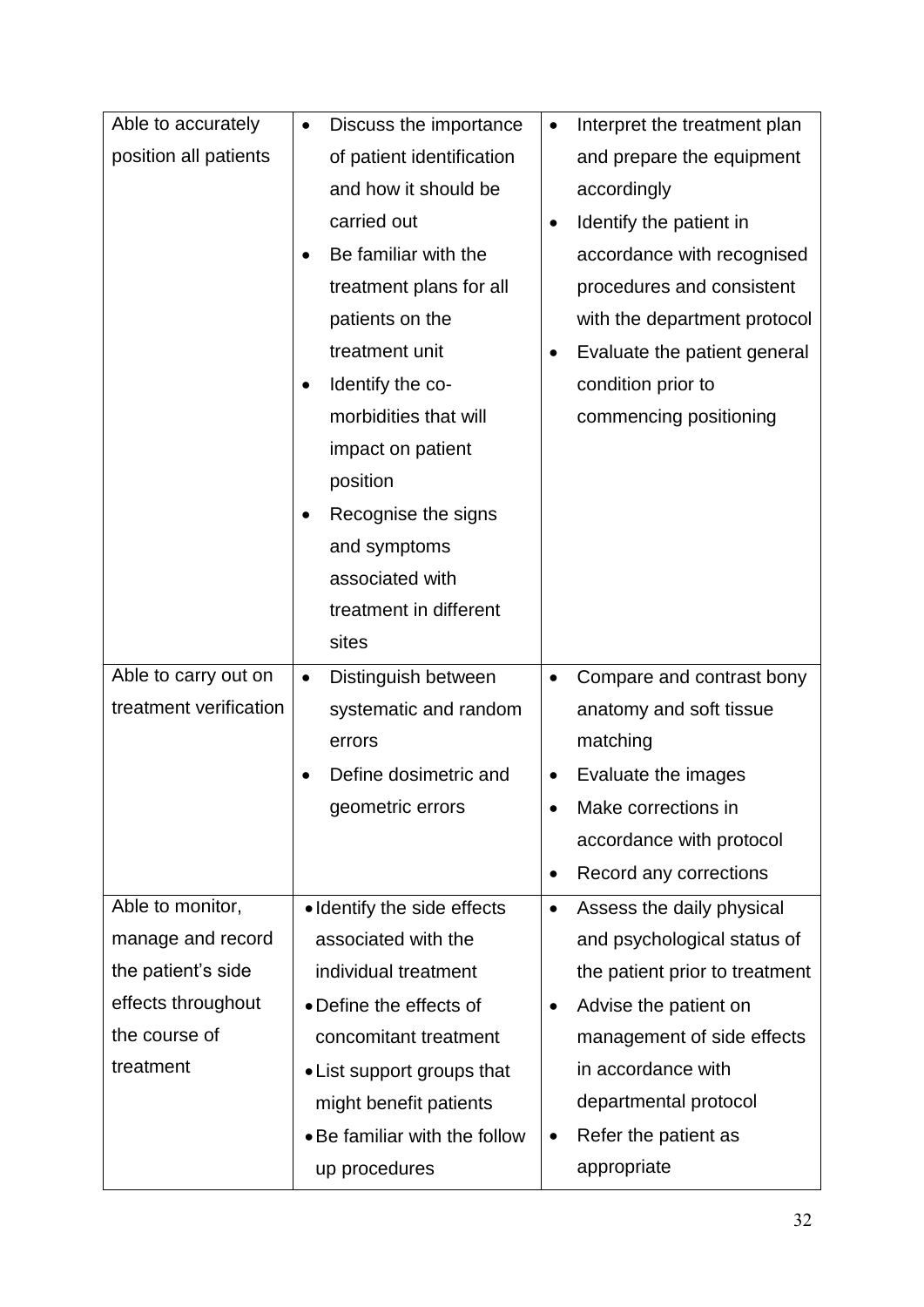|  | $\bullet$ | Record all side effects and |
|--|-----------|-----------------------------|
|  |           | any intervention            |
|  |           | recommended                 |
|  |           | Advise patient on immediate |
|  |           | post treatment care and     |
|  |           | inform of the follow up     |
|  |           | procedures                  |
|  |           |                             |

# **4.1.7 Quality Assurance**

## **Short Description**

The RTT is responsible for ensuring the quality of all procedures in which they are involved and should be familiar with and participate in the routine quality assurance and quality control procedures carried out in the department.

In twenty two of the responding countries the RTT carries out the daily QC checks and is involved in image matching for verification. In twelve countries an RTT is a member of the radiation protection committee and in fourteen countries involved in clinical audit in their department. In ten countries there is a defined QA post for RTTs.

| <b>Learning Outcomes</b> | Knowledge/Comprehension           | Applications/Synthesis/Evaluati   |
|--------------------------|-----------------------------------|-----------------------------------|
|                          |                                   | <sub>on</sub>                     |
| Able to carry out the    | Explain QMS, QA and<br>$\bullet$  | Perform the daily QC<br>$\bullet$ |
| daily Quality Control    | QC                                | procedures                        |
| checks                   |                                   | Analyse and record the            |
|                          |                                   | results and report any            |
|                          |                                   | deviations                        |
| Able to report           | Be familiar with the<br>$\bullet$ | Report incidents and near         |
| incidents and near       | reporting system and              | incidents to the                  |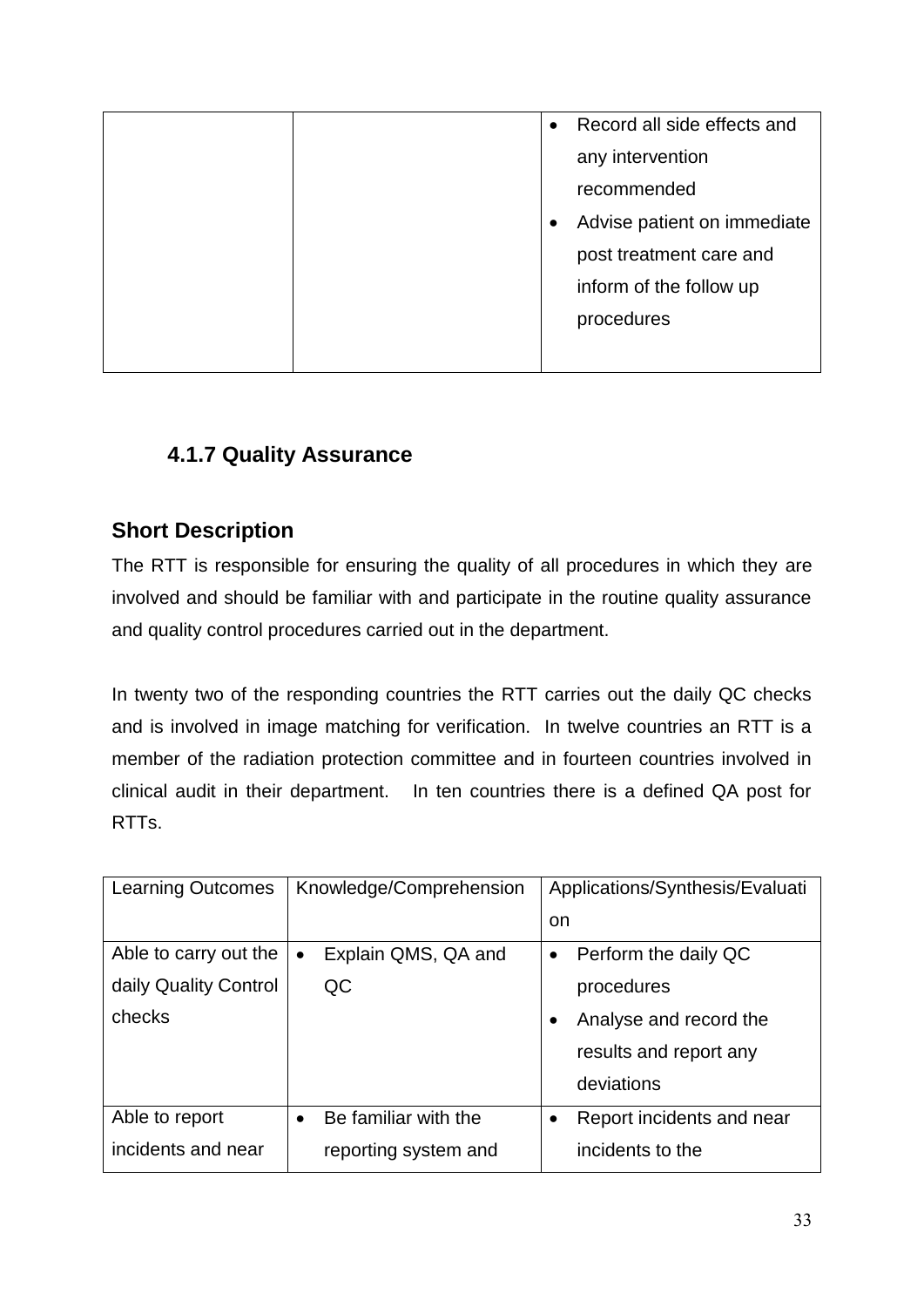| incidents            | reporting protocols                  | multidisciplinary team                  |
|----------------------|--------------------------------------|-----------------------------------------|
|                      |                                      | Examine any incidents or<br>$\bullet$   |
|                      |                                      | near incidents and how they             |
|                      |                                      | can be prevented in the                 |
|                      |                                      | future                                  |
| Able to ensure       | Describe the radiation<br>$\bullet$  | Routinely inspect the area<br>$\bullet$ |
| radiation protection | hazards and how they                 | to ensure that radiation                |
| legislation is       | are managed                          | protection measures are in              |
| adhered to           | Explain the legislation<br>$\bullet$ | place and functional                    |
|                      | relating to radiation                |                                         |
|                      | protection                           |                                         |
| Able to ensure that  | Identify the relevant<br>$\bullet$   | Routinely inspect the area<br>$\bullet$ |
| general health and   | legislation                          | to identify any health and              |
| safety procedures    | Describe the hazards<br>$\bullet$    | safety hazards and report               |
| are adhered to       | that might be                        | where necessary                         |
|                      | encountered and how                  |                                         |
|                      | they are managed                     |                                         |

# **4.1.8 Brachytherapy**

## **Short description**

The RTT must fully appreciate the fundamental principles involved in the delivery of brachytherapy. The RTT must be competent to participate in procedures including plan evaluation, treatment planning and carrying out QA and safety checks prior to treatment commencement as appropriate to practice in the department. These procedures should be carried out accordance with departmental protocols.

From the responses RTTs are involved in the room preparation and simulation procedures in twenty countries. In sixteen and seventeen countries respectively the RTT is involved in patient preparation and assisting with the procedure. In twelve and ten countries respectively the RTT is involved in treatment planning or dose calculation.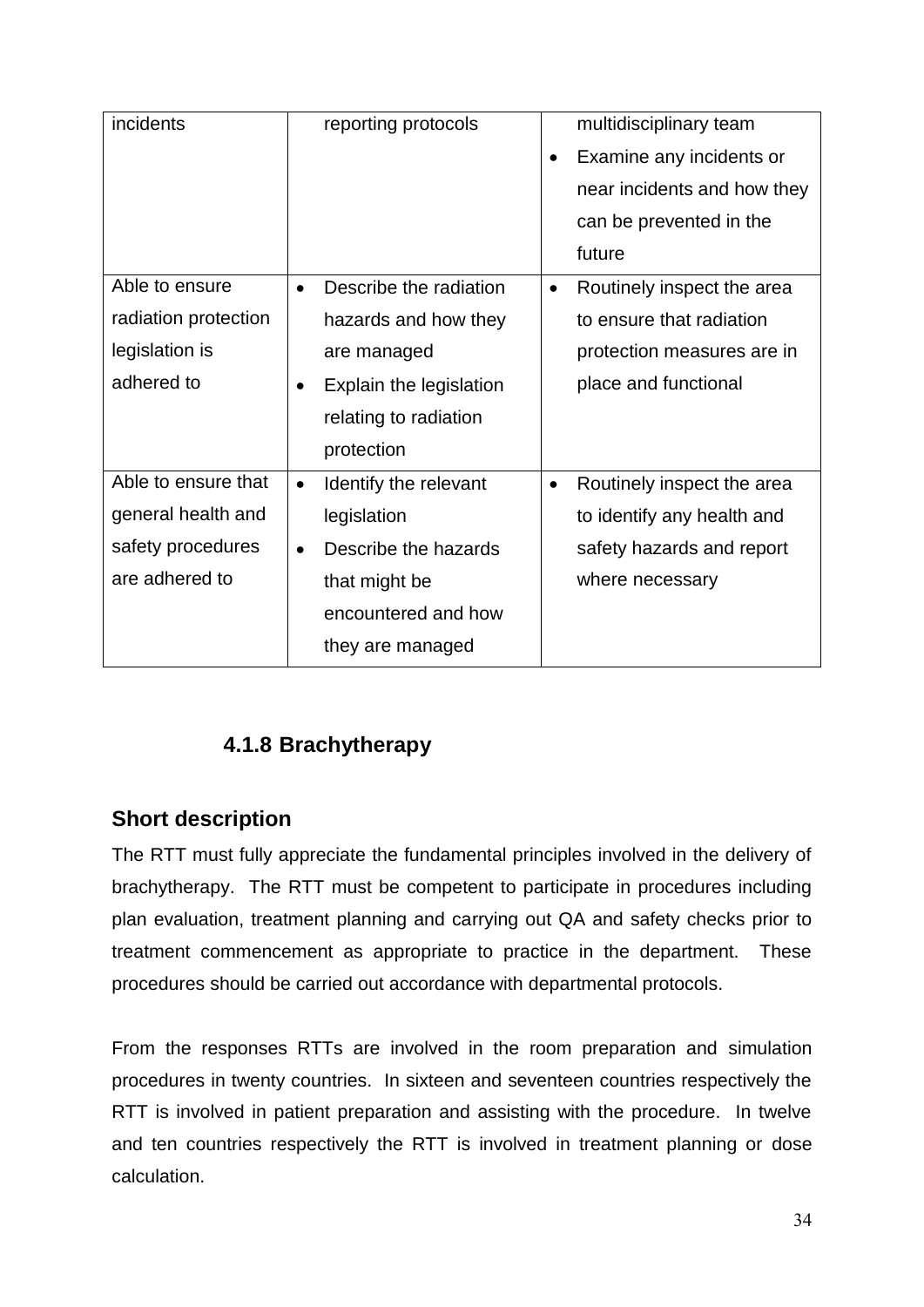| <b>Learning Outcomes</b> | Knowledge/Comprehension                | Applications / Synthesis /         |  |
|--------------------------|----------------------------------------|------------------------------------|--|
|                          |                                        | Evaluation                         |  |
| Able to prepare for the  | Identify the technique to<br>$\bullet$ | Arrange the treatment<br>$\bullet$ |  |
| procedure                | be used                                | room and ensure all                |  |
|                          | Identify the patient in                | equipment is available             |  |
|                          | advance and be familiar                | Assemble all the<br>$\bullet$      |  |
|                          | with their general                     | documents required                 |  |
|                          | condition                              | Inform the patient of              |  |
|                          | Evaluate the treatment                 | the procedure                      |  |
|                          | plan                                   | If appropriate                     |  |
|                          |                                        | participate in planning            |  |
|                          |                                        | the treatment                      |  |
| Able to assist in the    | Identify the roles and<br>$\bullet$    | Manage the aspects of<br>$\bullet$ |  |
| procedure                | responsibilities of the                | the procedures that                |  |
|                          | members of the team                    | are the responsibility             |  |
|                          |                                        | of the RT                          |  |
| Able to ensure radiation | Recognise the specific<br>$\bullet$    | Check all radiation<br>$\bullet$   |  |
| protection rules are     | radiation hazards                      | protection                         |  |
| adhered to               | associated with                        | requirements have                  |  |
|                          | brachytherapy                          | been met                           |  |
|                          | Identify the routine QA                | Carry out the routine              |  |
|                          | and safety procedures                  | QA and safety                      |  |
|                          | that should be carried                 | procedures prior to                |  |
|                          | out prior to treatment                 | treatment                          |  |

# **4.1.9 Research**

# **Short description**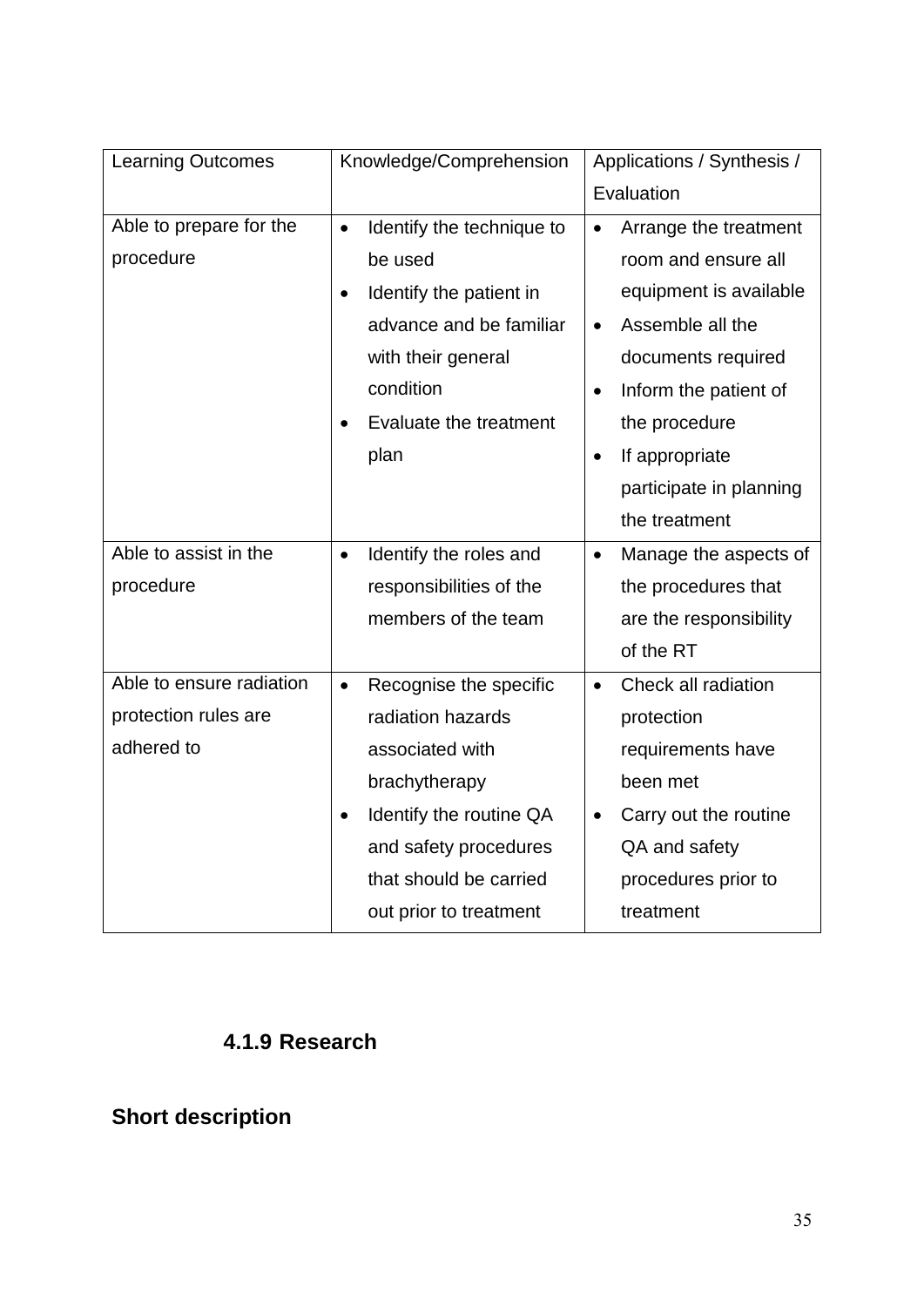The RTT should be able to evaluate and apply the results of research in their daily practice. They should be able to participate in research projects within their sphere of activity and to identify areas within their own practice that would benefit from research.

From the survey RTTs are involved in research and in twelve countries can initiate their own research ideas. In fourteen countries RTTs publish the results of their research.

| <b>Learning Outcomes</b>   | Knowledge/Comprehension                | Applications / Synthesis /           |  |
|----------------------------|----------------------------------------|--------------------------------------|--|
|                            |                                        | Evaluation                           |  |
| Able to participate in the | Review the trial<br>$\bullet$          | Set up the trial<br>$\bullet$        |  |
| implementation of          | documentation                          | documents and                        |  |
| national or international  | Be familiar with trial<br>$\bullet$    | introduce to the staff               |  |
| clinical trials into the   | requirements                           | Confirm that all trial<br>$\bullet$  |  |
| department                 |                                        | parameters are met                   |  |
| Able to carry out a        | Identify the correct<br>$\bullet$      | Critically appraise the<br>$\bullet$ |  |
| literature search          | search terms                           | studies selected                     |  |
| Able to develop a          | Recognise an aspect of<br>$\bullet$    | Collect all the<br>$\bullet$         |  |
| research idea              | practice that would                    | information necessary                |  |
|                            | benefit from research                  | to refine the research               |  |
|                            |                                        | idea and plan the                    |  |
|                            |                                        | project                              |  |
| Able to write a research   | List all items to be<br>$\bullet$      | Organise all the<br>$\bullet$        |  |
| proposal                   | included in the proposal               | elements necessary to                |  |
|                            | Identify the ethical<br>$\bullet$      | write the proposal                   |  |
|                            | requirements                           |                                      |  |
| Able to carry out the      | Introduce the research<br>$\bullet$    | Inform and educate the<br>$\bullet$  |  |
| research                   | study to the staff                     | patients with respect to             |  |
|                            | Identify the patients who<br>$\bullet$ | the requirement of the               |  |
|                            | will participate if                    | study                                |  |
|                            | appropriate                            | Work within the defined              |  |
|                            |                                        | time schedule                        |  |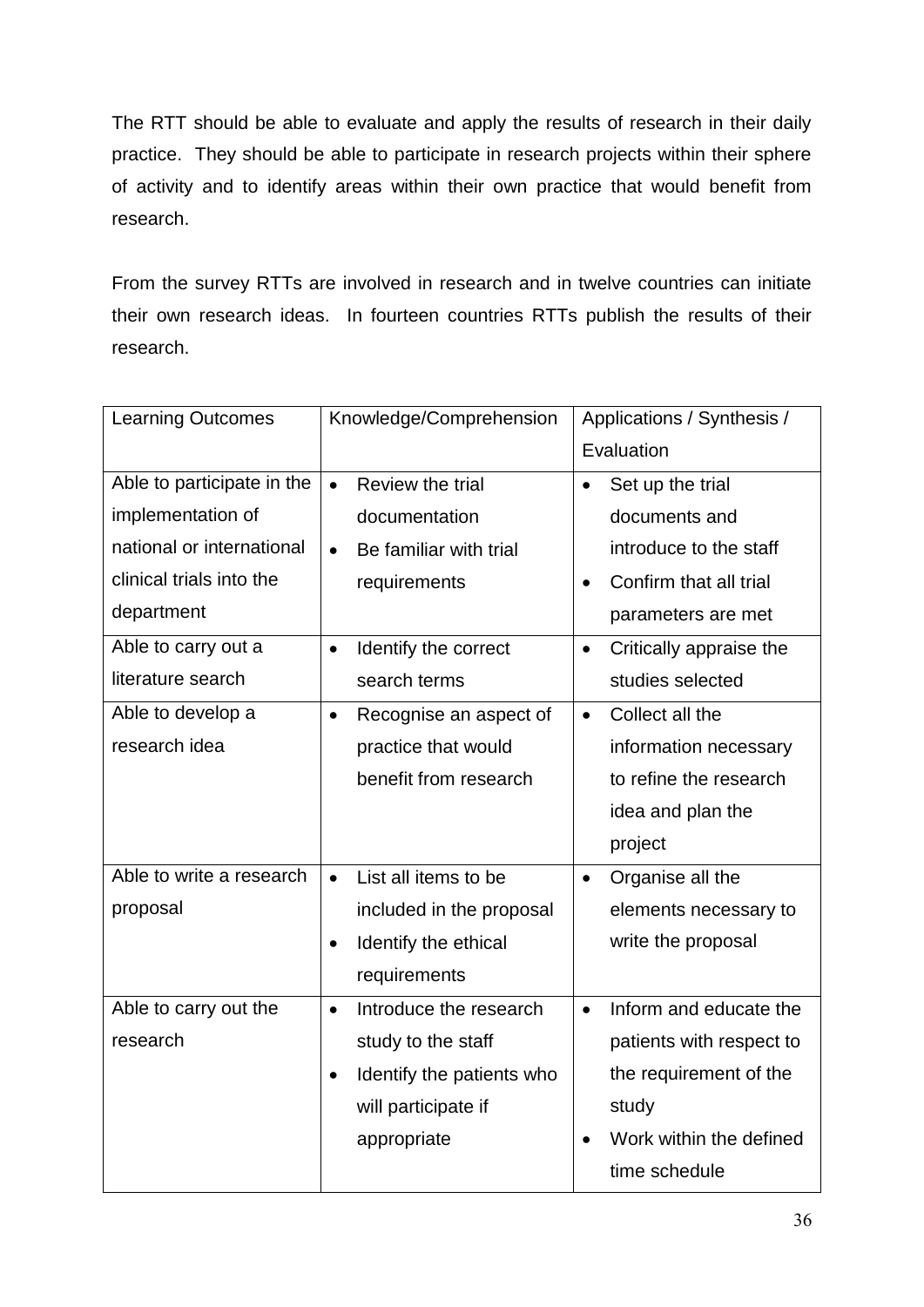|                            |           |                            | $\bullet$ | Record the results        |
|----------------------------|-----------|----------------------------|-----------|---------------------------|
| Able to analyse the data   | $\bullet$ | Define the data analysis   | $\bullet$ | Analyse the results       |
|                            |           | methods commonly used      | $\bullet$ | Write up the research     |
|                            |           |                            |           | for submission to a       |
|                            |           |                            |           | scientific publication    |
| Able to participate in the | $\bullet$ | Recognise when             |           | Monitor if adaptation of  |
| implementation of the      |           | multidisciplinary input is |           | the protocol is           |
| research findings          |           | necessary                  |           | necessary                 |
|                            |           |                            |           | Work closely with the     |
|                            |           |                            |           | multidisciplinary team in |
|                            |           |                            |           | implementing the          |
|                            |           |                            |           | research finding          |

# **4.1.10 Education**

# **Short Description**

The RTT should be prepared to teach / support / supervise new colleagues of all disciplines in their department. He/she should participate in education programmes for student RTs and other health related disciplines. He/she should participate in public information sessions and patient information and education programmes.

| <b>Learning Outcomes</b> | Knowledge/Comprehension   Applications / Synthesis / |            |
|--------------------------|------------------------------------------------------|------------|
|                          |                                                      | Evaluation |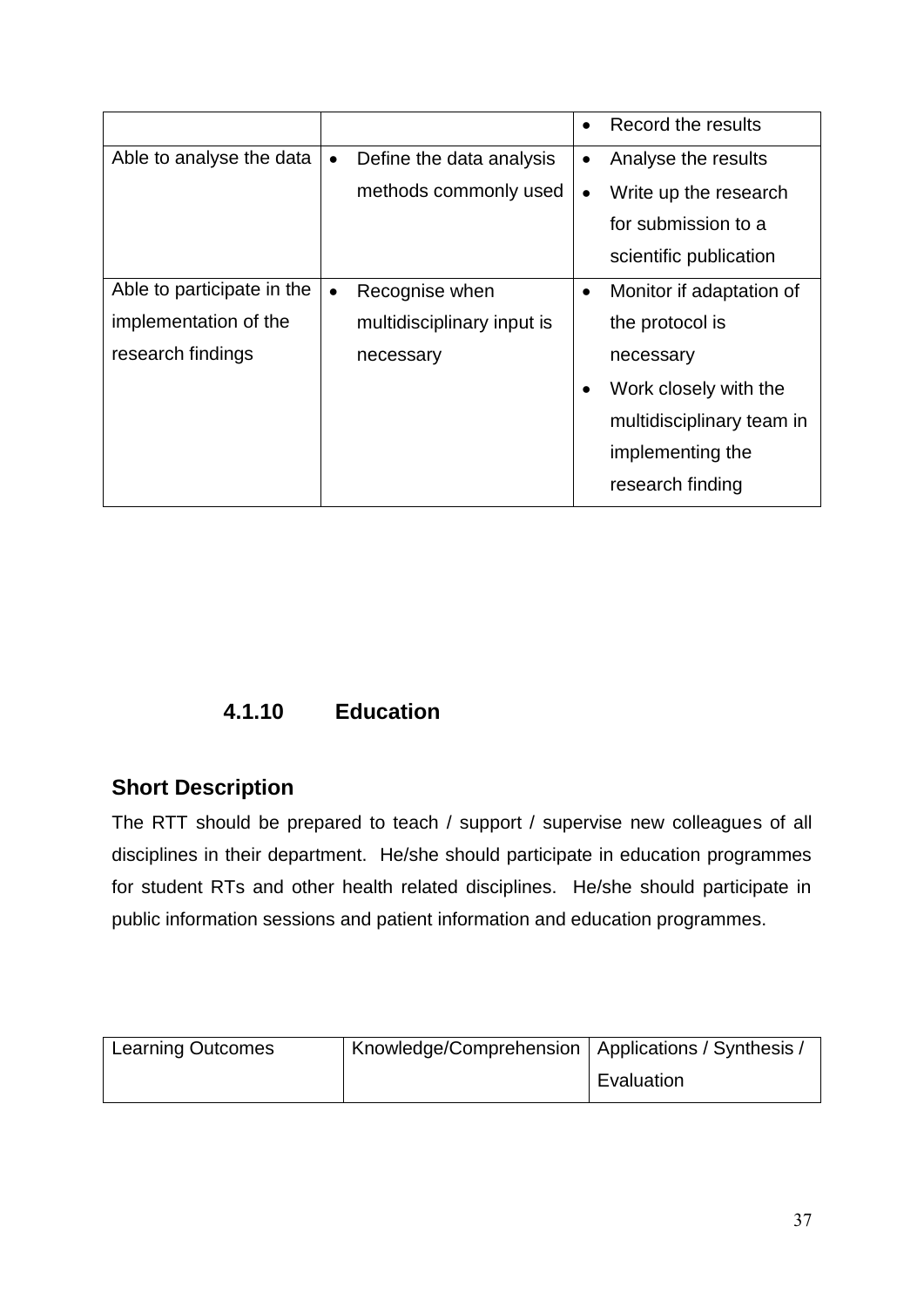| Able to inform and educate | $\bullet$ | Explain the basic       |           | Evaluate the optimum |
|----------------------------|-----------|-------------------------|-----------|----------------------|
| other RTTs and healthcare  |           | procedures carried out  |           | method to impart     |
| professionals on           |           |                         |           | information to other |
| radiotherapy               |           |                         |           | RTTs and health      |
|                            |           |                         |           | professionals        |
| Able to participate in     | $\bullet$ | Discuss the educational | $\bullet$ | Inform and educate   |
| clinical education of      |           | methods most            |           | student RTTs on all  |
| student RTTs               |           | appropriate to clinical |           | aspects of clinical  |
|                            |           | education               |           | practice             |
| Able to participate in     | $\bullet$ | Describe the            | $\bullet$ | Prepare information  |
| patient information and    |           | preparation and         |           | for the patient      |
| education sessions         |           | treatment procedures    |           | sessions             |

The following section provides detail on the required areas of knowledge necessary to develop the competences for practice. It is divided into two sections: section 1 outlines the basic science subjects which underpin the discipline specific subjects and section 2 outlines the discipline specific content.

# **5.1 GENERAL ACADEMIC COMPETENCY CONTENT**

*Based on Bloom's taxonomy students should be able to display knowledge and comprehension with limited application, of the basic science topics underpinning all aspects of radiotherapy preparation and delivery and patient support. In this taxonomy knowledge is defined as the ability to recall or remember facts and comprehension the ability to understand and interpret learned information. The basic science subjects necessary for the practice of radiotherapy are:*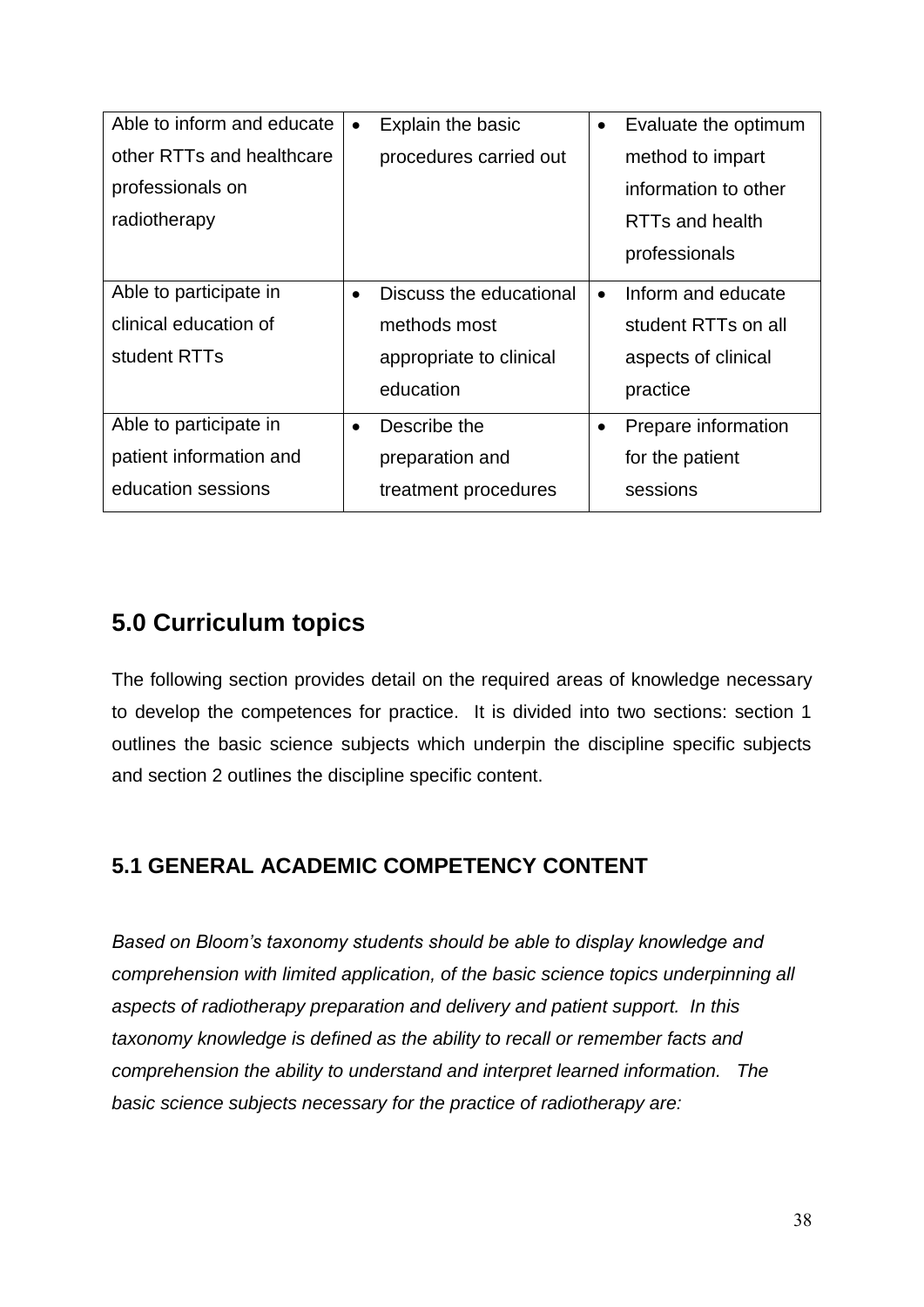## **5.1.1 Biology**

The course should include sufficient basic biology to provide the students with a background which will enable them to explain the biology of normal tissue and cancer and evaluate treatment plans in this context.

## **5.1.2 Chemistry**

The course should include sufficient basic chemistry to provide the students with a background which will enable them to explain the interaction of cancer treatments with malignant and normal tissue.

## **5.1.3 Physics (including basic mathematical concepts)**

The course should include sufficient basic physics to provide the RTTs with a background which will enable them to describe the equipment used in radiotherapy and the interactions of radiation and matter. The mathematical concepts should be sufficiently robust that students will be able to carry out treatment planning and dose calculation.

#### **5.1.4 Biochemistry**

This course should link the concepts acquired in Chemistry and Biology. The student should be able to synthesise their knowledge and apply this to the study of radiobiology and the understanding of acute and late side effects of cancer treatment.

#### **5.1.5 Anatomy**

The student should be able to recognise structures and organs and their relationships and identify and interpret the radiological images used in the preparation and delivery of radiotherapy.

## **5.1.6 Physiology**

The student should be able to describe the function of organs and body systems and how the interaction with cancer treatments affects function.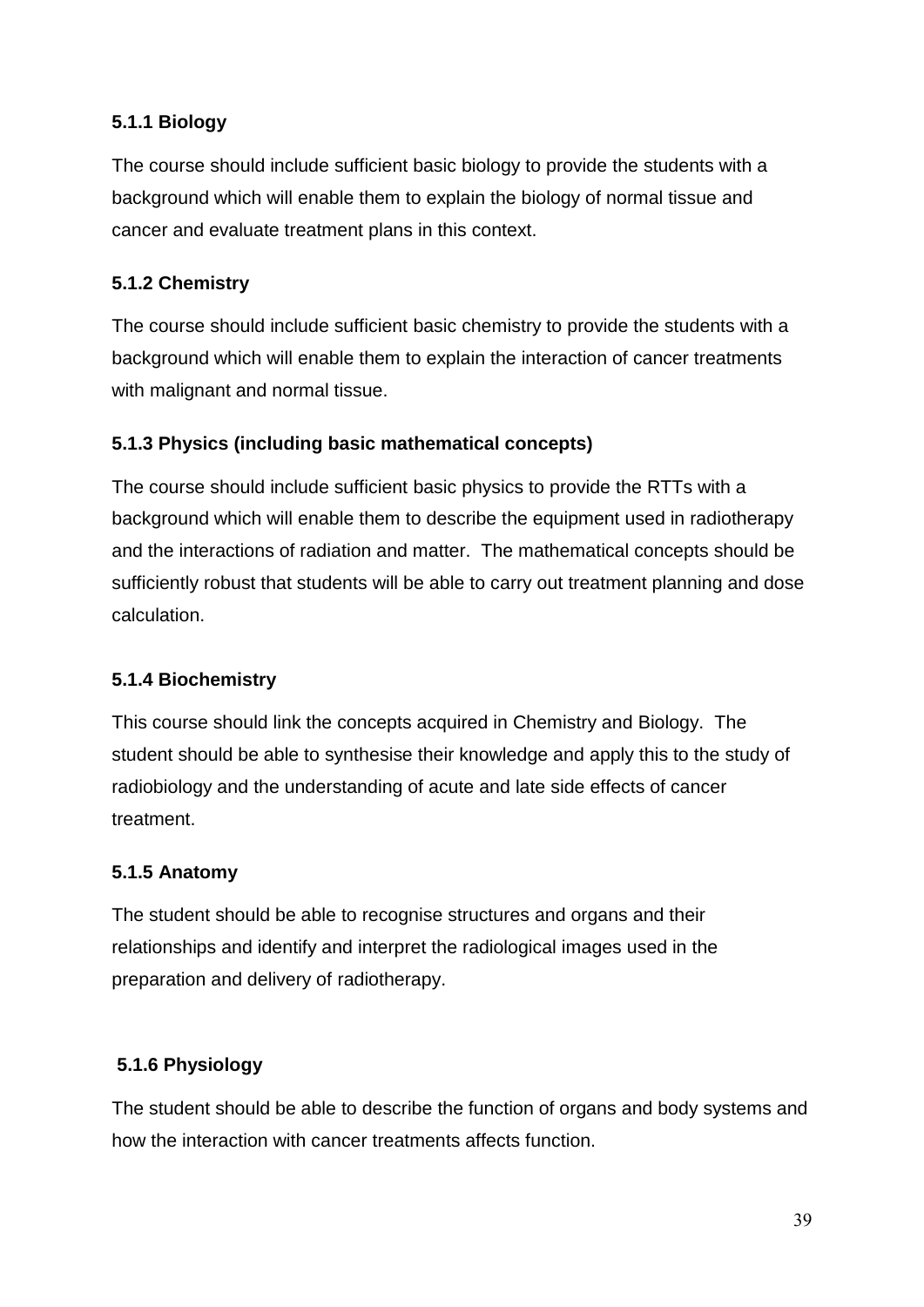## **5.1.7 Psychology**

The student should be able to discuss the theories of psychology that are directly related to health and healthcare and evaluate their relevance to the cancer patient and their management.

### **5.1.8 Information Technology**

The student should be familiar with all aspects of information technology and be able to apply this acquired knowledge and skills in a clinical and research setting.

## **5.2 RADIATION THERAPY SPECIFIC COMPETENCY**

Based on Bloom's taxonomy students should be able to analyse, synthesise and evaluate the information acquired in the competency specific modules in radiotherapy preparation and delivery and patient support. In this taxonomy analysis is the ability to break down the information into its component parts and look for interrelationships and ideas, synthesise the information by combining information from a range of settings or experiences and evaluate or judge the value of the information and how it is best applied.

#### **5.2.1 Radiation Physics**

#### *Competences and skills*

The student should be able to:

- Describe nuclear structure, radioactive decay and the interaction of radiation with matter.
- Define the properties of particle and electromagnetic radiation
- Explain how they are applied in external beam therapy and brachytherapy.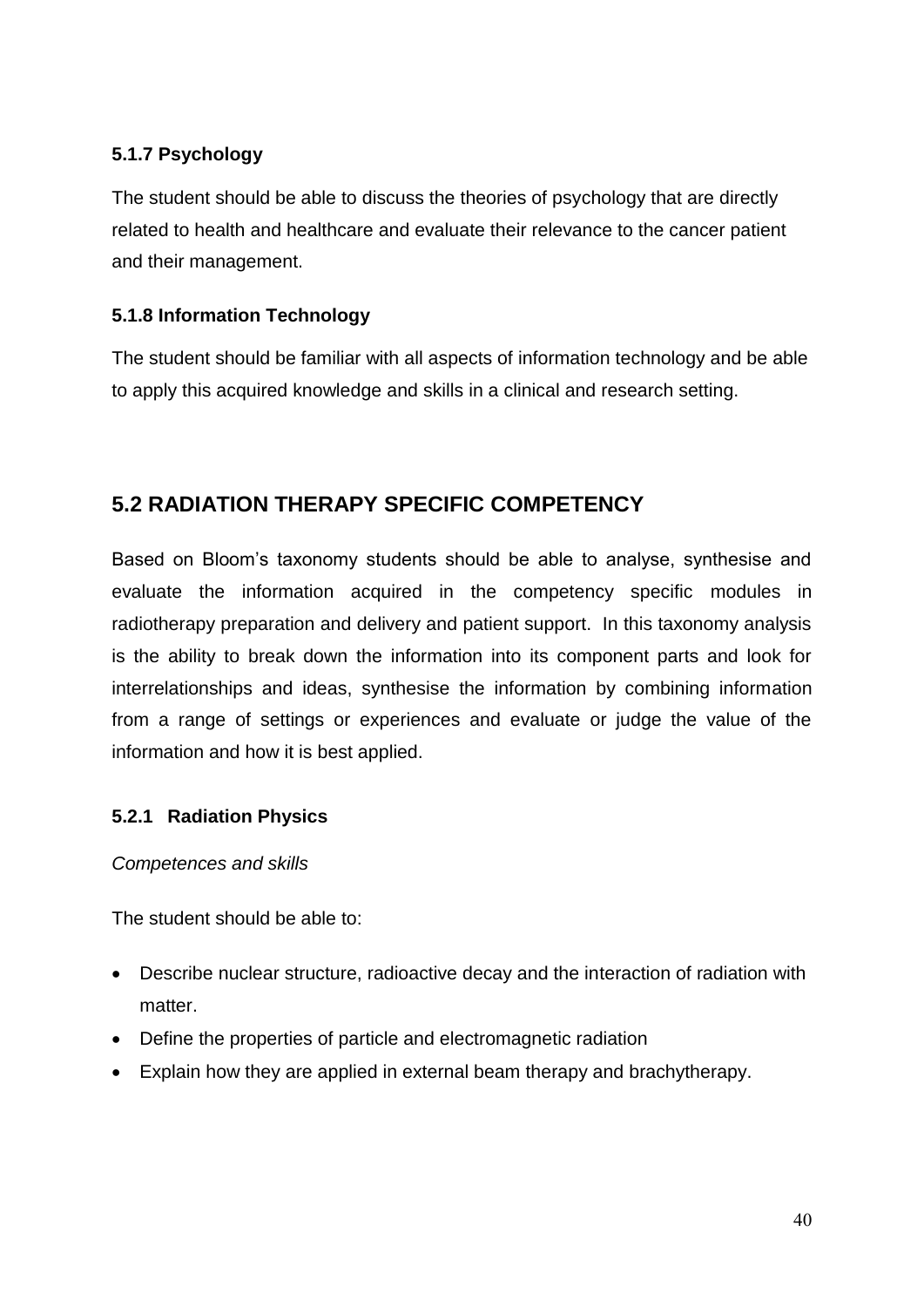#### *Curriculum content*

- Radioactivity
- Interaction of radiation with matter
- Imaging methodologies for radiotherapy
	- o Treatment preparation
		- $\overline{C}$
		- MRI
		- **PET**
		- **Ultrasound**
		- **Simulator**
	- o Imaging for treatment verification
- External beam
	- o Generation of photon, electron and particle beams
- Superficial, Orthovoltage, Cobalt including Gamma Knife, Linear Accelerator photons and electrons, Particle beam generators, Cyberknife, Stereotactic, Intraoperative
	- o Generating mechanisms
	- o Physics and beam characteristics
	- o Design features of the equipment used and the treatment rooms
- Brachytherapy
	- o Design features
	- o Radiation sources
	- o Radiobiology
	- o Technique
	- o HDR
	- o LDR
	- o PDR
	- o Planning and Dosimetry
- Radiation protection and how it applies to the general public, patients and staff.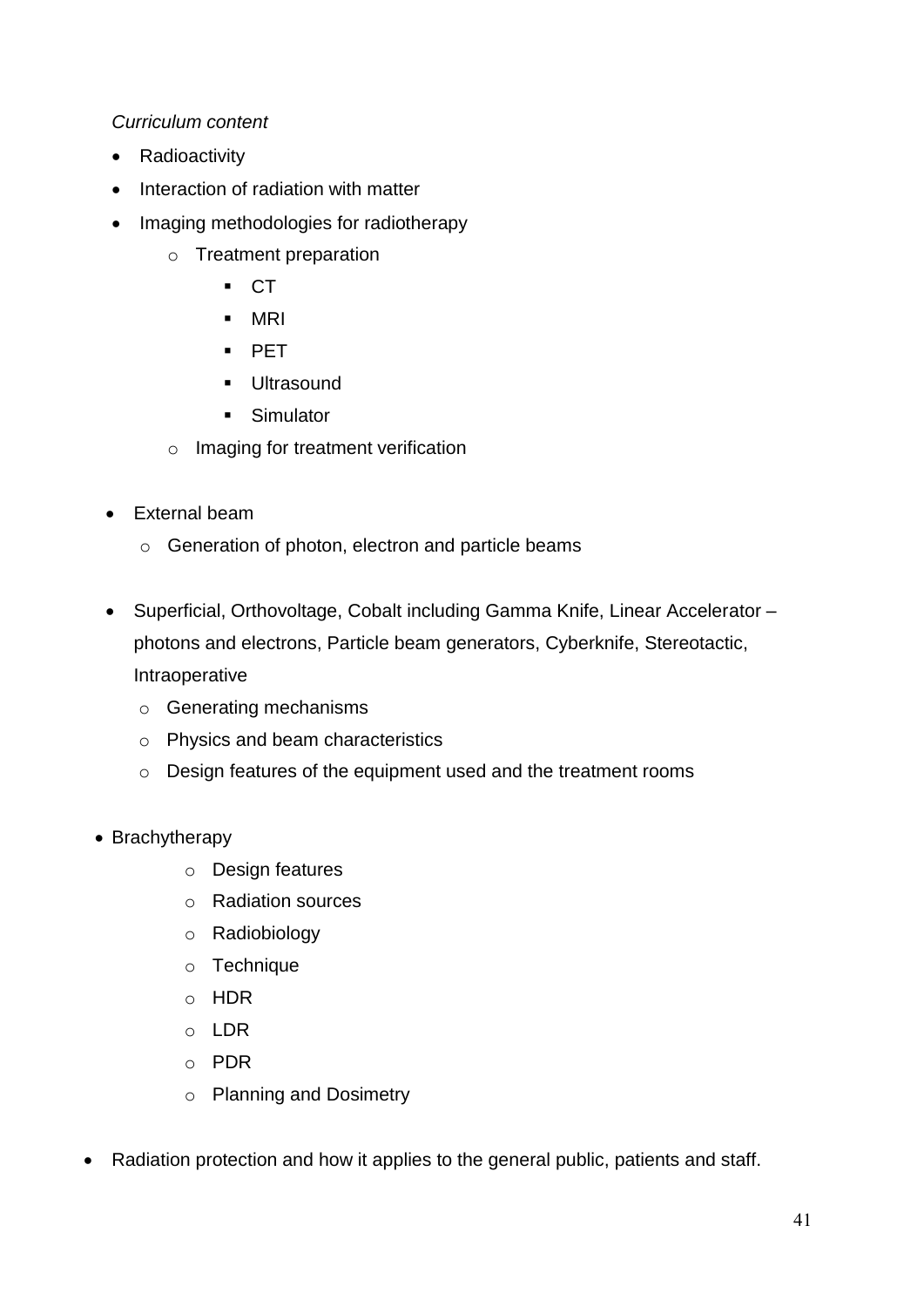- o Radiation detection
- o Legislation
- o Basic Safety Standards Directive
- o The Medical Directive
- o Clinical Audit
- o ICRP
- o Radiation protection as it applies to brachytherapy

## **5.2.2 Principles of Oncology**

#### *Competences and skills*

The student should be able to

- Describe the process of malignant transformation
- Identify the methods of spread.
- Explain the interaction of radiation and cytotoxic/ targeted therapies with malignant and normal tissue and the influencing factors.
- To apply this knowledge when preparing and/or interpreting a treatment plan.

## *Curriculum topics*

- Aetiology and epidemiology
- Genetics in the context of cancer
- Carcinogenesis including methods of spread and cellular control mechanisms
- Basic pathology and histology
- Radiobiology/ molecular oncology
	- o Cell kinetics
	- o Cell cycle control mechanisms
	- o Tumour biology
	- o Metastases
	- o Five R's of Radiobiology
	- o Tissue structure and radiation effect
	- o LQ/ Alpha Beta concepts
	- o LET, RBE and OER
	- o TCP / NTCP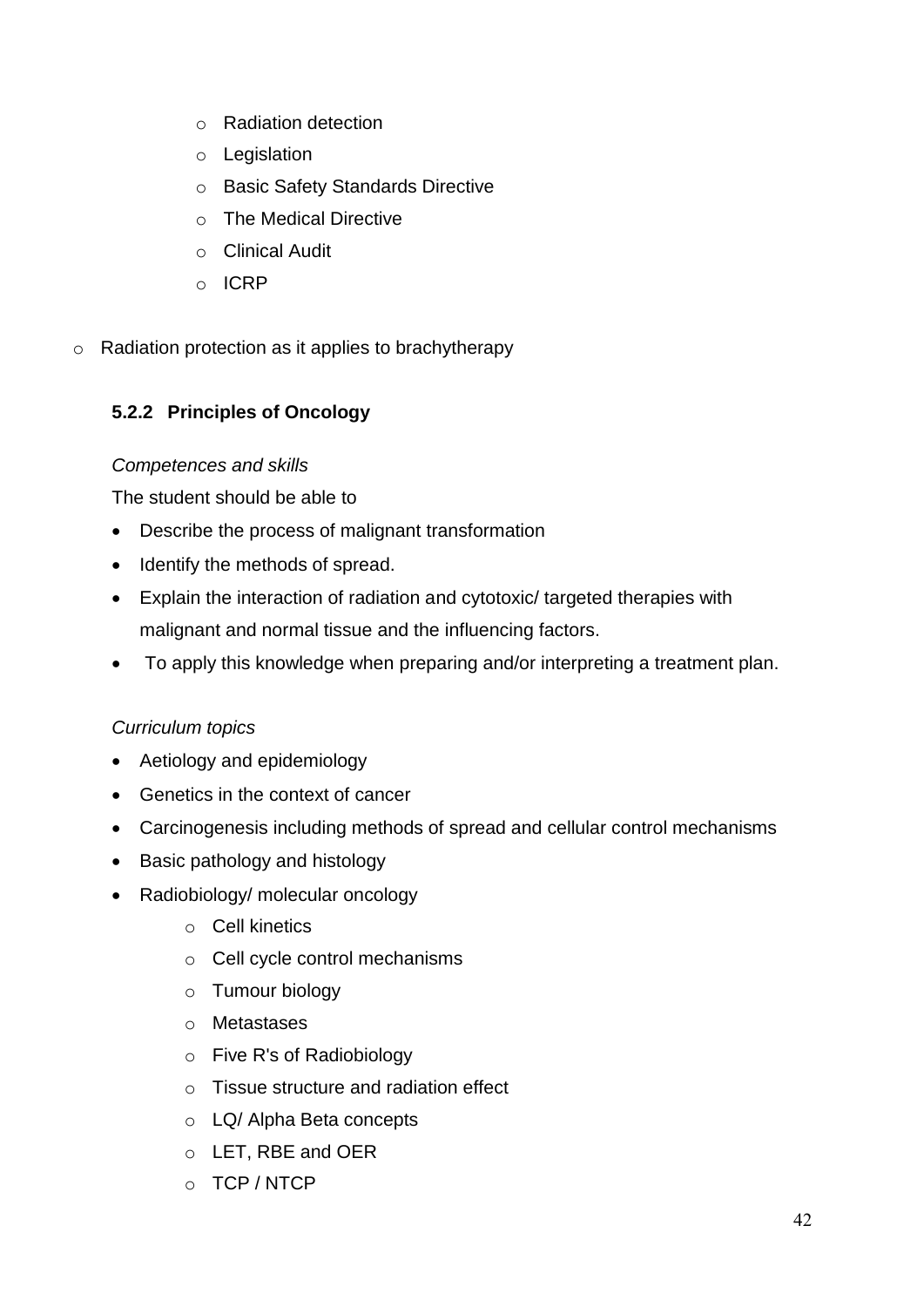- o Acute and late side effects
- o Sensitizers/Protectors/side effect reduction
- o Fractionation
- o Treatment combinations
- o Treatment scheduling
- o Treatment interruption and compensation

## **5.2.3 Cancer Prevention and Early Detection**

#### *Competences and skills*

The student should be able to

- Discuss the importance of primary prevention.
- Outline the causative factors, early signs/symptoms
- Explain why early detection of cancer is important.
- Transmit this information to the general public.

### *Curriculum topics*

- Promoting a healthy lifestyle
- Early detection
- Signs and symptoms
- Public awareness of early signs and symptoms
- High risk groups
- Screening programmes
- **•** Effective communication of primary prevention

#### **5.2.4 Cancer Diagnosis**

#### *Competences and skills*

The student should be able to:

- Explain the different diagnostic modalities, their role in the diagnosis and staging of cancer
- Interpret the TNM and other commonly used staging systems
- Apply this information in treatment preparation and patient monitoring.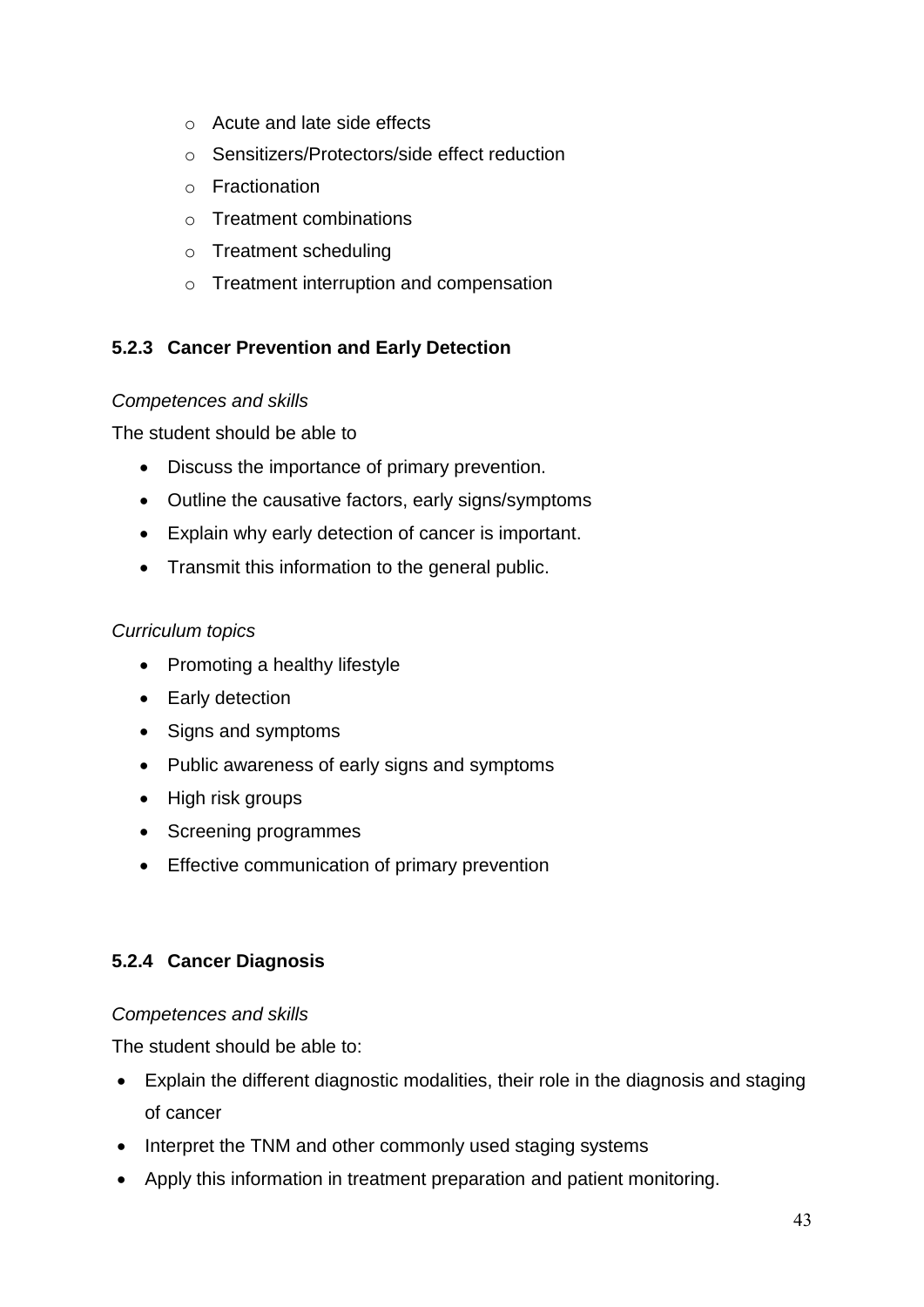- Clinical investigation
	- o Determining tumour and lymph node status
	- o Patient performance status
- Laboratory investigations
- Diagnostic Imaging
- Exploratory surgery including biopsy
- Staging and Grading

## **5.2.5 Treatment Decision and Modalities**

#### *Competences and skills*

The student should be able to:

- Identify the reasons underpinning the treatment intent and the treatment most appropriate for the common malignancies
- Explain the principles of multi-modality treatment

#### *Curriculum topics*

- $\circ$  Treatment intent and how the decision is reached
	- o Role of the multidisciplinary team
	- o Radical
	- o Palliative
	- o Treatment regime
- o Methods of treatment
	- o Surgery
	- o Chemotherapy
	- o Immunotherapy
	- o Hormonal therapy
	- o Radionuclide therapies
	- o Targeted therapies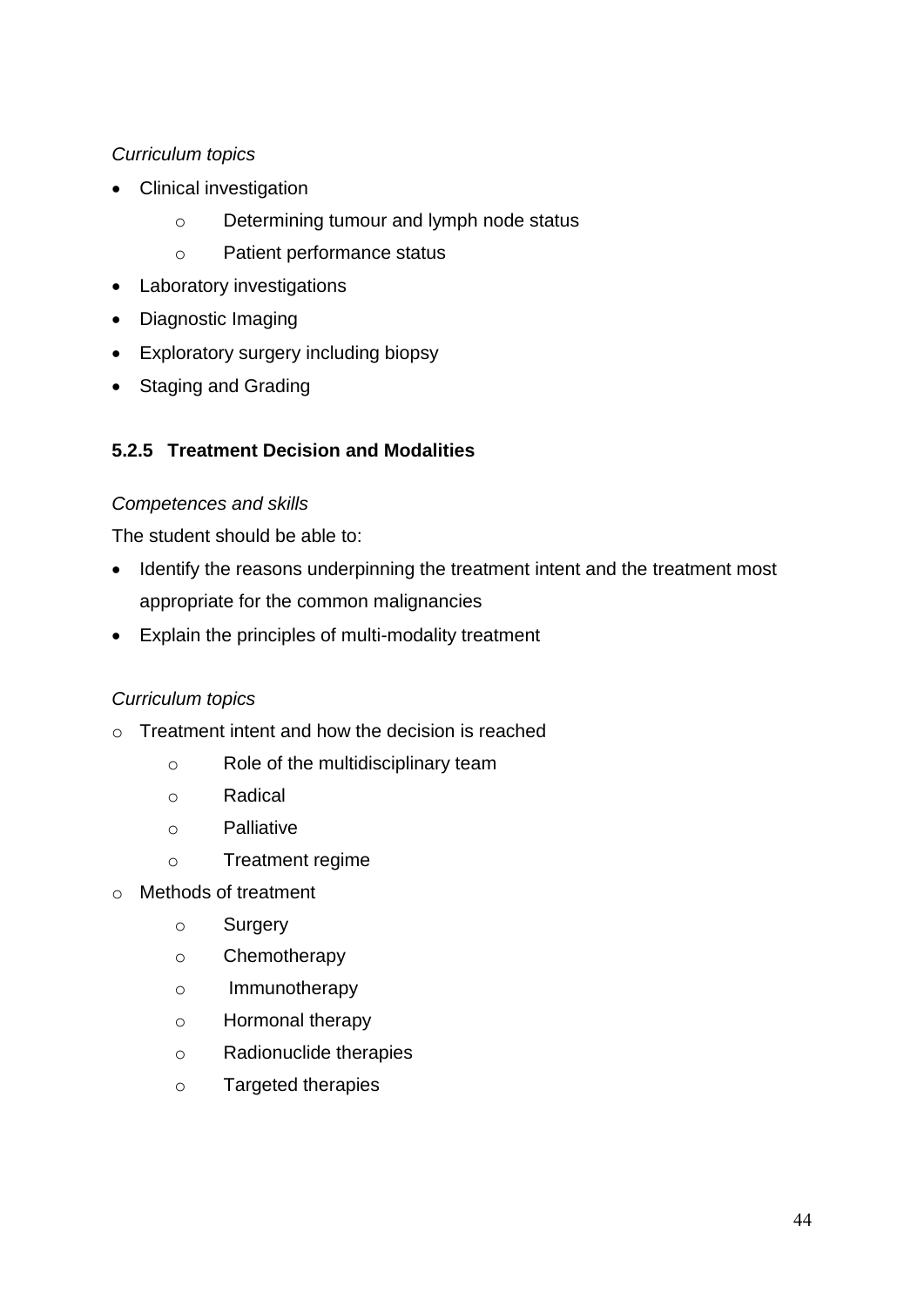### **5.2.6 External Beam Radiotherapy**

#### **5.2.6.1 Patient positioning and immobilisation**

#### *Competences and skills*

The student must be able to:

- Apply the principles of positioning and immobilisation
- Identify and construct the most appropriate immobilisation devices with consideration for the individual patient's condition.

### *Curriculum topics*

- Laser/ positioning systems
- Marking systems
- Positioning Aids
	- o Breast boards
	- o Lung boards
	- o Bellyboards
	- o Thermoplastics
	- o Vacuum packs
	- o Stereotactic systems
- Documentation
- Quality control of immobilisation devices

#### **5.2.6.2 Internal organ motion control**

- Bite blocks
- Gating systems
- Active Breathing Control
- Diaphragm compression
- Markers and Tracking systems

#### **5.2.7 Image Acquisition for Planning Purposes**

#### *Competences and skills*

The student must be able to: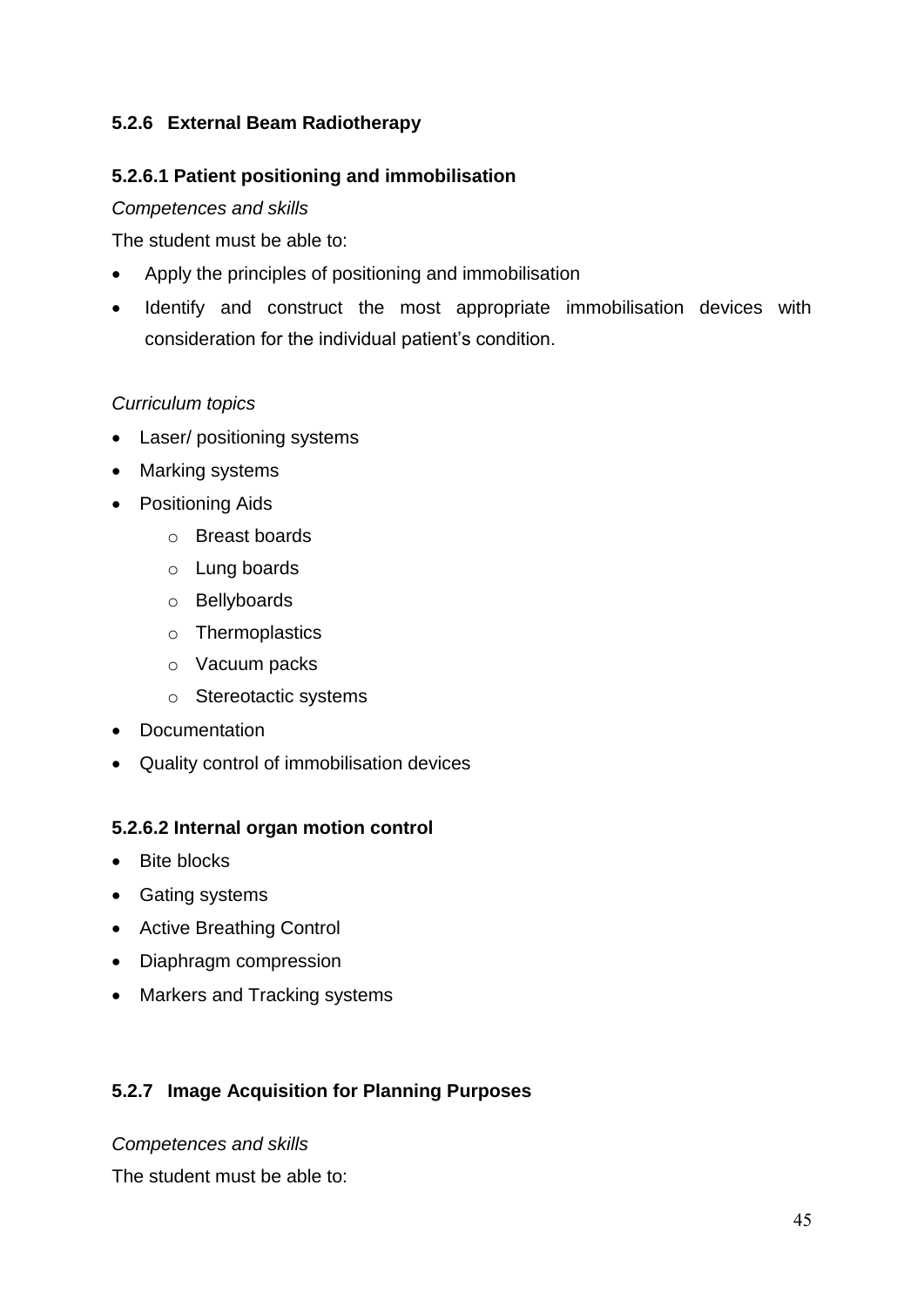- Identify the most appropriate methods of imaging for treatment planning for the most common tumour sites
- Acquire the optimal quality images in the treatment position considering the individual patient condition.

- Image Quality
	- Factors affecting quality of
	- Artefacts
	- Contrast Media
	- ALARA principle
- Modalities for image acquisition for planning
	- o CT
	- o MRI
	- o PET
	- o Ultrasound
	- o Plain radiography
	- o Other
- QA of imaging modalities
- Isocentre and reference points determination and documentation
- Physical and electronic handle images

## **5.2.8 Treatment Planning**

#### *Competences and skills*

The student should be able to:

- Demonstrate a working knowledge of treatment planning principles
- Demonstrate an understanding of multi-modality image registration and fusion for target volume delineation
- Produce computer based plans and carry out dose calculations with the appropriate use of photon and electron beam
- Produce optimal plans according to the guidelines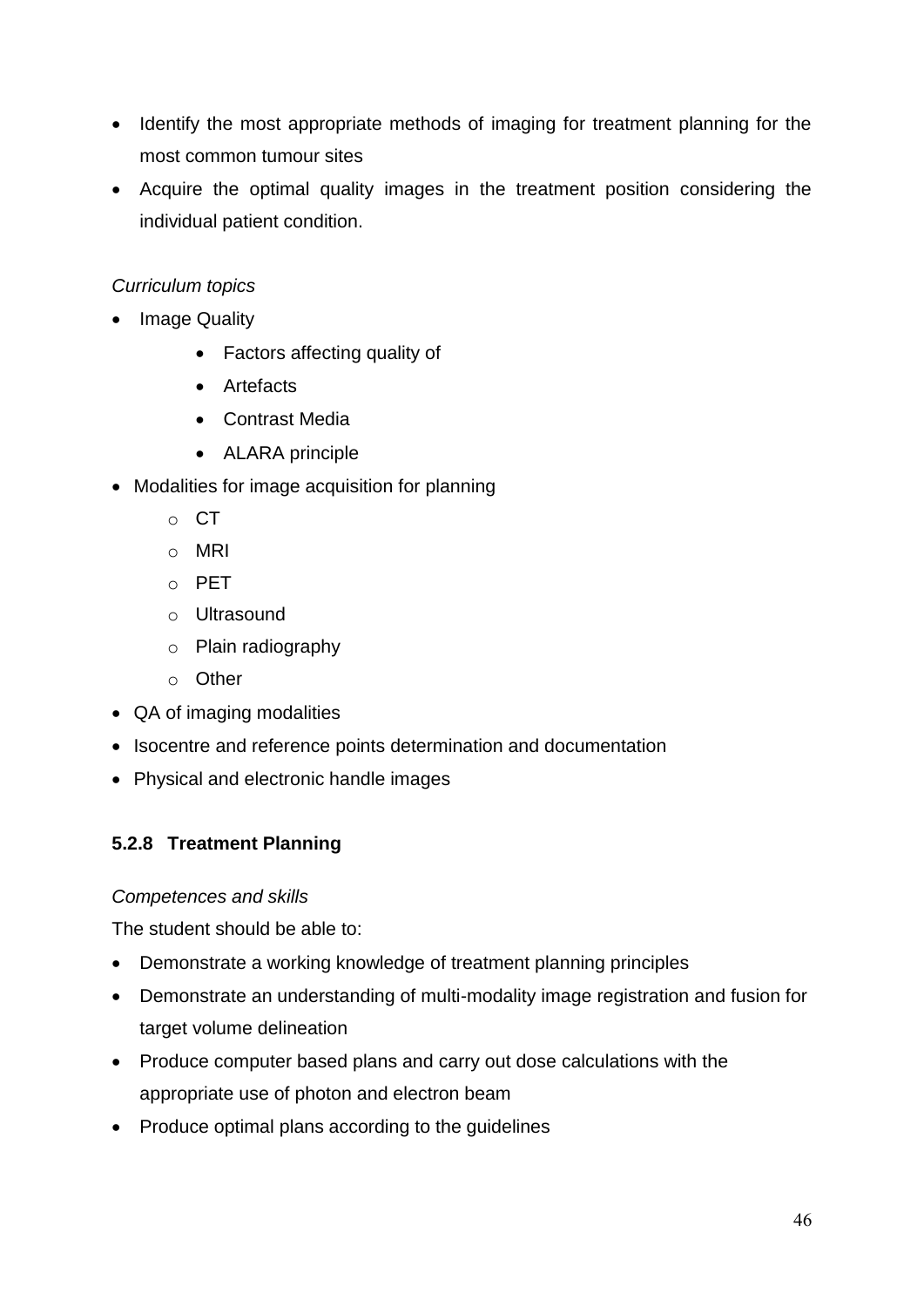- ICRU terminology
- Contouring Methods
- Image fusion
	- o Bony matching
	- o Soft tissue matching
	- o Deformation registration
- Dose Calculation
	- o Percentage Depth Dose (PDD), Tissue Air Ratio (TAR), Tissue Maximum Ratio (TMR), Tissue Phantom Ratio (TPR),
	- o Influence of shielding and FSD on the dose distribution
	- o 2D
	- o 3D
	- o 4D
	- o Inverse planning for IMRT
	- o Beam shaping and modification
- Treatment Planning Systems (TPS)-algorithms
	- o Hounsfield units
	- o Calculations
	- o ICRU recommendations
	- o Dose limits and determinants
- Treatment plan analysis and evaluation
- Documentation

## **5.2.9 Radiotherapy Delivery and Image Acquisition for Treatment Verification**

#### *Competences and skills*

The student should be able to:

 Correctly execute the approved treatment plan, giving consideration to the treatment regime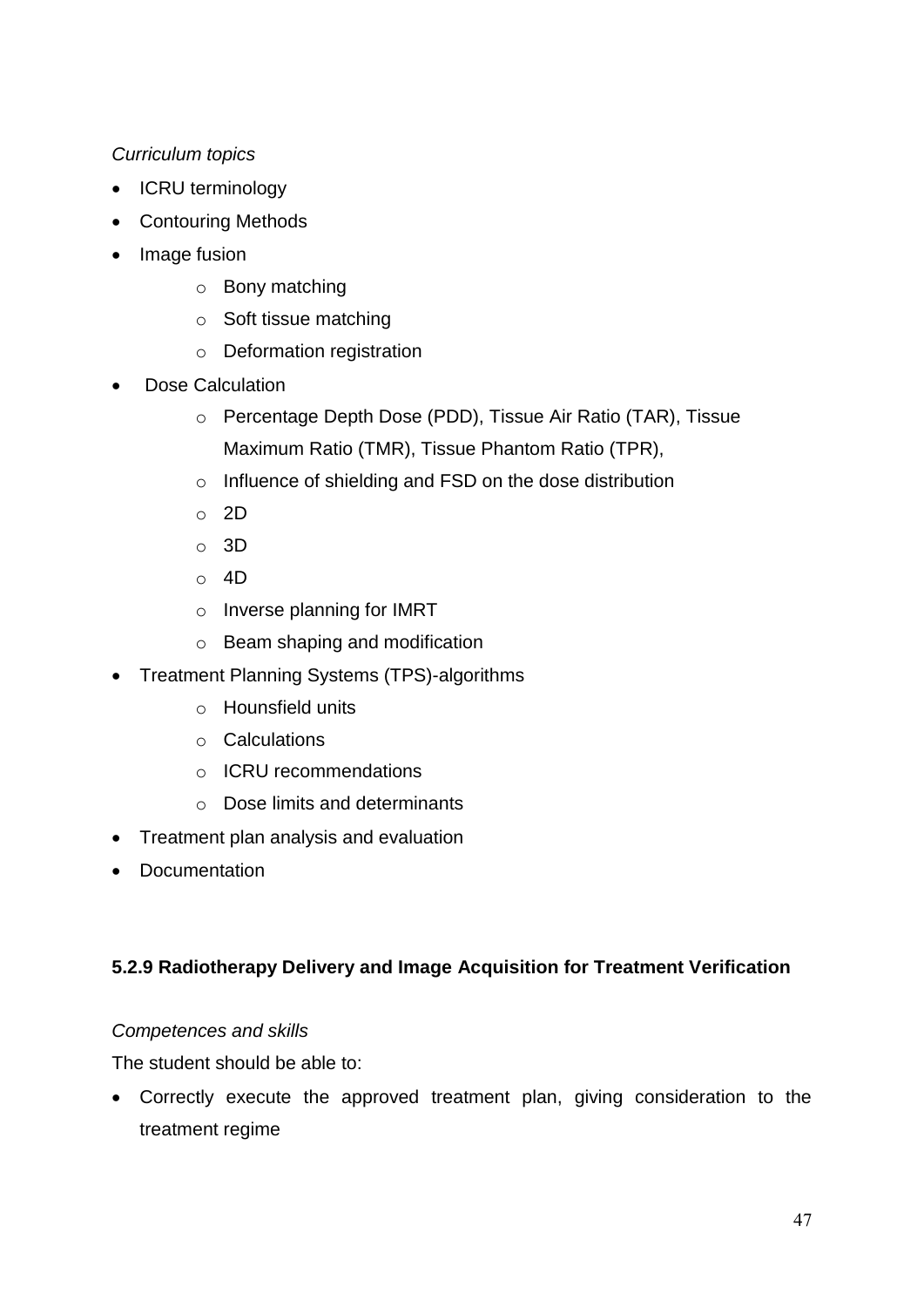- Correctly position and immobilise the patient and apply the treatment set up as prescribe
- Evaluate the general condition of the patient
- Demonstrate a good understanding of the different verification systems (imaging and dose) and demonstrate a working knowledge of their use in different clinical settings using appropriate documentation.

- Synergetic effects of other forms of treatment with radiotherapy.
- Set-up
	- o Manual
	- o Computer assisted
	- o Indexing
	- o Referencing
- Patient preparation protocols
- Data verification, registration or recording
- Dose monitoring
- Dosimetry
	- $\bullet$  In vitro
	- In vivo (TLD, Diodes etc)
- Imaging Modalities for Verification:
	- o EPID and Portal imaging
	- o CBCT
	- o Ultrasound
	- o And others
- Imaging Protocols
	- o On-line/off-line corrections
	- o Matching/co-registration methodology
	- o Geometric Uncertainties
- Advanced Techniques
	- o IMRT (step and shoot and dynamic)
	- o Total Body Irradiation
	- o Stereotactic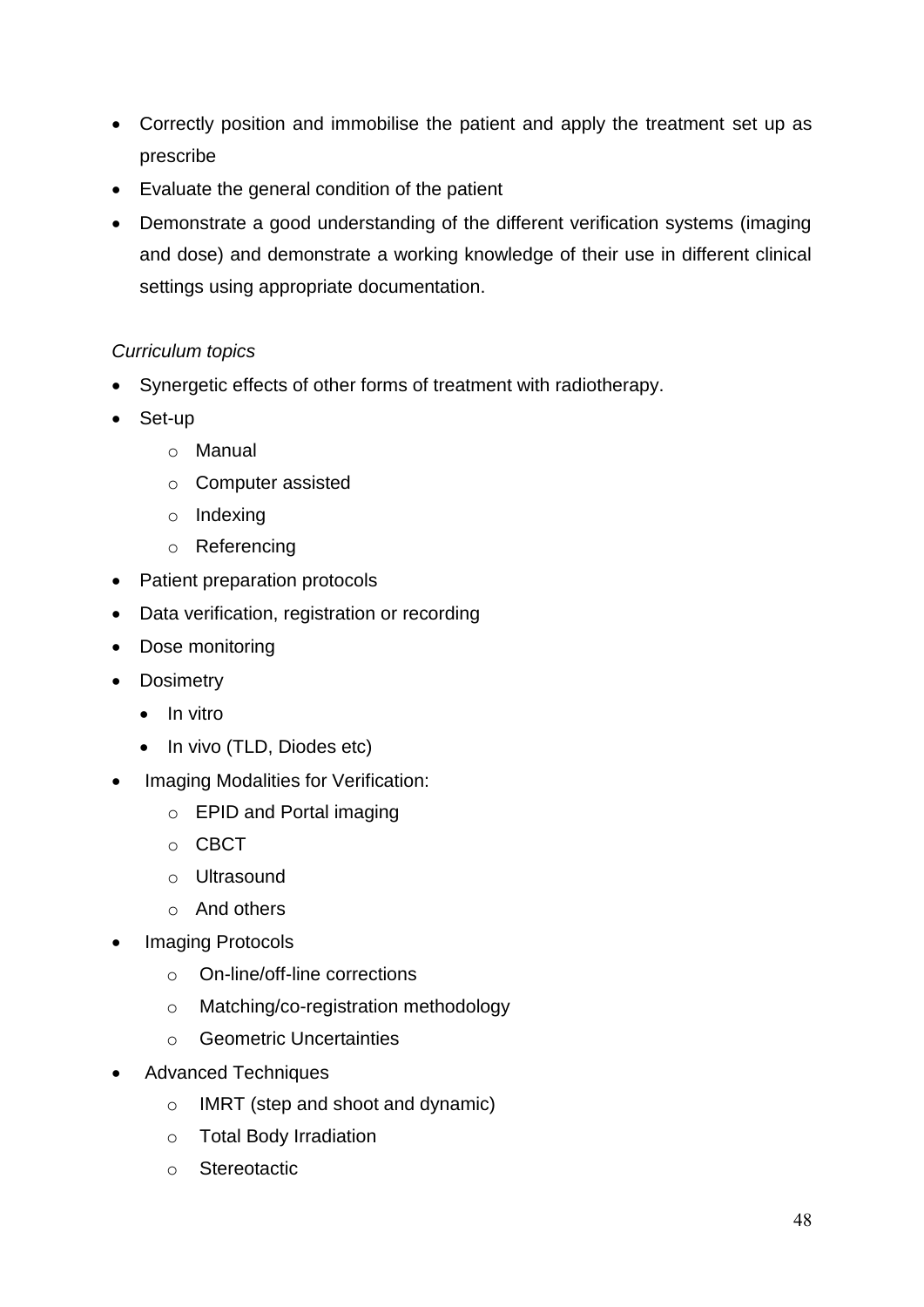- **Cranial**
- **Extracranial**
- o Total Skin Irradiation
- o Intra-operative
- QA of imaging modalities
- Documentation

#### **5.2.10 Patient Care and Support**

#### *Competences and skills*

The student should be able to:

- Describe the side effects associated with the common forms of treatment used in the management of the cancer patient
- Evaluate and document the radiotherapy side effects using recognised scoring systems and manage these throughout and following a course of treatment.
- Monitor patients' condition (physical, social and psychological) when they present for daily treatment
- Define and identify specific conditions/actions to be taken
- Have an awareness of the impact of the disease and treatment on the quality of life of the patient and their family
- Demonstrate effective communication skills within the multi-disciplinary team and with patient
- Build appropriate relationship with the patient.

#### *Core curriculum*

- Radiotherapy related side effects
	- o Acute
	- o Late
- Monitoring side effects using scoring systems
- Management of side effects
	- o Patient information
	- o Symptomatic care of patient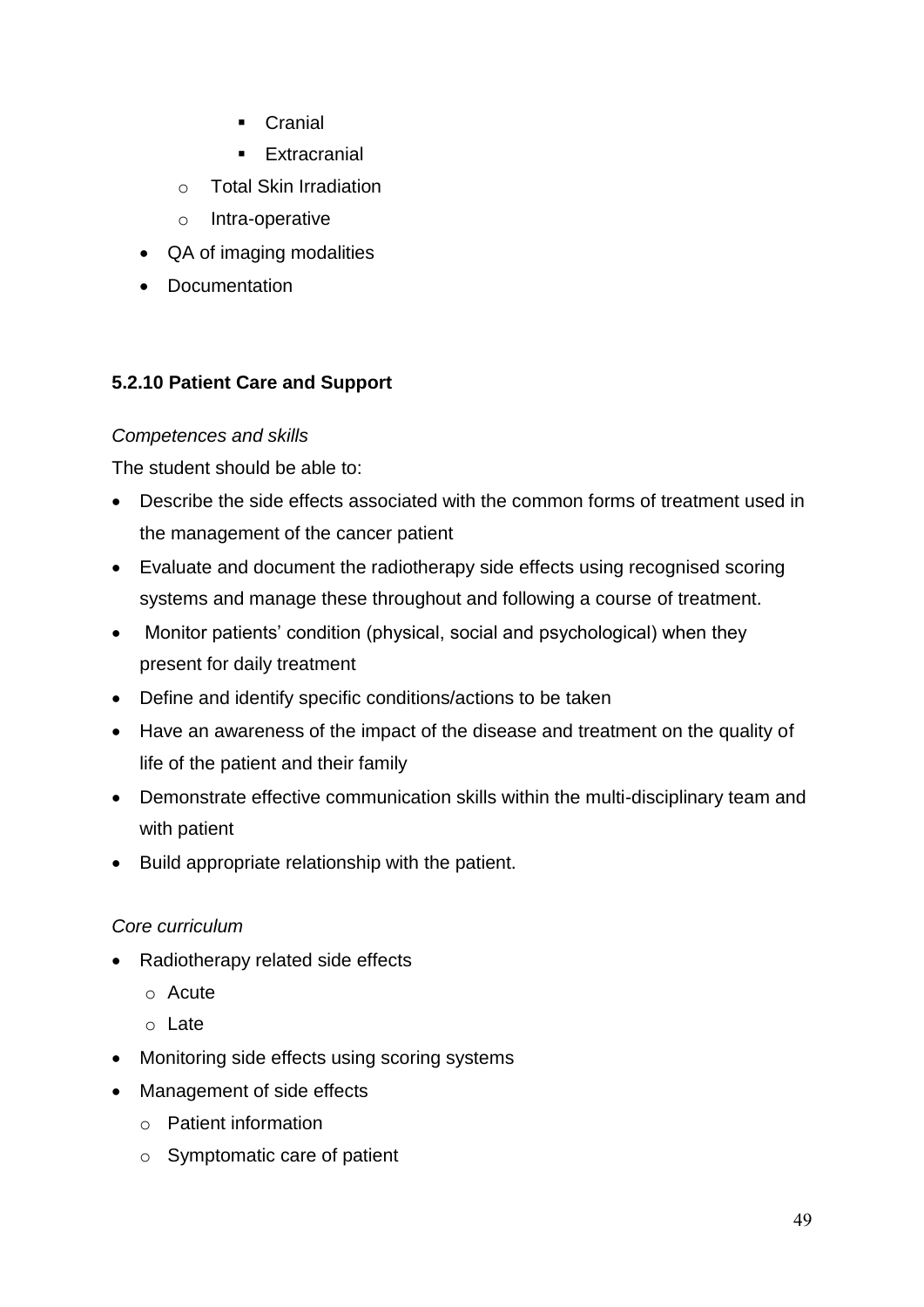- Monitoring patients' health
- Psychological and Social Issues and Support
	- o Patient and Family
	- o Counselling Skills
	- o Individual and group support
- **•** Effective Communication
	- o Multidisciplinary team
	- o Patient and Family

#### **5.2.11 Quality Assurance and Risk Management**

#### *Competences and skills*

The student should be able to:

- Demonstrate a knowledge of the fundamentals of quality assurance as applied to radiotherapy
- Participate in quality assurance and safety policies
- Demonstrate an awareness of the potential risks related to radiation treatment and patient related conditions
- Explain and apply the principles of radiation protection in daily practice.

#### *Core curriculum*

- Quality Assurance / Control
	- o Equipment
	- o Procedures (Evidence based)
	- o Protocols (Evidence based)
	- o Audit
	- o Incident registration
- Health and Safety
	- o Manual Handling
	- o Occupational injury
	- o Fire safety
	- o Infection control
- Risk management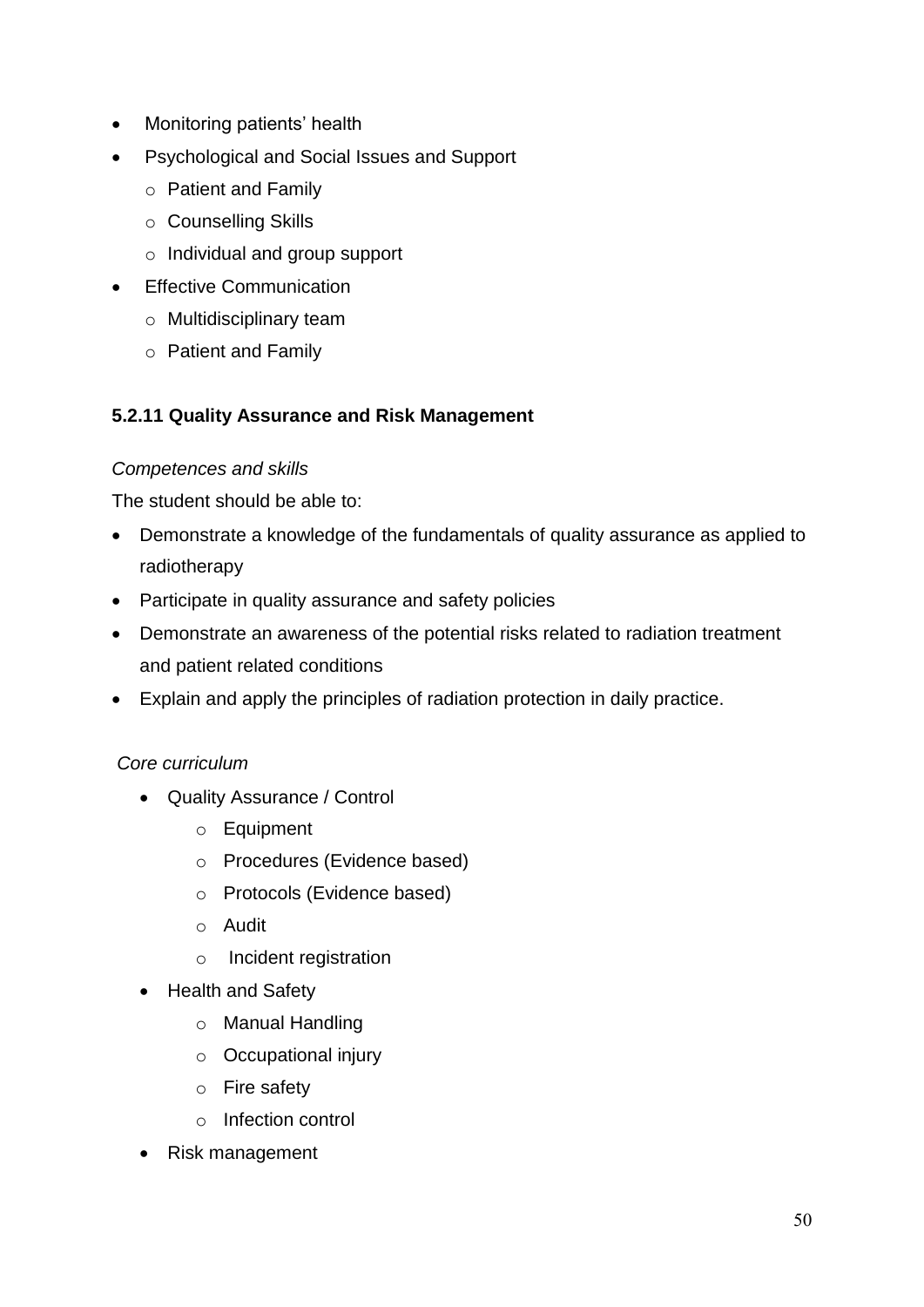- o Quality Management
- o Learning from incidents and near incidents
	- **Incident reporting**
	- **Feedback**
	- **Action**
	- **Responsibility levels**
- Radiation protection
	- o Patients
	- o Staff
	- o The public

#### **5.2.12 Management**

#### *Competences and skills*

The student should be able to:

- Demonstrate an understanding of the principles of management in the context of the radiotherapy department, the hospital and the national healthcare system.
- Discuss the legal issues relating to healthcare delivery.

#### *Curriculum topics*

- Health care structure
- Hospital / hospice / home care
- Departmental management
- Career structure
- Legal issues
	- o Ethics
	- o Data protection
	- o Confidentiality
	- o Patient rights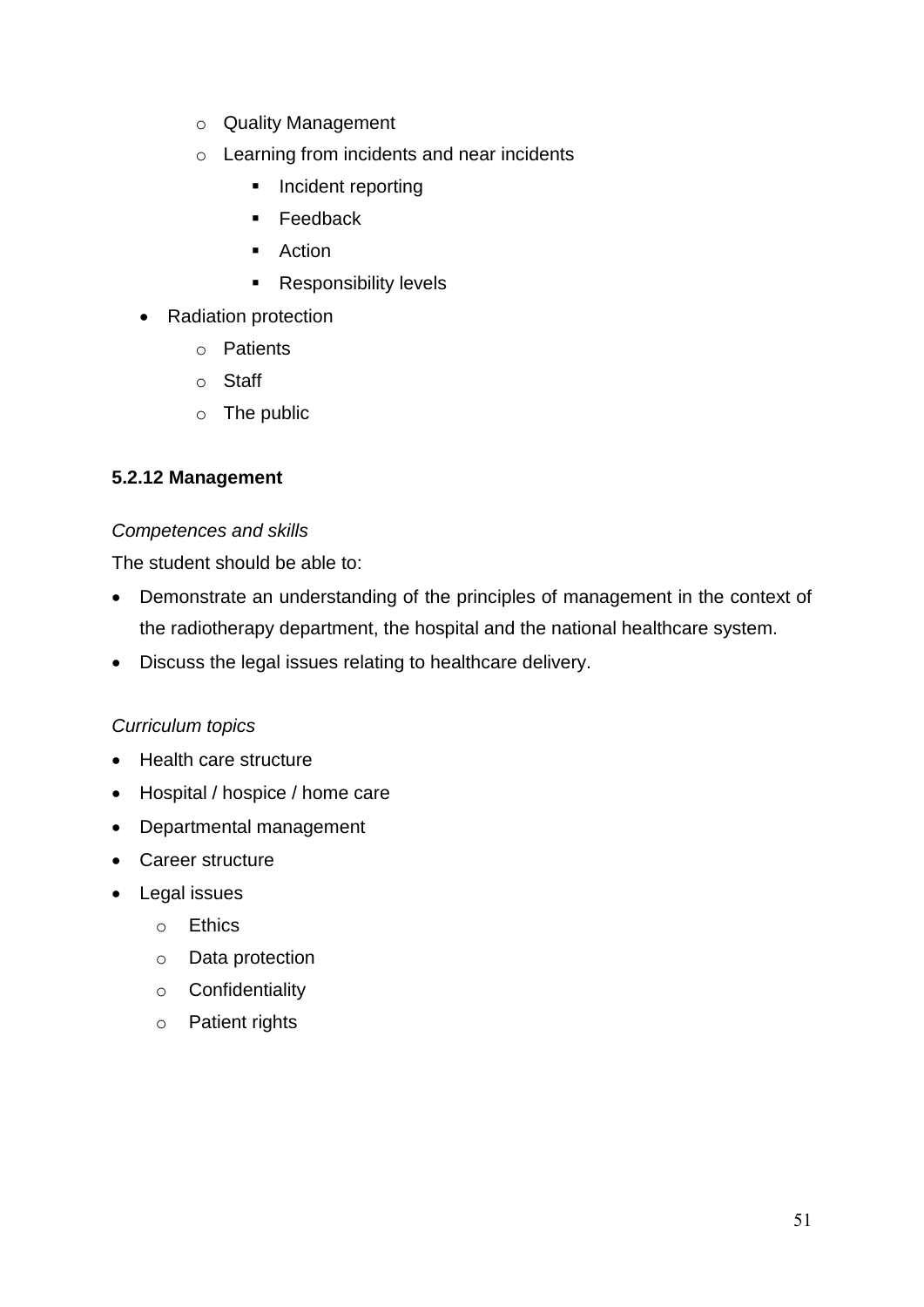### **5.2.13 Research and Methodology and Statistics**

#### *Competences and skills*

The student should be able to:

- Demonstrate knowledge of the fundamentals of research in a clinical setting.
- Participate in and contribute to research activities
- Synthesise research evidence to change practice.

#### *Core curriculum*

- Statistics
- Research Methodology
- Referencing
- Critical analysis of literature
- **•** Fthics
- Documentation
- Clinical trial protocols
- The Helsinki Declaration

# **6.0 Teaching Methods**

Whatever the teaching method selected it is important to engage with the students on the course and to encourage them to actively participate in the learning process. It is important to ask questions and discuss topics raised even if not directly related to the lecture itself. Where you, as the teacher, are unsure of an answer or simply do not know then tell the student that you will find out and ensure that you get back to them as quickly as possible. Students should be encouraged to find information themselves and directed to appropriate sites. Feedback by each student to the class generates more active participation.

Remember also that learning takes place in many settings and environments. It is important to encourage students to think widely and see how courses integrate and influence each other, how content can be applied in different ways to solve problems and how life experiences can also contribute.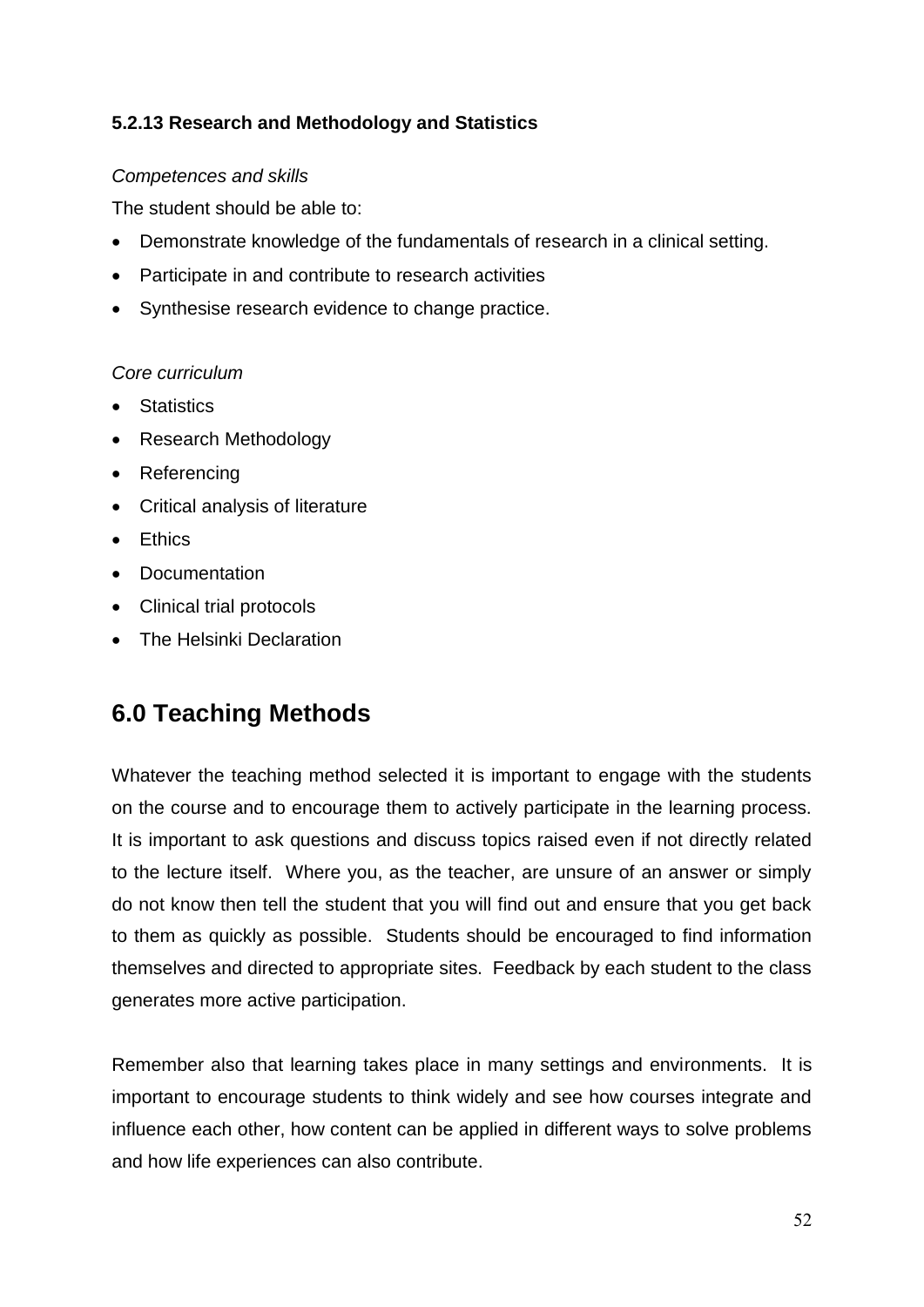The teaching method should be clearly linked to achieving the learning outcomes defined for the course. A variety of methods can be used depending on the topic, content and the depth of knowledge required covering the spectrum for example from simple dissemination of information to helping students to apply knowledge to solve problems.

Timing is essential when the lecture is the chosen teaching method. It is generally acknowledged that the attention span varies throughout the traditional lecture and active breaks where a question is posed, teaching technique changes etc. are useful tools to keep the students attention. Students should be encouraged to collaborate together as this enhances the learning experience for all. It is important to remember that students also have a responsibility for their own learning.

In reality resources frequently dictate the type of methods used and in this case you must try to optimize the method as far as possible within these constraints.

The most common teaching methods are outlined below. Each lecturer and/or faculty must decide which method or methods best suits their programme in the context of their resources, expertise and expected learning outcomes.

#### **6.1 Lecture**

This is perhaps the most traditional teaching method and has many advantages as well as limitations. It is most suitable for large groups where what is required is the delivery of factual information. The greatest limitation is that the audience is often passive and communication is frequently one way. It is difficult in this context to gauge what students are learning outside of the examination process. However this type of presentation can be made more interesting. Where possible give examples in practice of the topic you are teaching, break the lecture into discrete time blocks separated by a question, short discussion, worksheet to complete etc. This helps to maintain the concentration of the students. It can be useful to have a guest lecturer who will give an overview of the topic or set the scene as it were and you can then develop the concepts in smaller learning units. This can be particularly useful in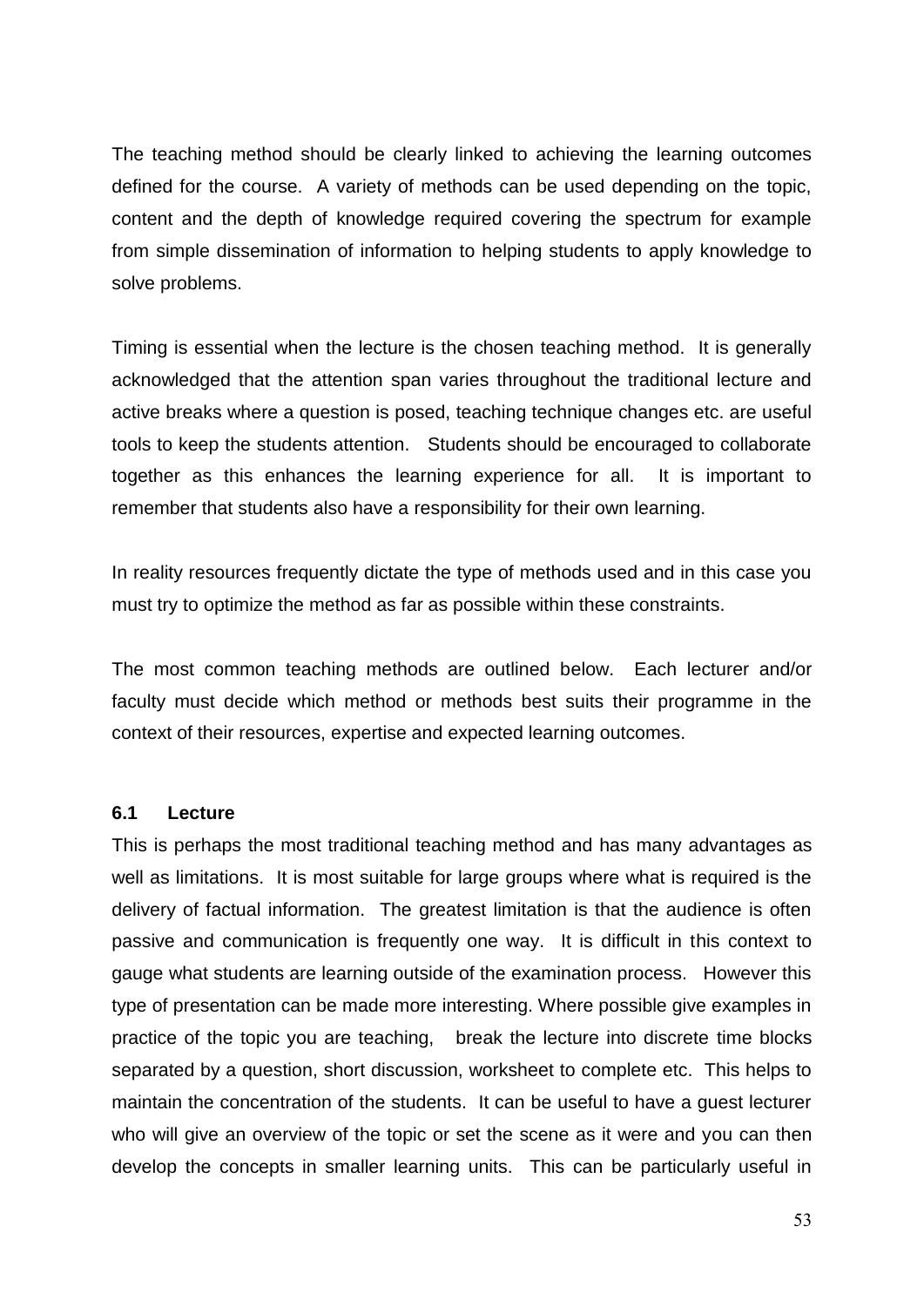relation to site specific malignancies with clinicians giving an overview of the disease and general management and the RTT covering the practical aspects of treatment preparation, delivery and patient care.

#### **6.2 Laboratory Based**

Laboratory based education allows the students to learn and train outside of the clinical setting, without interfering with clinical patient data and with the added benefit of repetition of the exercises until the defined competence has been achieved. The students have the possibility to ask questions without disturbing the staff and the patient. The value of the different laboratory learning methods will vary with the resources available and the skill and expertise of the lecturer.

#### **6.3 Clinical Topics**

Where the topic has a clinical base such as positioning and immobilization several approaches can be used. Where resources permit basic immobilisation devices should be available in the academic setting on which students can practice patient preparation and immobilisation mask production. More sophisticated 3D simulation systems are also available and can be very useful in student teaching. Access to systems or equipment will be determined by available resources and may be restricted if the workload in the clinical department is very heavy. Clinical education takes place in the clinical department during working hours but it may also be possible to use the clinic outside of treatment times to demonstrate accurate positioning for instance and where resources are very limited this is a very effective method.

#### **6.4 Tutorials**

Tutorials are an excellent way of encouraging student participation. They may be stand alone or offered to support lectures. In these tutorials the student is usually given some preliminary work to do and the tutorial then becomes an active discussion on the topic. It is useful for clarification of problems or to stimulate students to take greater responsibility for their own learning. It is important to identify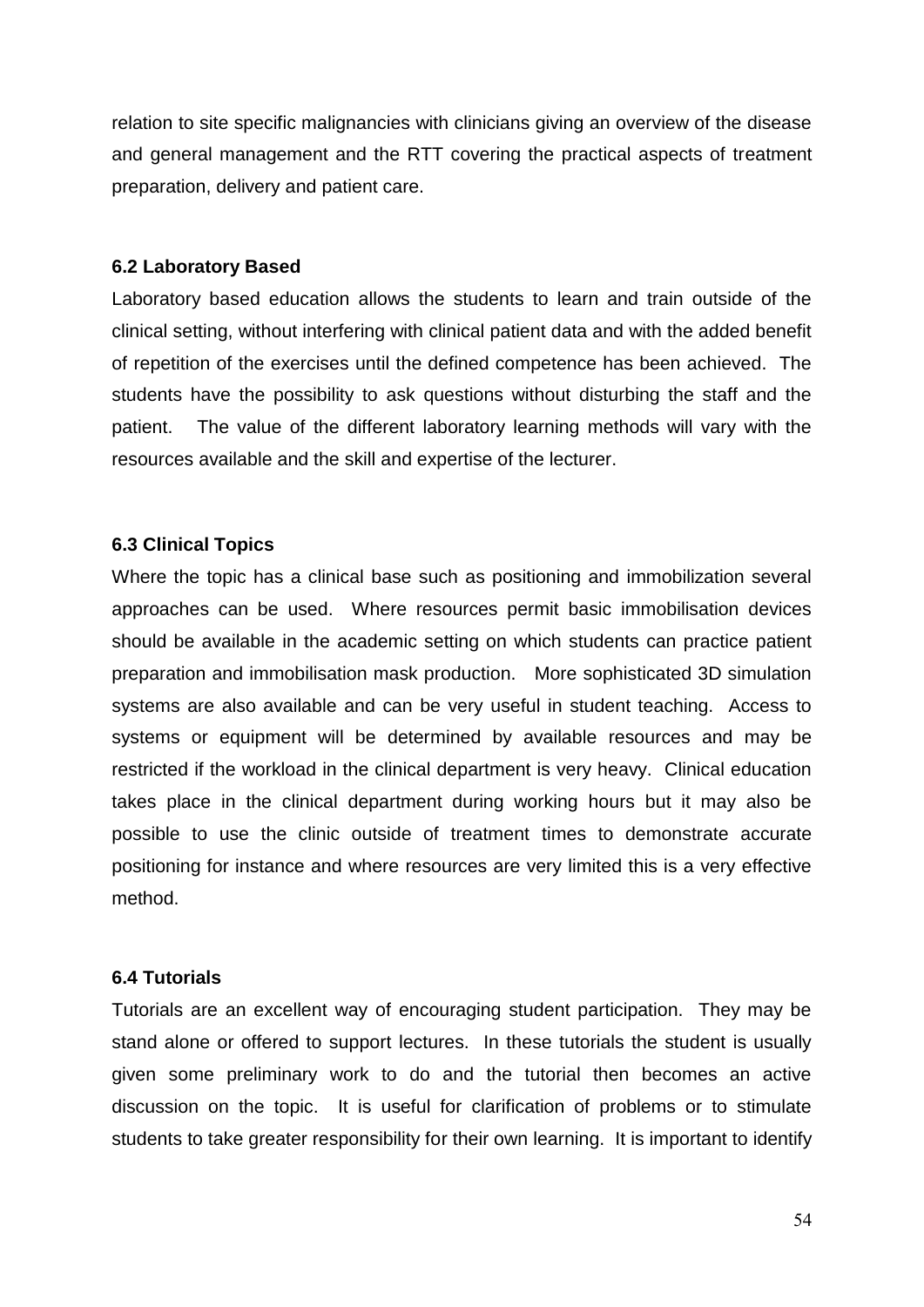clearly the topic for discussion and to give reference material and details on where additional material can be sourced.

#### **6.5 Journal Club**

Similar to the tutorial but the students are given a selection of journal articles on a specific topic and asked to analyse them and feedback during the session. This helps students to critically read articles and to differentiate between the quality of the research carried out and presented. This can also be very useful in providing students with the most current information on a topic such as site specific treatment.

#### **6.6 Case Studies**

This method can be very useful in radiation therapy as it directly relates theory and practice. Real clinical issues can be raised and discussed and this helps the students to consider problems and ways in which they can be addressed. It allows individual experiences and situations to be considered and doesn't necessarily impose solutions that may not be applicable in your situation. This type of approach also encourages professionalism an essential attribute of an RTT.

#### **6.7 Problem based learning**

First developed in McMaster University, Canada this is a student-centred approach where a problem is set to a group of students who must then divide the problem into separate components and allocate tasks to individuals within the group. The subgroups arrange meetings and feedback session where the information obtained is shared with the full group and discussed in the context of the problem set. It is an excellent learning method but is resource intensive and often difficult to implement where resources are limited. It encourages active learning and enquiry on the part of the student, collaboration and communication skills. It should provide the student with lifelong skills in terms of addressing difficulties that subsequently arise in the clinical setting.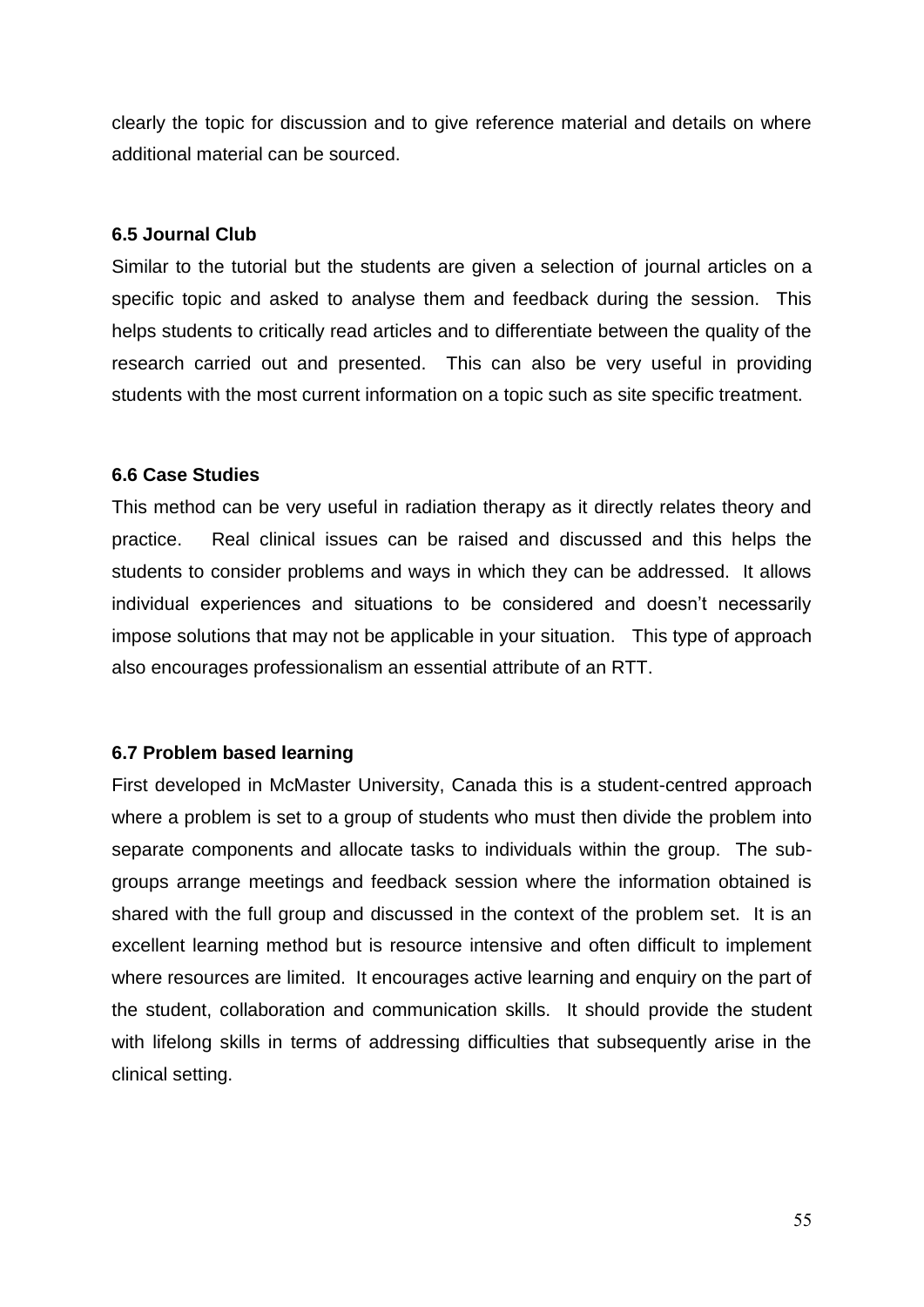#### **6.8 E-learning**

E-learning includes all forms of electronically supported **[learning](http://en.wikipedia.org/wiki/Learning)** and **[teaching](http://en.wikipedia.org/wiki/Teaching)** and comprises the transfer of skills and knowledge through the use of computers and networks. With this method, students can have access to course content using processes such as Web-based learning, computer-based learning, virtual classrooms and digital cooperation. This requires properly trained staff who understand the content area, and are also trained in the use of the computer and the Internet to be able to work with students on-line. This can be a very useful method for students during clinical placement.

## **7.0 Assessment**

Assessment is the process of documenting, usually in measurable terms, the extent to which the learning outcomes have been achieved and can cover knowledge, skills, attitudes and beliefs.

Assessment plays a very important part in the education process and often dictates what a student will learn. It determines both how and what we teach to a large extent. It should not simply be about the allocation of grades but should help to inform and support student progress and identify areas where additional input is required. Assessment should be seen as facilitating learning and should focus on what is learnt rather than what is taught again consistent with Bologna and the focus on learning outcomes.

Assessment should be transparent and assist rather than intimidate students. There is nothing worse than learning large volumes of information and not being able to apply it in the examination. In this context assessment should reflect the learning outcomes and measure to what extent they have been met – an evaluation of the effectiveness of the teaching process. It can be used by the faculty to measure how effective the linkages between the learning outcomes and the teaching methodology have been and indicate areas where further review is required.

Assessment can be classified in many different ways, some of the most usual are: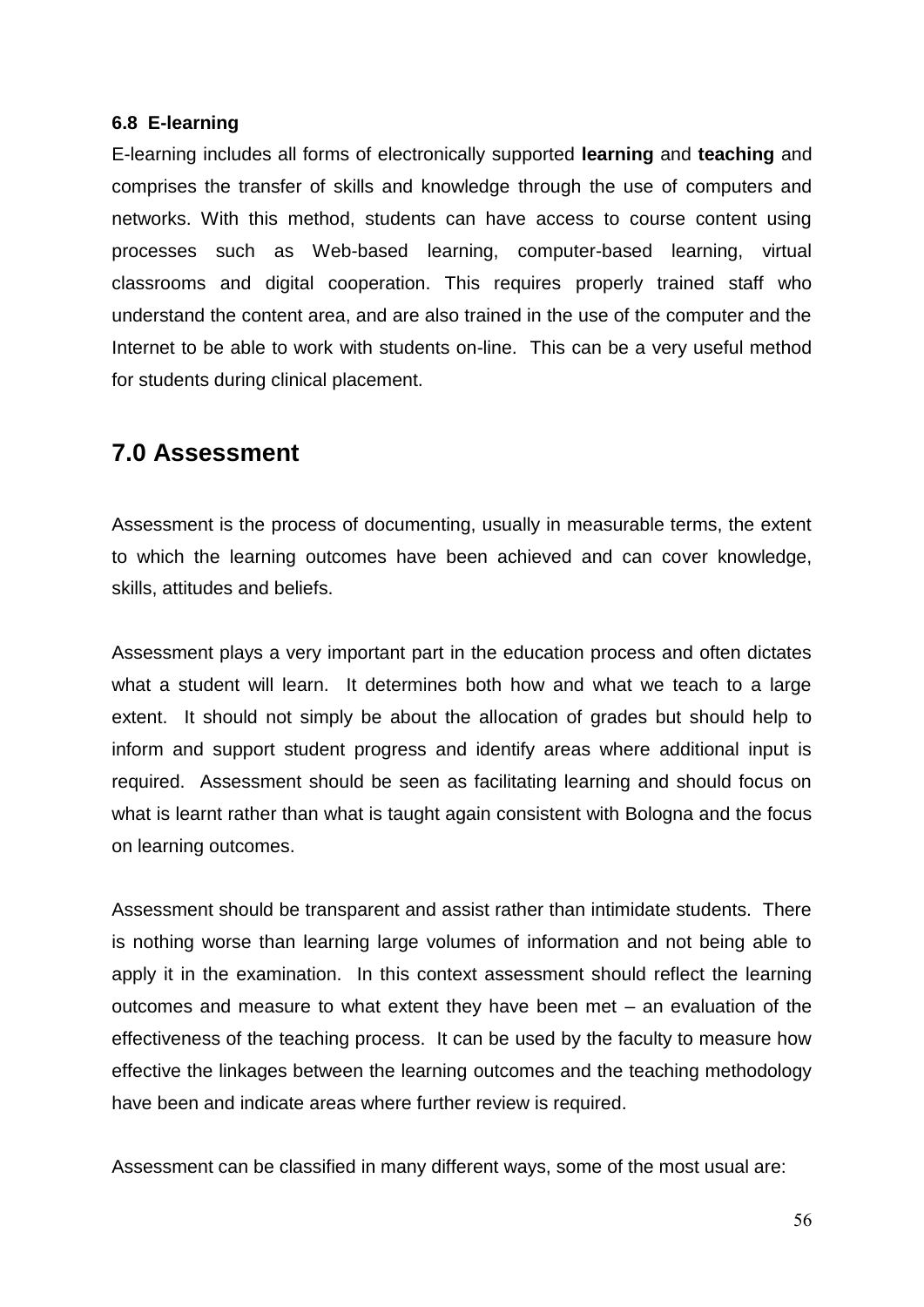- Formative or Summative
- Objective or Subjective
- Formal or Informal

Summative occurs at the end of a course and its purpose is generally to enable the awarding of a grade where formative takes place throughout a course or project and is used to aid learning and give continuous feedback on performance to students. These two methods are routinely used in larger courses to complement each other.

Objective assessment in its simplest explanation is the use of a form of questioning where there is a single correct answer. This could perhaps be something like an MCQ or a mathematical calculation as in dose/fractionation calculations. Subjective on the other hand may have more than one correct answer or there may be more than one way of answering the questions. Essays can be considered in this way and again an example would be the treatment of a tumour site where more than one option could be considered as correct.

Informal assessment doesn't usually require a written answer and can be very useful in guiding students during class or practical sessions. Informal assessment can include observation, peer and self evaluation, discussion, checklists etc. Formal assessment, on the other hand, usually implies a written examination in some format and may be external.

Assessment is one of the most obvious ways to evaluate what the student has understood, whether they can apply the knowledge and/or carry out the particular practical skill or whether they have developed the affective skills such as good communication. It is also a means of evaluation of the effectiveness of the programme as a whole and its individual components.

Assessment should be an integral component of course design and the amount and level of assessment should be consistent with the defined learning outcomes. It is about finding out what the student has achieved and giving it a value.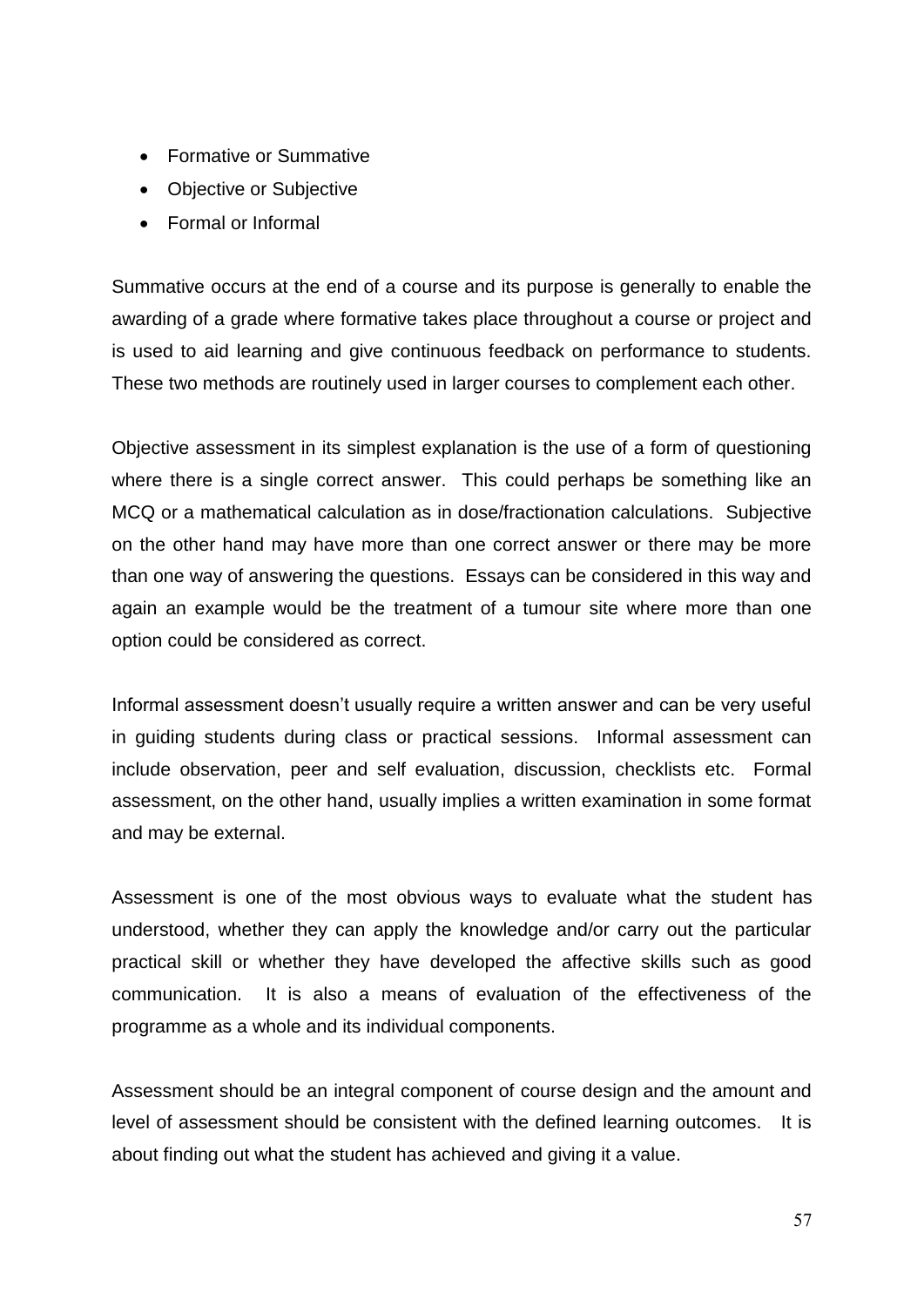Outlined below are some of the common methods used in student assessment. The individual lecturer or faculty must decide on the most appropriate form of assessment for their subject based on the content, learning outcomes and available resources.

#### **7.1 Methods of Assessment**

Assessment can and should take many forms thereby testing a wide range of knowledge, skills and attitudes consistent with the taxonomy defined by Bloom.

In all assessment that will be allocated a mark or grade it must be made clear to the student as to how the marks are going to be allocated. This will also indicate to them the level of detail required on each aspect of the topic.

#### **7.1.1 Traditional Examination**

These are usually unseen and at the end of a block of learning either a module or end of a full academic year. With this type of assessment it is at least generally fair and consistent from the student perspective and what is returned is verifiable as the student's own work. When examinations are at the end of a module they have less benefit in terms of feedback and improvement. It is quite difficult to write clear and unambiguous questions. In addition, some students are naturally better at sitting examinations, have greater ability to recall large numbers of facts, to set out answers clearly or even to write faster. The answers may not always reflect either the level of understanding of the student or the ability to apply knowledge in a wider context.

When writing examination questions it is useful to do it with at least one other person and to ask somebody to read them for clarity when completed. The focus of the question must be clear and reflect what exactly what is being tested. It is useful to answer the question yourself and to use this as a guide to marking. However you must remember that there may be other points of view or approaches to answering the question and not penalise students who don't give back exactly what you drafted in your sample answer. This necessitates a high level of knowledge on the part of the examiner.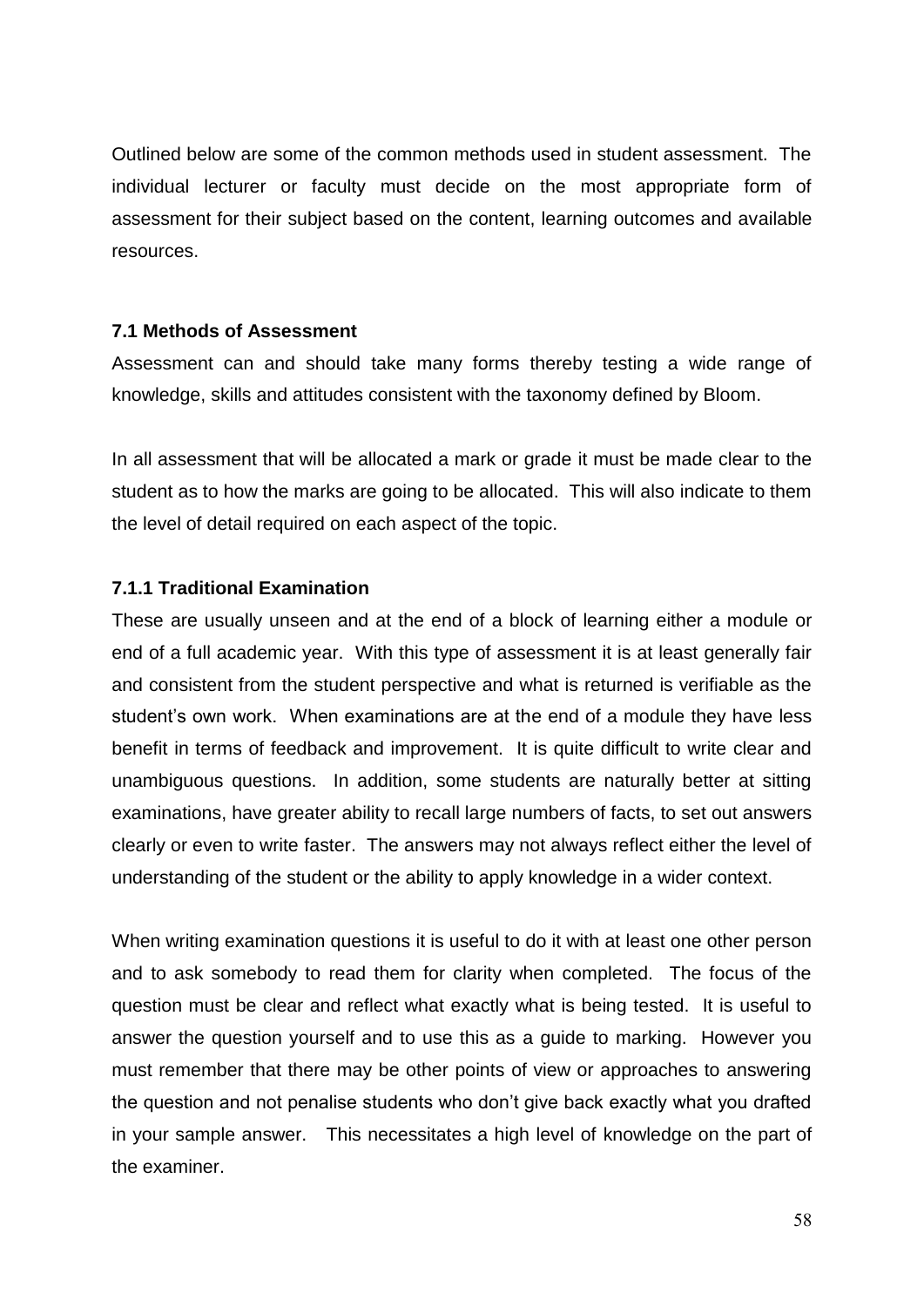#### **7.1.2 Open book examination**

This is similar to the traditional examination but the student is able to take source or reference material into the examination with them. This is a useful method where a lot of factual information is required in the answer but that does not necessarily have to be learnt and remembered by the student. This method of assessment can also be used to assess how well students can use source or reference material and apply the information **gained** to a specific question or problem. This is a valuable skill for RTs to have in their future working lives.

#### **7.1.3 Types of questions used**

Long essay type questions are used where students are expected to apply principles or knowledge to a given situation. Students will usually be expected to give an opinion or to draw from other experiences they may have had. This type of question gives the student the opportunity for self expression and to show wider reading or understanding and must be marked with this in mind. Long essay can disadvantage students whose vocabulary is limited or who have poor essay writing skills.

Short answer questions are used to test maybe a single more specific aspect of a topic. They are used to test a breadth of knowledge over a wider range of topics. You may prepare a full exam paper of short answer questions or may choose to have one of the essay questions with several parts reflecting the learning outcomes defined initially.

#### **7.1.4 Multiple Choice Examinations**

In this form of assessment students are asked a question or presented with a statement, **the stem**, and given a set of possible answers from which, in its simplest form they must are required to select the correct answer. The correct answer is termed **the key** and the incorrect answers **the distractors.** Stems should be clear, the key should be leave no area for doubt and the distractors should be incorrect but not ridiculous. They should test the students' knowledge directly. MCQs can take a range of forms and can include diagrams, short scenarios, case studies etc. It is also possible to test depth of knowledge by developing a linking series of MCQs on a single topic. Well written MCQs can be a very effective method of assessment.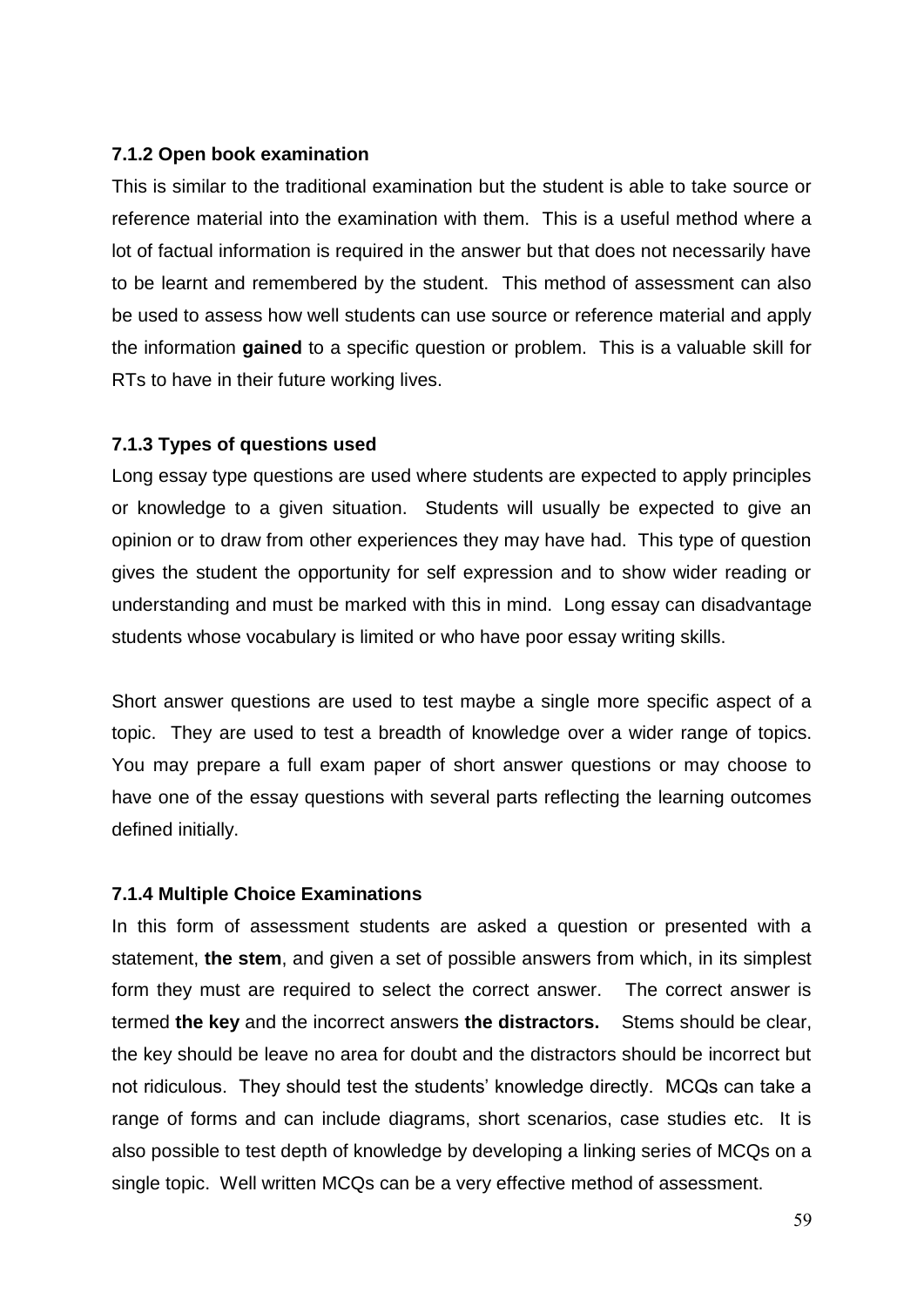#### **7.1.5 Portfolio**

The portfolio is a compilation of a range of work built up over a period of time and has the advantage of showing evidence of the student's achievement over time. The portfolio can also be very useful for graduates applying for positions or for CPD in the future. The biggest disadvantage is for the teacher as they are time consuming and difficult to mark. For clinical practice they are an excellent method.

#### **7.1.6 Reflective Diaries**

These allow the students to record experience and to reflect what they have learnt from them. They help to students to focus on what they have learnt and the integration into their thinking. They are used to record experience and to help understanding, to increase the ability to consider a problem or experience and reflect on how you did or may address it. It is applicable in the clinical setting later in encouraging practitioners to think about what they are dong, why and is there a way to do it better.

#### **7.1.7 Viva Voce or Oral examinations**

These are usually used in conjunction with other assessment methods and give students an opportunity to clarify points that were unclear from their examination papers or to demonstrate a higher level of knowledge and understanding. They can also be used in place of a practical examination to test the application of knowledge to the clinical setting. This can be useful when resources are scarce and practical examinations cannot be arranged. It is advisable to have both academic and clinical examiners to assess how well the student is linking theory and practice.

#### **7.1.8 Objective Structured Clinical Examination (OSCE)**

These are very frequently used in the medical setting to test practical skills or affective skills such as communication. They normally consist of several stations, where a station is a discrete section within a specially laid out room where a single topic is assessed. Students are expected to move through each of the stations and to answer the problem set within a defined time period usually 5-10 minutes. The stations may ask a dose calculation question, may set a case scenario and ask the student how they would deal with it, in more sophisticated systems actors may be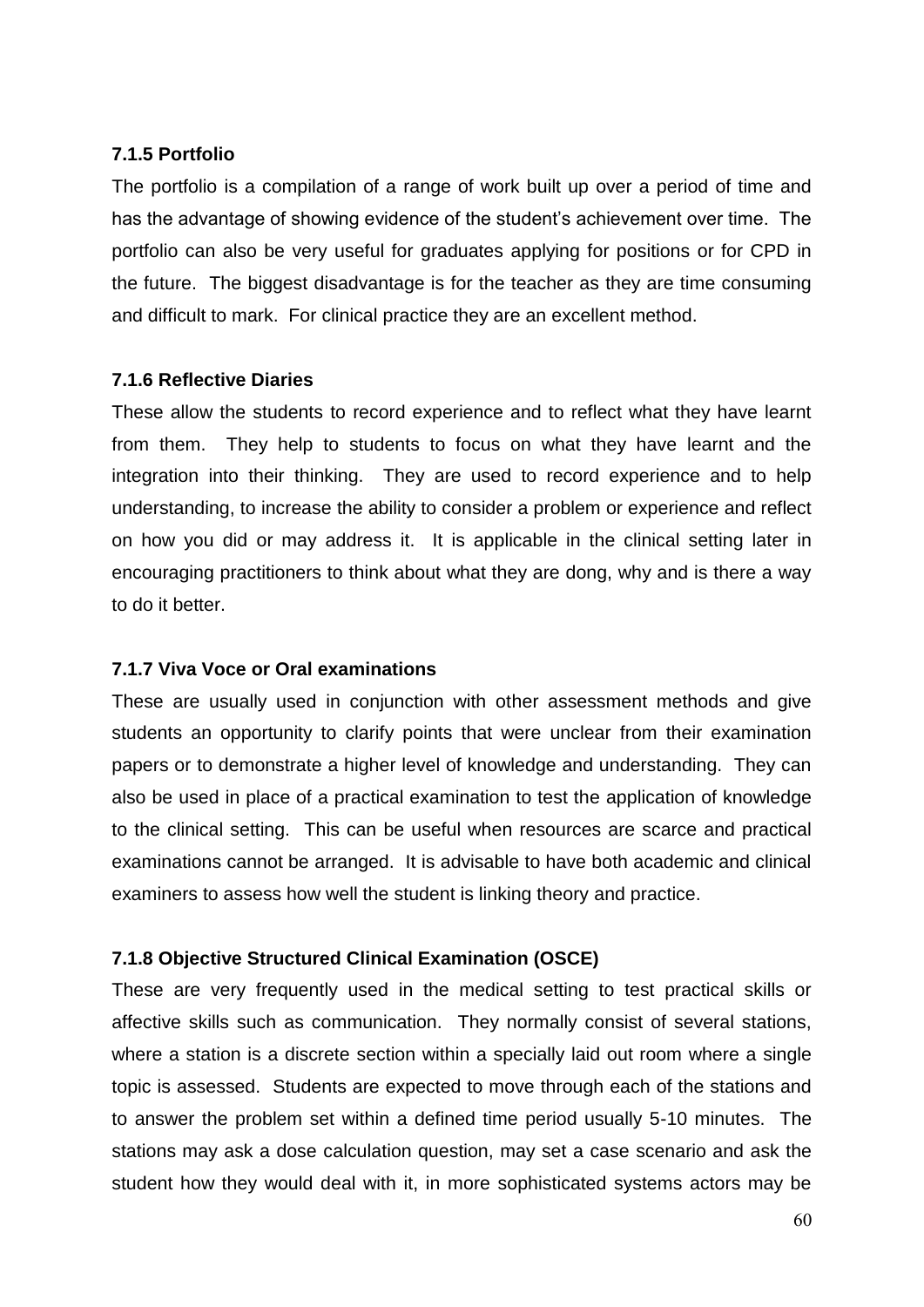used to present the student with a problem where their ability to communicate can be tested. OSCE are very useful in testing a range of skills but can be subjective. Great care must be taken in both setting and marking the stations.

#### **7.1.9 Presentations**

These can be a very good method of assessment particularly for a short course. You can test the knowledge of the student who will have to prepare the presentation but also the level of depth and understanding that they have achieved through questioning following the presentation. Students are also gaining a useful secondary skill that they can use later and they can be encouraged to prepare presentations for future study days, workshops, conferences etc. They learn the skills of communication, how to stand and project themselves and their voices to give the maximum benefit to their presentation.

#### **7.1.10 Posters**

Posters are similar to presentations in requiring students to summarise their learning or research findings in a concise way identifying the most important aspects and exploring how to present them to give best effect. This is also a very useful skill to give the students for their future life and can encourage them to participate in activities where they may previously have not felt confident enough.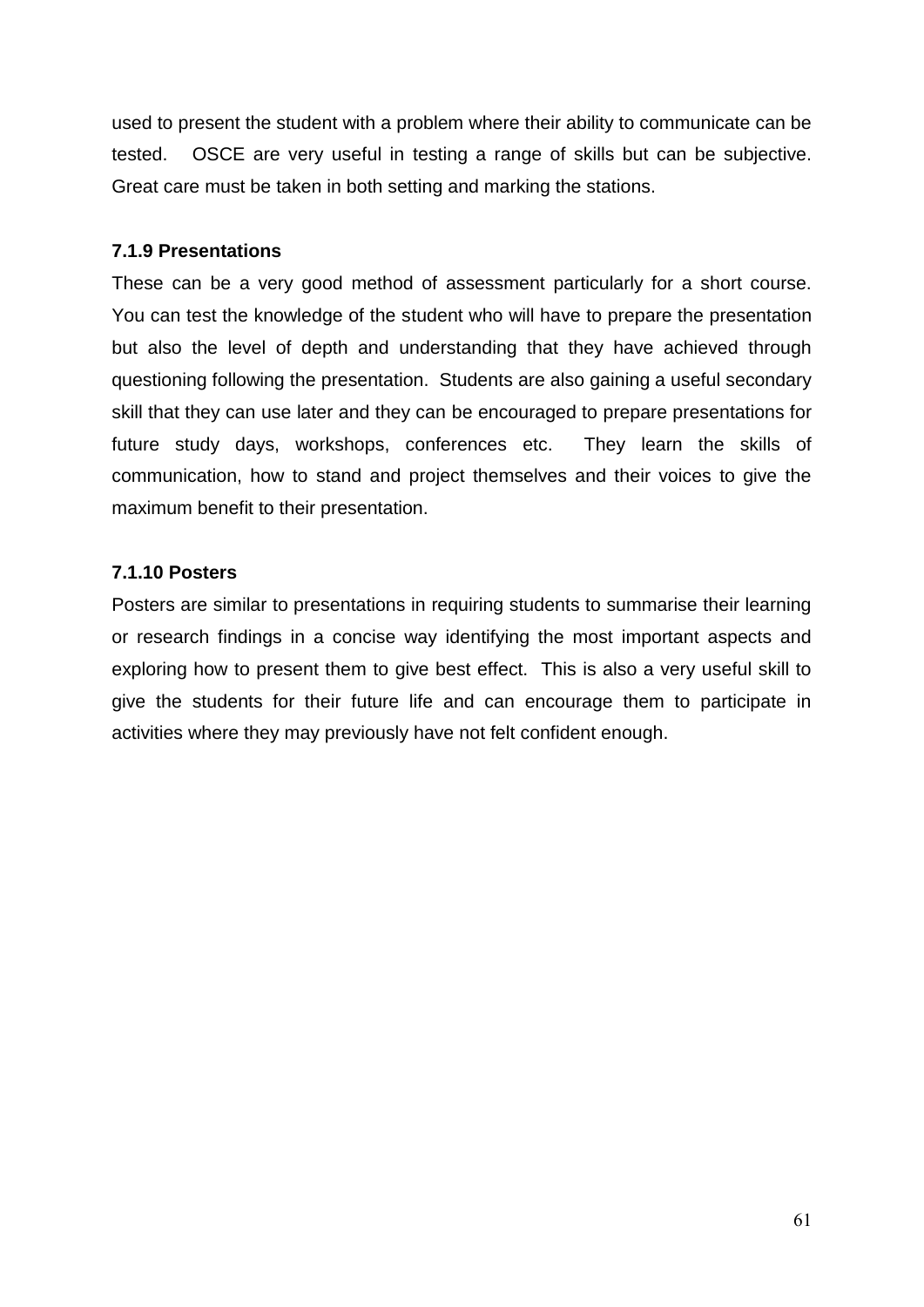# **References:**

1. The Bologna Declaration 1999.

2. Mary Coffey, Jan Degerfalt, Andreas Osztavics, Judocus van Hedel, Guy Vandevelde. Revised European Core Curriculum for RTs. Radiotherapy and Oncology 70 (2004) 137-158

3. The European Qualifications Framework. http://ec.europa.eu/education/lifelonglearning-policy/doc44\_en.htm

4. The CANMEDS Assessment Tools Handbook. The Royal College of Physicians and Surgeons of Canada. 2006

5.http://www.camt.c/abouttheprofession/currentcompetencyprofiles/Com\_Radiation\_ Therapy.pdf

6. International Commission on Radiological Protection, Prevention of accidental exposures to patients undergoing radiation therapy. Pergamon Press: 2000. October,

7. A Syllabus for the Education and Training of RTTs. IAEA Training Course Series 25. Vienna 2005.

- 8. [http://ec.europa.eu/education/lifelong-learning-policy/doc44\\_en.htm](http://ec.europa.eu/education/lifelong-learning-policy/doc44_en.htm)
- 9. [http://www.bologna-bergen2005.no/Docs/000-Main\\_doc/050218\\_QF\\_EHEA.pdf](http://www.bologna-bergen2005.no/Docs/000-Main_doc/050218_QF_EHEA.pdf)
- 10.<http://www.aei.gov.au/AEI/Cep/Australia/Default.htm>
- 11. [http://www.enic-naric.net](http://www.enic-naric.net/)
- 12. [www.saqa.org](http://www.saqa.org/)
- 13. <http://tuning.unideusto.org/tuningeu>

14. Bloom B. S (ed.) Taxonomy of Educational Objectives: the classification of educational goals. 1956.

15. Anderson, L.W. and Krathwohl D. R. (Eds) A Taxonomy for Learning, Teaching and Assessing: A revision of Bloom's Taxonomy of Educational Objectives: Complete Edition, New York: Longman 2001

# **Bibliography**

1. Guidance on Aims and Objectives for Teaching and Learning. [www.abdn.ac.uk](http://www.abdn.ac.uk/)